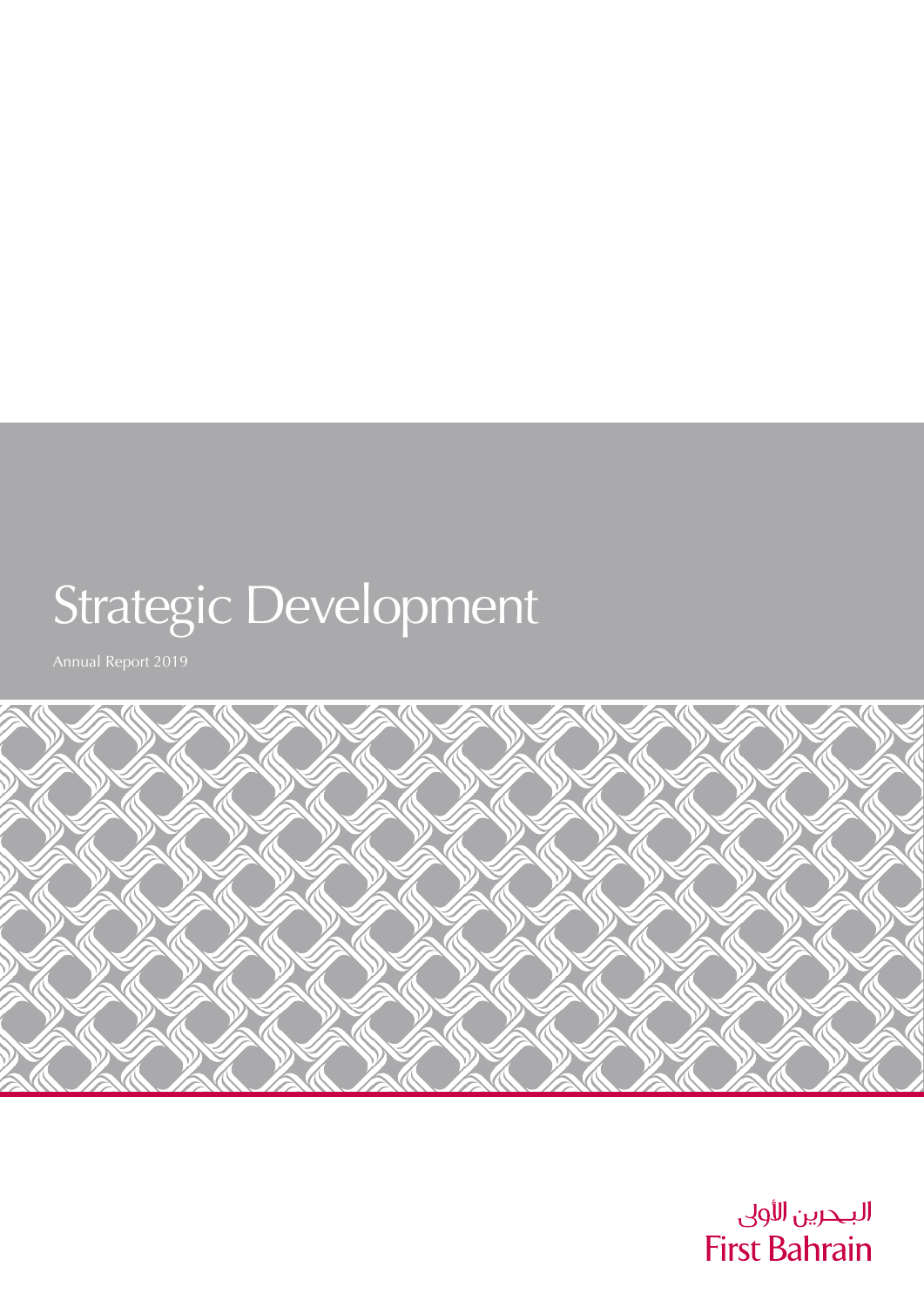www.majaal.com MajaalWarehouseCo MajaalWarehouse Majaal-Warehouse-Co.



www.elmercadojanabiya.com www.elmercadovillage.com f ElMercadoJ **ElMercadoJ C** ElMercadoJ

www.firstbahrain.com FirstBahrain First-Bahrain-Real-Estate-Development-Co. www.elbalconmall.com f ElBalconMall ElBalconMall **C** ElBalconMall

Kuwait Office City Tower, 2nd Floor,Khaled Ibn Al Waleed St., Sharq. PO Box 64679, Shuwaikh (B) 70457, State of Kuwait T (+965) 22414902 F (+965) 22414903 E info@firstbahrain.com





**His Highness Sheikh Sabah Al-Ahmad Al-Jaber Al-Sabah**

Amir of the State of Kuwait



**His Majesty King Hamad bin Isa Al Khalifa**

King of the Kingdom of Bahrain



**His Highness Sheikh Nawaf Al-Ahmad Al-Jaber Al-Sabah**

Crown Prince of the State of Kuwait

**His Royal Highness Prince Salman bin Hamad Al Khalifa**

The Crown Prince and Deputy Supreme Commander and First Deputy Prime Minister of the Kingdom of Bahrain



**His Highness Sheikh Sabah Al-Khalid Al-Hamad Al-Sabah**

Prime Minister of the State of Kuwait



**His Royal Highness Prince Khalifa bin Salman Al Khalifa**

The Prime Minister of the Kingdom of Bahrain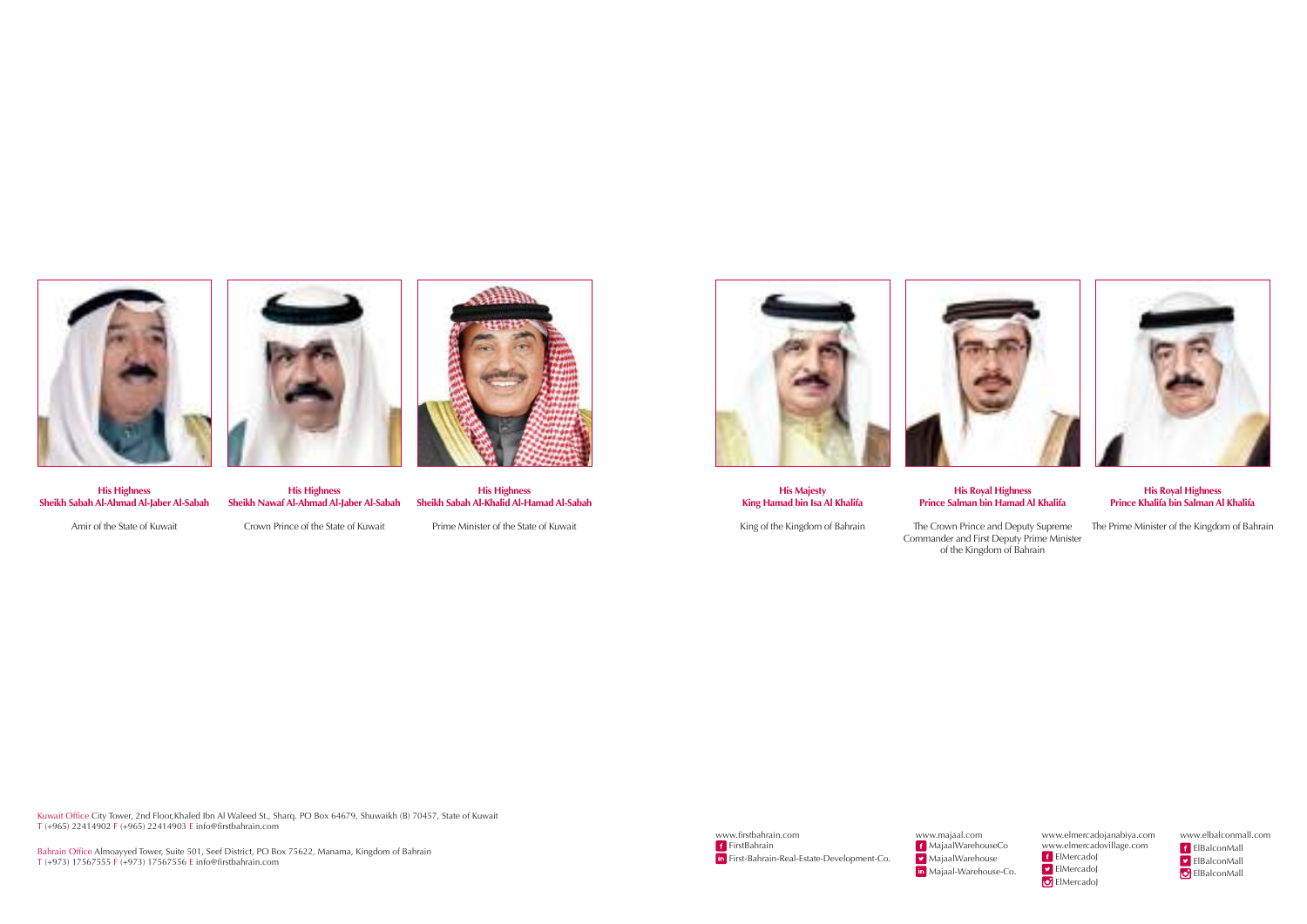

**FOR THE PR** 

## **Contents**

- Company Profile
- Vision and Mission
- 10 Report of the Board of Directors
- Diversified and Growing Portfolio
- Board of Directors

J.J

- Executive Management
- Corporate Governance
- Report of the Sharia Advisory Board
- Report of the Independent Auditors
- Consolidated Financial Statements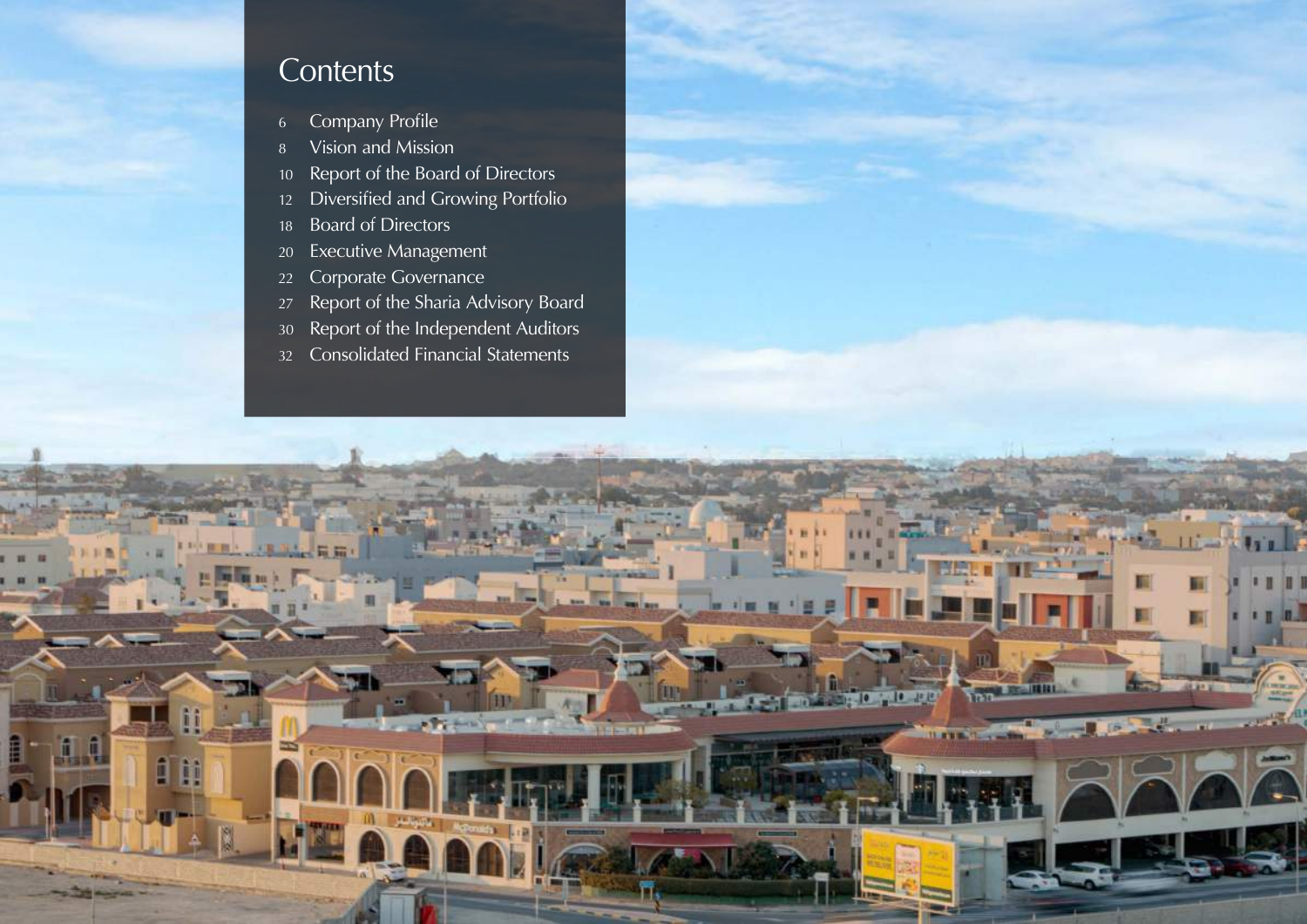

# Company Profile

First Bahrain Real Estate Development Co. K.S.C. (First Bahrain) is an innovative real estate investment company, dedicated to achieving sustainable returns through collaborative relationships. First Bahrain creates enduring value for all stakeholders with a demand-driven investment approach. Operating out of offices in Kuwait and Bahrain, the Company is strategically positioned to execute projects across the GCC.

Established in October 2004 in Kuwait as Baraq Al Khaleej Holding Company, with a paid-up capital of KD 1 million, the corporate name was later changed to First Bahrain Real Estate Development Company, and the paid-up capital was increased. In 2007, First Bahrain opened an office in the Kingdom of Bahrain. Since inception, the Company has been guided by the principles of Islamic Sharia in all its daily operations and business interests.

The principal shareholders of First Bahrain are leading regional institutions and high-profile real estate investors, including KAMCO, Action Group Holdings Co., Wafra International Investments Co., and Esterad Investment Co.

First Bahrain owns or holds rights to over 1,000,000 square feet of strategically located lands in the Kingdom of Bahrain.

The Company's first project, Majaal, is a flexible-use industrial facility designed to support Small-to-Mediumsized Enterprises (SMEs). The facility is located at the Bahrain Investment Wharf (BIW), within Salman Industrial

City, near to both the new Khalifa bin Salman Port and the Bahrain International Airport. Comprised of seven buildings developed between 2009 and 2014, the complex is now operating at full occupancy, functioning as home to over 30 businesses representing a range of activities from FMCG distributors to small manufacturers.

The Company initiated a mixed-use development in Janabiya in 2015, completing the commercial phase in early 2016. El Mercado Janabiya, a neighbourhood market with an upscale outdoor experience, has identified a niche market within its catchment area, providing food and beverage, services and a high-end grocer as the anchor. The first of the 42 stand-alone and semidetached homes were delivered to the off-plan buyers in 2018. El Mercado Village is now a thriving community with two thirds of the units either occupied or transferred to homeowners by year-end.

El Balcón Mall, the Company's latest development in Seef was under construction and nearing completion at year-end. During the year, First Bahrain also signed with Jarir Bookstore, one of

the strongest home-grown brands from Saudi Arabia, to build their first store in Bahrain on the adjacent plot. Designs and planning permissions were secured during the year and the construction commenced in early 2020.

With the addition of these commercial and residential developments to its portfolio of industrial properties, the Company has diversified its revenue streams. Even as it now faces the uncertain shocks of the COVID-19, health crisis and lower oil prices, the Company is in a strong cash position which will enable it to weather the storms ahead.

Marked by entrepreneurial leadership, commitment and integrity, First Bahrain is actively putting its potential to work to benefit all its stakeholders.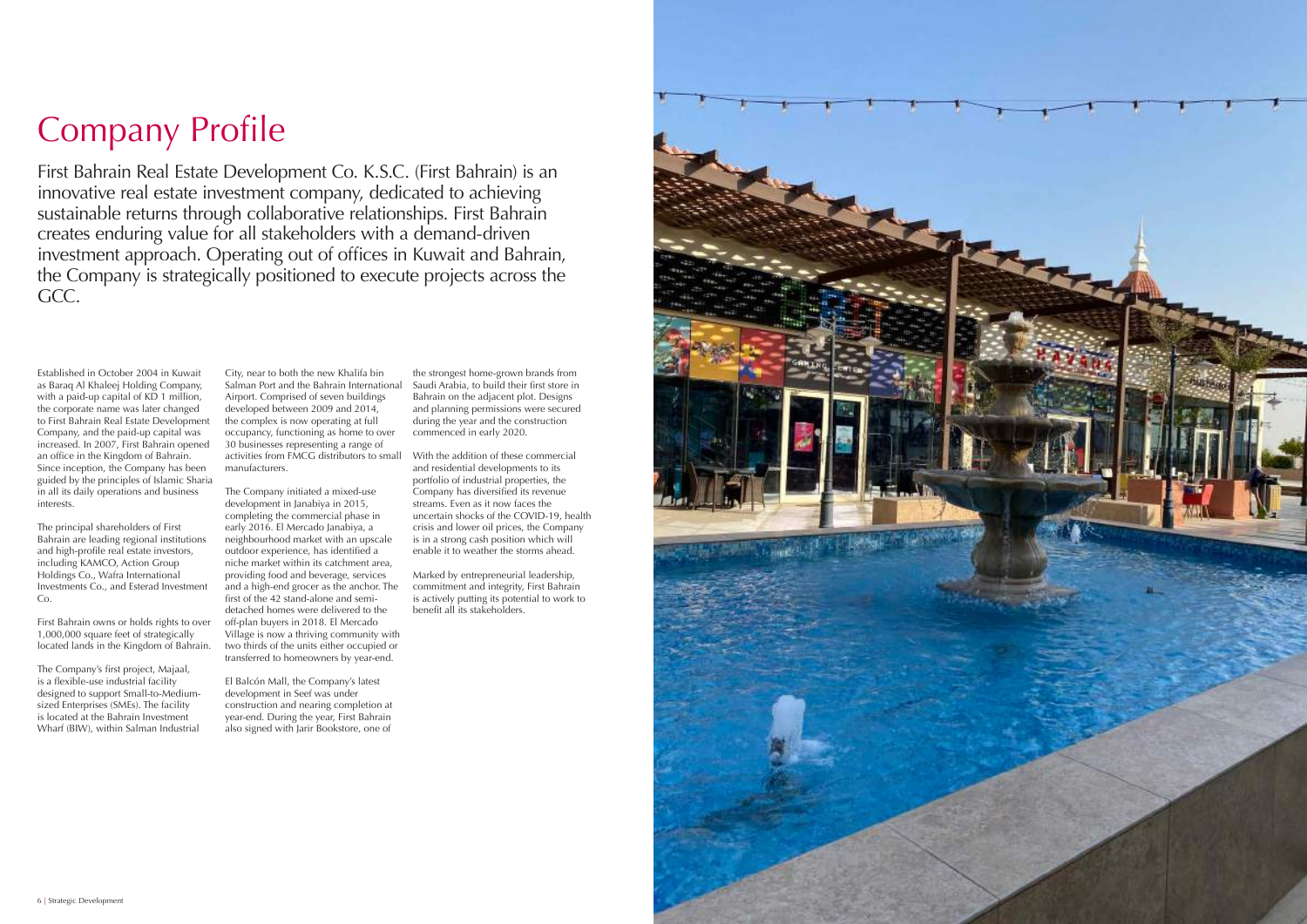

### Our Vision

Our vision is to realise value potential.

### Our Values

Our values drive our behaviour. First Bahrain's four core values flow from who we are as people and shape who we are as a Company, enabling us to achieve our vision and mission. These values are also in rank order. If there is any conflict between two values, we choose conduct in line with the higher value.

### Our Mission

With entrepreneurial vision and innovation, First Bahrain exists to initiate and orchestrate real estate developments which bring enduring value and sustainable prosperity to both our communities and to our shareholders, through partnerships and investments made in accordance with the principles of Sharia.

**STARBEE** 

**MER BOOKSTORE Developments** 

**STARBEE** 

## Integrity

We are passionate and committed to our principles. Driven by Islamic values, we stand by our corporate social responsibilities. Our expertise and dedication enables us to transcend traditional ideas, and offer clients inspired and meaningful solutions.

## Partnership

We continue to build an international network of strategic alliances. These alliances share our vision of maximizing Return on Investment in accordance with the principles of Sharia. In working together with select partners, we develop a strong and secure support-structure and move forward with confidence and strength.

## Innovation

We embrace creativity in a constantly changing environment and provide intelligent solutions to capitalise upon these developments. Through dynamic planning, we enhance stakeholder value, increase investor opportunity, and spearhead regional real estate growth to higher levels.

## Prosperity

Our understanding and insight into the real estate market is the driving force that enables us to ensure continued prosperity for all our shareholders. We have established an energetic culture that both demands and rewards excellence throughout every business venture.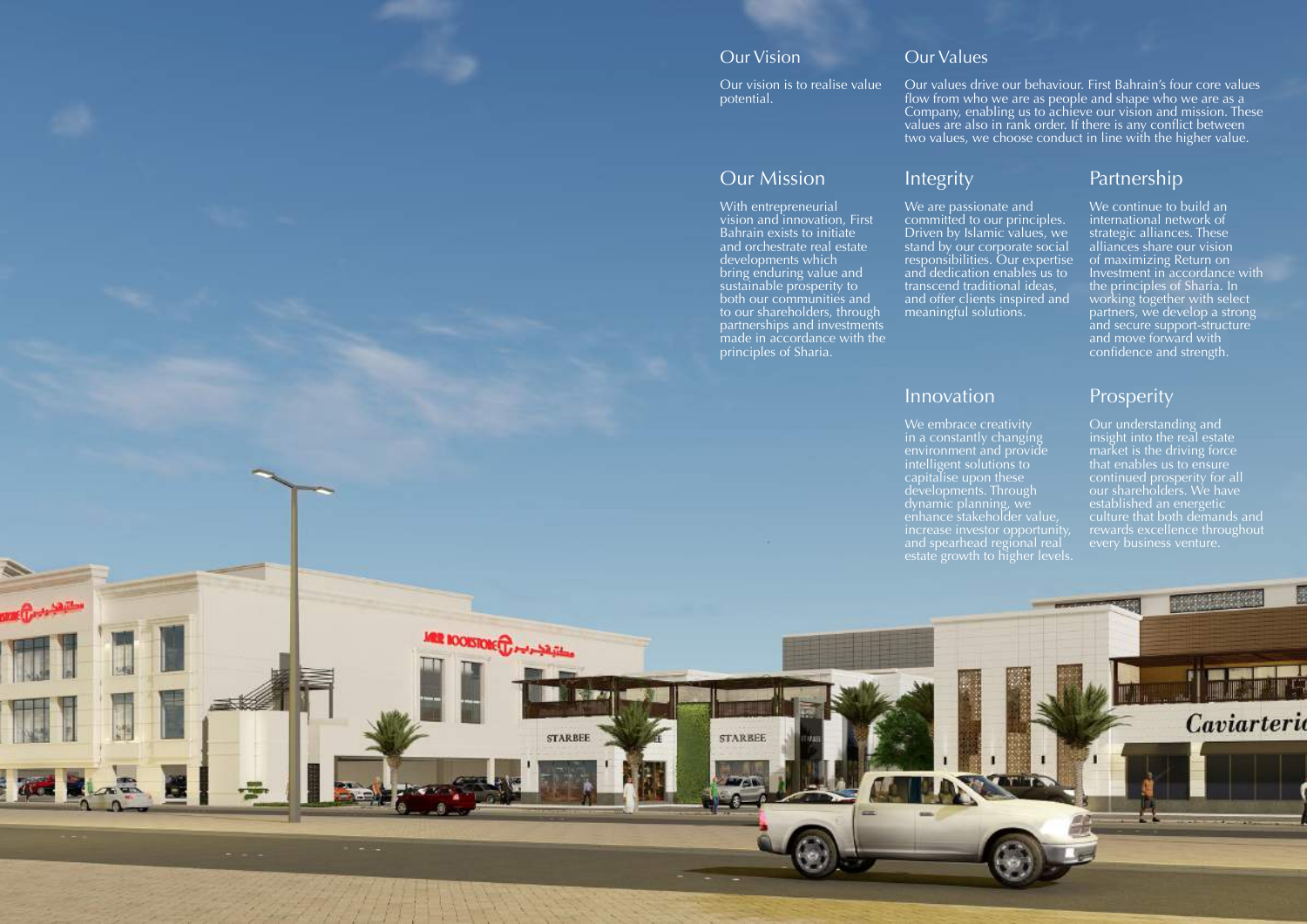

# Report of the Board of Directors

On behalf of the Board of Directors, we hereby deliver to you this Annual Report along with the enclosed Consolidated Financial Statements for the year ended 31 December 2019.

I am pleased to report a return to profitability in a year marked by activation of our signature asset in Seef with the signing of a long-term lease and build-to-suit contract with Jarir Bookstore, one of the strongest and enduring homegrown brands from the Kingdom of Saudi Arabia, and the construction of the El Balcón Mall on the adjacent plot, which is due for opening during Q3 2020. These achievements come alongside significant success in sales and collections with the cumulative transfer of title deeds for 22 of the 42 homes at El Mercado Village. We also restructured all of the Company's debt in a new relationship with Khaleeji Commercial Bank, securing the funds required to build the new projects in Seef while also reducing half our annual cash payments for profit and principle.

These significant achievements enabled the Company to finish the year in its strongest cash position in the decade since the global financial crisis. As I now write you, the world has entered another significant health crisis, surrounding COVID-19. As governments around the world place restrictions on personal and business activities to slow the spread of the disease and the global financial markets have suffered a major shock, I am grateful to report to you that the Company is in the best possible position to endure this time of uncertainty and come through in a leading position on the other side. While we expect to take a substantial economic hit in the year ahead, we have great hope

for a future beyond the current difficulties. Reviewing our financial performance for 2019, the Company's net profit was KD 414,511, supported by stable net rental income of KD 1,276,953 in the midst of a market with downward pressures on rental rates due to increased supply. The sale of seven homes in inventory provided gross revenue of KD 973,491 generating KD 102,710 in net profit from sales, but more importantly, but more importantly, cash collected amounted to KD 1,320829, reducing related net receivables by KD 347,338. KD 1,320,829 of cash received reduced villa related net receivables by KD 347,338. Additionally, a nominal increase in the fair value of investment property of KD 501,600 reversed 11% of the prior year's losses in fair value. Finance costs increased to KD 576,982 from KD 351,947 due to one-time fees related to the new arrangement which substantially reduced annual cash outflows to the bank.

Looking at the balance sheet, the value of the total equity of the Company increased by 1.7% to KD 23,173,322 with the book value reaching 109 fils per share, even after the execution of a capital reduction to KD 21,225,191. The value of total assets saw only a minor reduction from the prior year at KD 30,490,948 (2018: KD 30,554,392) driven by a 25.3% reduction in home inventories due to sales, and a 40.1% reduction in receivables due to strong collections. Overall, cash and cash equivalents rose

by 10.8%, while total liabilities decreased by 5.9% The combination resulted in a very healthy current ratio of 5.4 (2018: 3.0), which is probably the most important metric to consider as we face these unexpected and ongoing economic shocks.

Overall debt decreased by 5% to a total value of KD 6,587,116 even as the Company began to utilize the new KD 2.4 million facility to construct its two projects in Seef. At 31.6%, our debt to equity ratio is at a very healthy level with ample room for the additional debt the Company will use in support of construction in the year ahead. The new financing facility and the construction line secured highlights the strength of our banking relationships and market confidence in our ability to continue the self-funding of our projects, creating new streams of revenue even in the midst of difficult times.

May Almighty Allah grant us all health, security and sustainable prosperity.

At year end, El Balcón Mall construction was 60% complete as it moves towards practical completion in Q2 2020. The second phase of our Seef development, the first Jarir Bookstore in the Kingdom of Bahrain, had completed design phase and commencement of construction was awaiting building permits, which since have been issued. These two projects take us significantly closer to our goal of converting all our assets into active generators of revenue.

The Company will continue exploring means to realize cash exits from existing income generating properties to create liquidity for further expansion and dividends. Wherever the Company invests, it will make sure we are adding value and contributing to the local community in keeping with its values.

#### **Transitions and Acknowledgments**

This past year we successfully managed a major transition as we welcomed our new Chief Executive Officer, Omar Faisal Al Temiemy, a former board member, who was selected from amongst his peers to ensure continuity and stability. Given his history with the board and his close relationships across leading Kuwaiti financial institutions, he is ideally suited to lead the Company going forward, bringing a sensitivity to the needs of the stakeholders and an investment banker's commitment to growth and achievement of objectives. Omar Faisal Al Temiemy began his assignment from the first of the year and has already made his mark on operations, delivering improved performance in the midst of a challenging environment.

We would also like to welcome back to the Board of Directors Mr. Abdullah Hamad Al Jouan, formerly a member of the board from 2014-2017, who now occupies the seat vacated by the CEO. Mr. Al Jouan brings a wealth of experience in banking and investments. His return adds value to the Audit & Risk Management Committee and to the board overall.

Looking to our national leadership, I extend my best wishes to H.H. Sheikh Sabah Al-Ahmad Al-Jaber Al-Sabah, the Amir of the State of Kuwait, to H.H. Sheikh Nawaf Al-Ahmad Al-Jaber Al-Sabah, the Crown Prince of the State of Kuwait, and to H.H. Sheikh Sabah Al-Khalid Al-Hamad Al-Sabah, Prime Minister of the State of Kuwait, for their wise guidance and dedication to advancing the growth and development of the State of Kuwait.

In like manner, I am grateful for the faithful and well-considered leadership of H.M. the King Hamad bin Isa Al Khalifa, King of the Kingdom of Bahrain, H.R.H. the Crown Prince, Salman bin Hamad Al Khalifa, The Crown Prince, Deputy Supreme Commander and First Deputy Prime Minister of the Kingdom of Bahrain and H.R.H. the Prime Minister, Khalifa bin Salman Al Khalifa, the Prime Minister of the Kingdom of Bahrain. We are privileged Chairmanto be working with you to develop and add enduring and sustainable value to the nation.

Furthermore, I express appreciation to all governmental ministries, supervisory bodies, and regulatory authorities of both countries, for their constructive support and wise guidance.

To our shareholders, I sincerely hope this year's return to profitability renews your trust and rewards your patience over the past several years. To our management and staff, I sincerely appreciate your

faithful and professional service, extending your loyalty to your new CEO and demonstrating renewed diligence to achieving your targets. Your ongoing faithfulness and shared commitment will be required to overcome the unique challenges before us as the new year unfolds and we collectively confront the COVID-19 global health crisis. Together, we will steward the resources of the Company, weather the storm, and come out stronger than ever.

**Waleed Ahmed Alkhaja**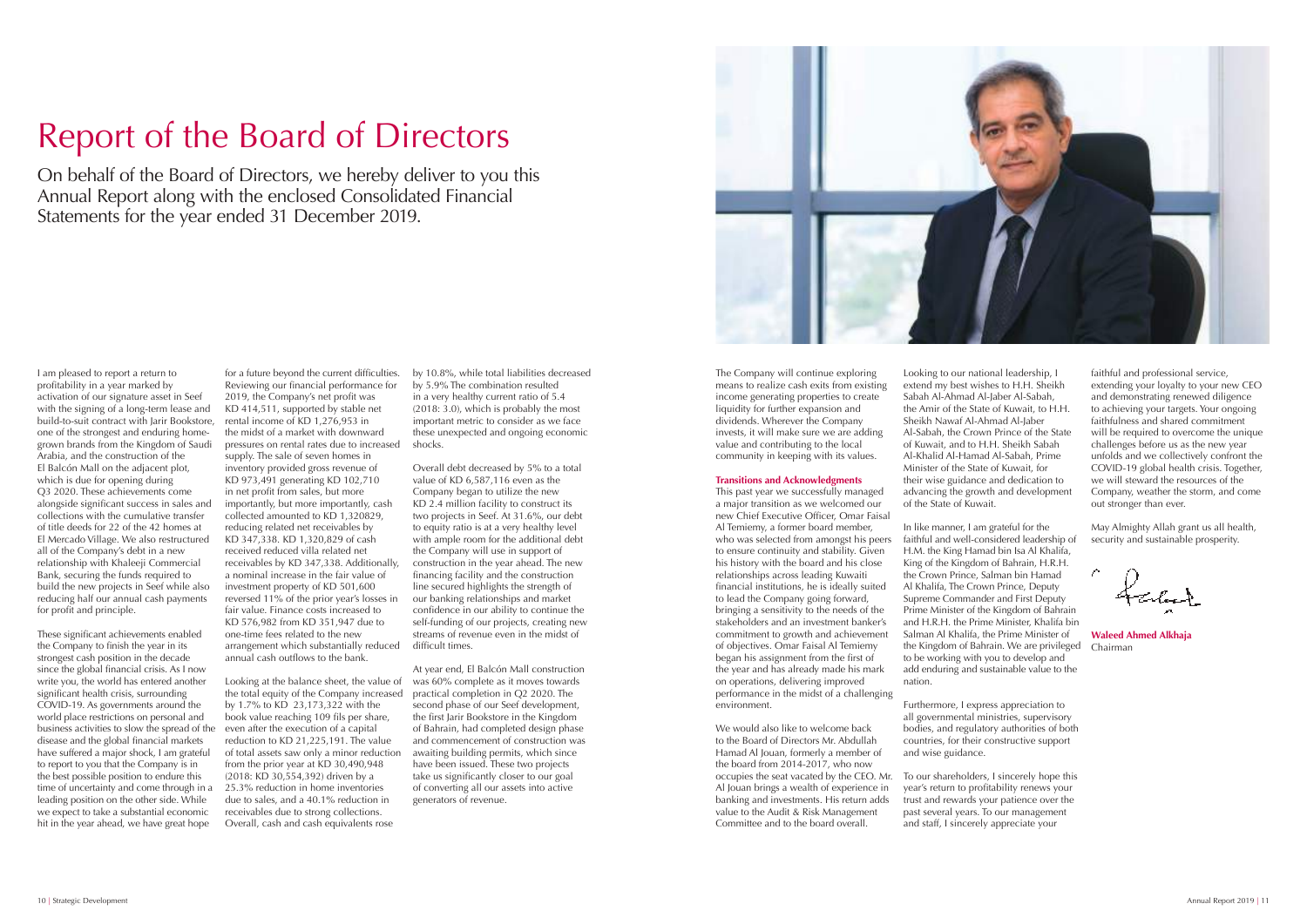## EL BALCÓN ال بلكوك

# Diversified and Growing Portfolio





#### **COMMERCIAL SECTOR 42%**

#### **Jarir Bookstore**

**El Balcón Location:** Corner of Road 2819 and Road 4653 Seef 346 Kingdom of Bahrain **Value:** US\$ 21.5 million

Jarir Bookstore is one of the strongest brands in the Kingdom of Saudi Arabia. This new big box retail project is being custom designed to meet the needs of the client who are making their first entry into the Bahrain market after successful expansions into Kuwait and other GCC countries.

| Location: Corner of Road 2819 and Road 4653<br>Seef 346 Kingdom of Bahrain: |                     |  |  |  |  |  |
|-----------------------------------------------------------------------------|---------------------|--|--|--|--|--|
| Value:                                                                      | $US$$ 15.2 million  |  |  |  |  |  |
| Leasable Area:                                                              | 38,000 square feet  |  |  |  |  |  |
| <b>Start of Construction:</b>                                               | O <sub>2</sub> 2020 |  |  |  |  |  |
| <b>Expected Completion:</b>                                                 | O <sub>2</sub> 2021 |  |  |  |  |  |



**Start of Construction:** Q1 2019 **Expected Completion:** Q2 2020

The new Seef project is a retail centre designed to provide a mix of casual dining restaurants, cafés, shopping, and services featuring terraced views and outdoor seating.

**Leasable Area:** 45,200 square feet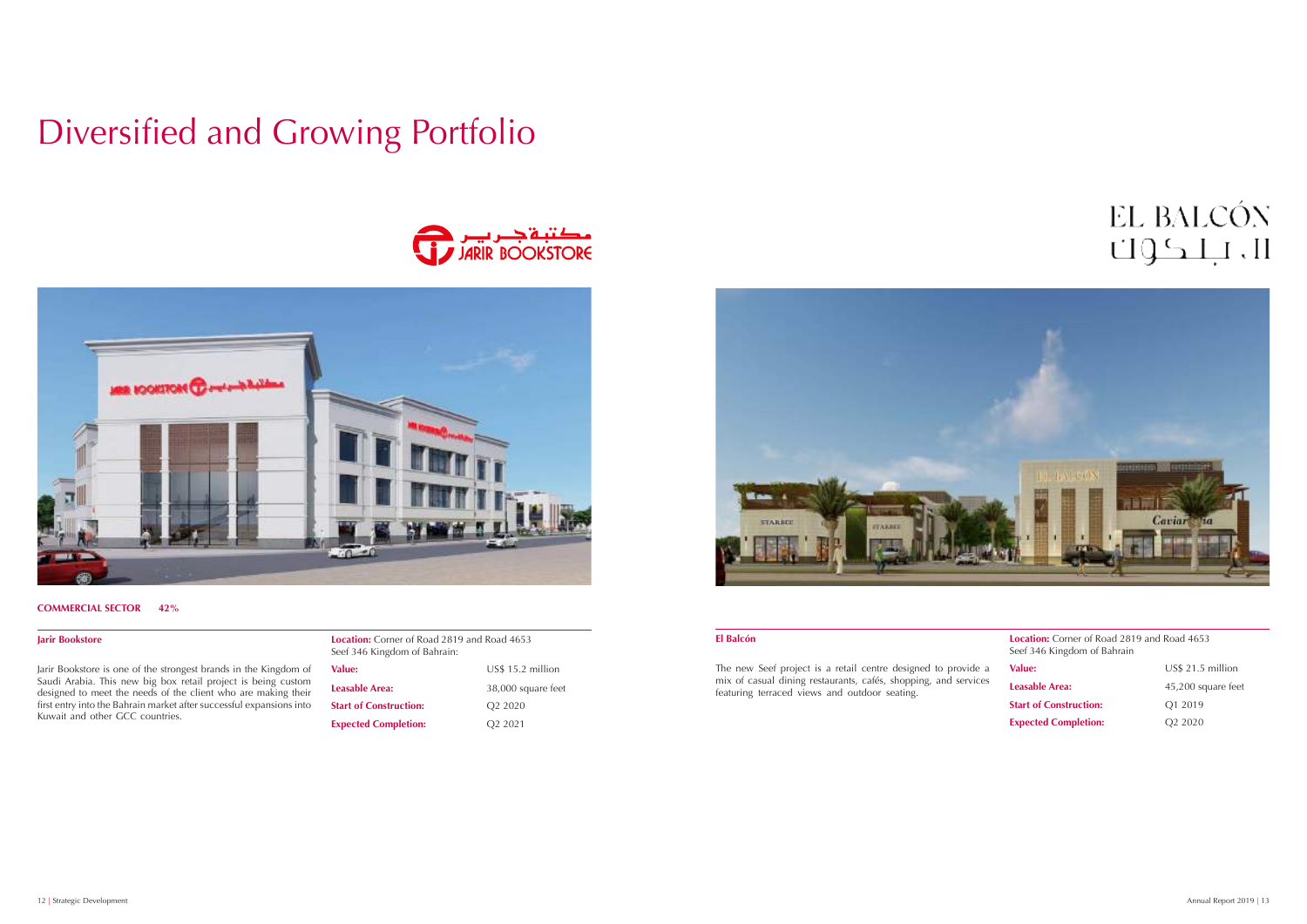

الجنبية JANABIYA



#### **El Mercado Janabiya**



الجنبية JANABIYA

**RESIDENTIAL SECTOR Location:** Avenue 79 Janabiya 575 Kingdom of Bahrain

#### **RESIDENTIAL SECTOR 9%**

El Mercado Village was designed in a Spanish and Mediterranean style, the homes are complementary in style to the adjacent retail development. Project zoning is RHA (row houses) enabling the development of 34 semi-detached and 8 stand-alone villas.

US\$ 8.5 million **Total Land Area:** 109,900 square feet **Start of Construction:** Q4 2016 **Date of Completion:** Q4 2018

The Company received a license to sell off-plan in January 2017 and established a project escrow account in full compliance with the real estate laws designed to protect the interests of home buyers. The project was the first under this new escrow system to receive regulatory clearance to release the funds upon successful delivery of the pre-sold properties.

The occupants of the homes are now demand drivers for the businesses which locate within the retail centre. The two projects benefit from each other's success.

| Value:                        | US |
|-------------------------------|----|
| <b>Total Remaining Units:</b> | 20 |
| <b>Total Land Area:</b>       | 10 |
| <b>Start of Construction:</b> | O۵ |
| <b>Date of Completion:</b>    | ∋  |
|                               |    |

| <b>Location:</b> Corner of Avenues 27 and 79 Janabiya, 575 |  |
|------------------------------------------------------------|--|
| Kingdom of Bahrain:                                        |  |

El Mercado Janabiya is a neighbourhood retail centre designed to provide a mix of casual dining restaurants, cafés, shopping, and services supported by an anchor supermarket. Strong foot-traffic has been maintained through active marketing, social media and regular events.

The facility has 120 covered car parks at ground level. The majority of the shops are on an elevated, landscaped open air platform cooled with shading and water features.

The development sits on an 86,600 square foot plot in Block 575 of Janabiya.

| Value:                                   | US\$ 13.0 million   |
|------------------------------------------|---------------------|
| <b>Average Occupancy at 31 December:</b> | $97\%$              |
| Leasable Area:                           | 50,408 square feet  |
| <b>Start of Construction:</b>            | O <sub>2</sub> 2015 |
| <b>Date of Completion:</b>               | O <sub>2</sub> 2016 |
| <b>Commencement of Operations:</b>       | O <sub>3</sub> 2016 |
| <b>Grand Opening:</b>                    | O4 2016             |

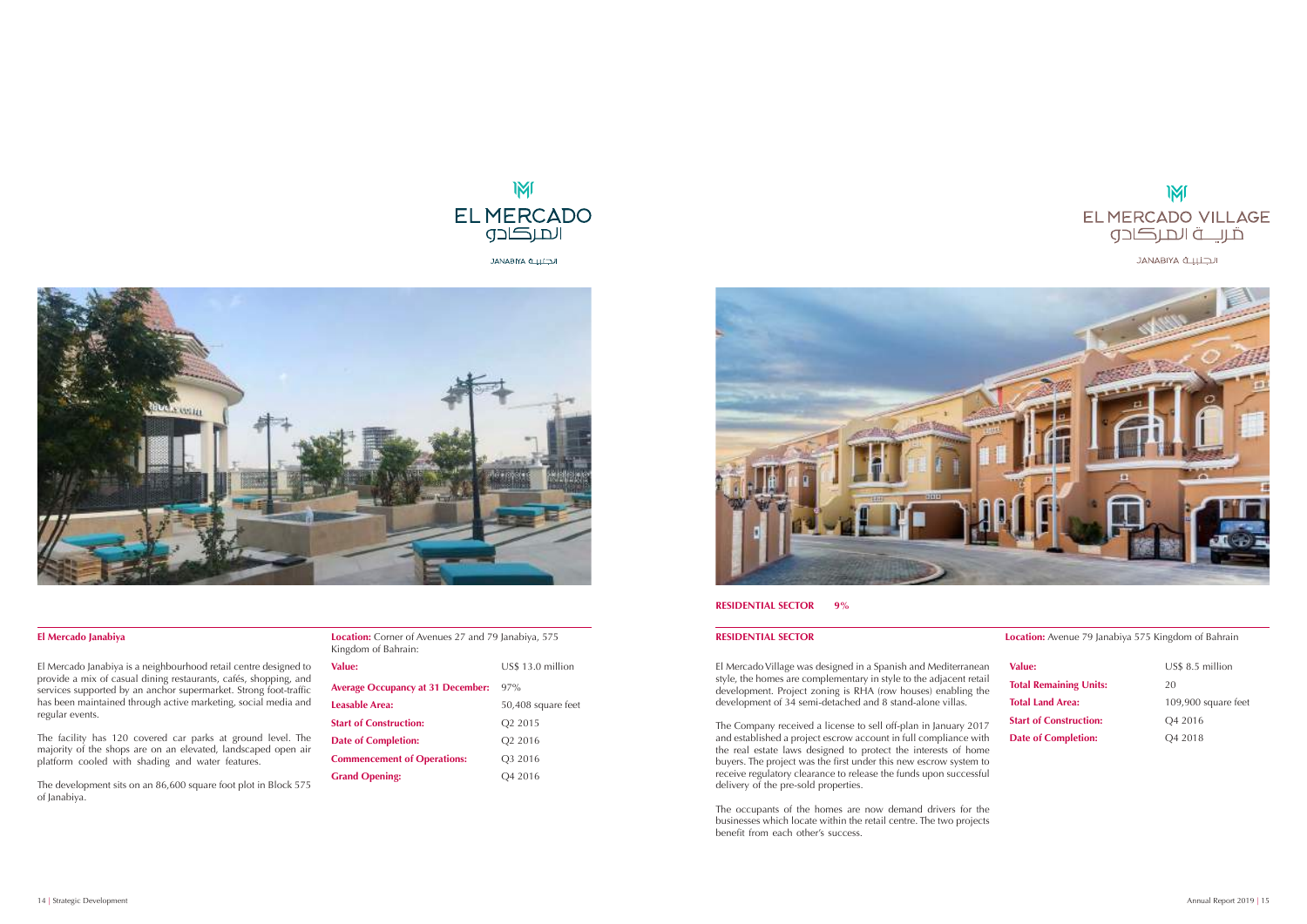**Majaal Warehousing Development at BIW Location:** Bahrain Investment Wharf, Salman Industrial City, Kingdom of Bahrain **Value:** US\$ 35.3 million

# **UDO<br>MAJAAL**



#### **INDUSTRIAL SECTOR 38%**

Majaal is a leading provider of industrial facilities for Small to Medium-sized Enterprises (SMEs), a market segment which constitutes the engine of growth for every economy. As developer and operator of these flexible multi-purpose facilities, Majaal seeks to facilitate the growth of business and industry in the markets we serve.

The first Majaal property is located at the Bahrain Investment Wharf (BIW) within the Salman Industrial City, providing easy access to Khalifa bin Salman Port and other major transport links in Bahrain. Majaal holds land covering over 717,000 square feet in this modern and private industrial development.

The initial three S-Type buildings became operational in February 2010. Each building is sub-dividable into units as small as 2,500 square feet. Three more S-Type buildings were added to our inventory in June 2013.

The centrepiece of the development at BIW, completed during 2014, is our M-Type building, offering 150,000 square feet of net leasable area sub-divisible into units of minimum space of 10,700 square feet. The building features raised floors with adjustable dock-levellers to cater for direct on and off loading of trucks along with a 12m structure height to facilitate maximum storage density.

| Average Occupancy at 31 December: 94% |                     |
|---------------------------------------|---------------------|
| Leasable Area:                        | 405,000 square feet |
| <b>Start of Construction:</b>         | O <sub>1</sub> 2009 |
| <b>Date of Completion:</b>            | O <sub>2</sub> 2014 |

#### **LAND BANK 11%**

#### **Seef District – just north of Bahrain City Centre Mall**

The Company's two remaining plots in the new central business district hold strategic value and significant potential. Having stabilized in value since the 2008 global financial crisis, the real estate cycle is approaching the point at which the economics are favourable for development again.

| <b>Location:</b> Corner of Road 2819 and Road 4653 Seef 346<br>Kingdom of Bahrain |                    |  |  |  |  |  |
|-----------------------------------------------------------------------------------|--------------------|--|--|--|--|--|
| Value:                                                                            | US\$ 10.3 million  |  |  |  |  |  |
| <b>Land Area</b>                                                                  | 50,860 square feet |  |  |  |  |  |
|                                                                                   |                    |  |  |  |  |  |

The Company will study the results of its first two projects in Seef before determining the best complimentary use of the land to maximize value.

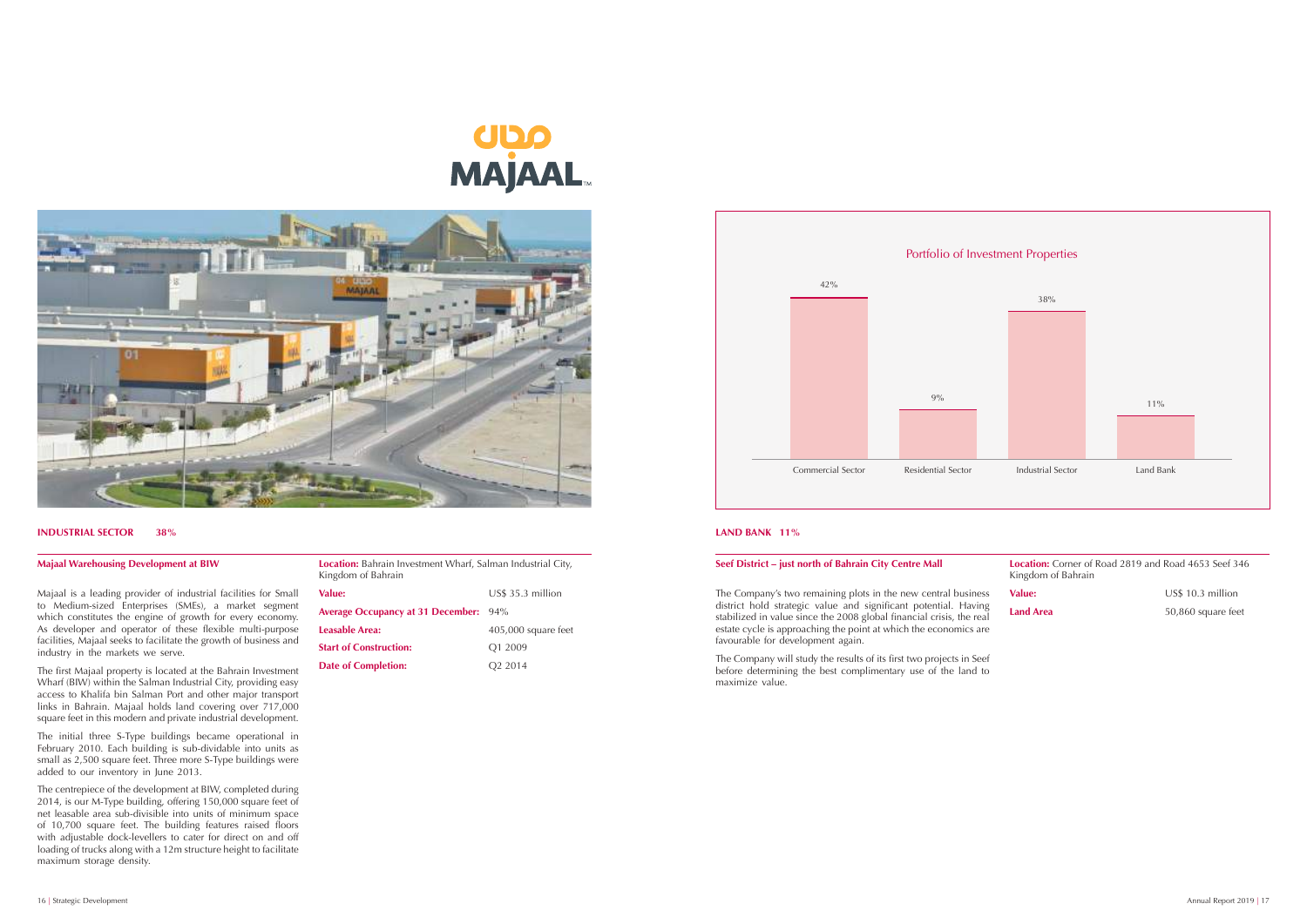# Board of Directors



#### **Mr. Waleed Ahmed Alkhaja** Chairman

Mr. Alkhaja is a seasoned leader with a long career in investments. He served for 19 years in the Investment Directorate of the Kingdom of Bahrain's Ministry of Finance, before joining the Pension Fund Commission of Bahrain as Director of Investment and Executive Director of the SIO Asset Management Company. In 2013, he became the Managing Director of AMAK Property & Development, a family firm. He served two terms on the Board of Directors of Seef Properties and Batelco Group. He currently serves on the Board of Directors of Bahrain Tourism Co., Reef Real Estate Finance Co., and Gulf Educational Projects (Applied Science University). Mr. Alkhaja holds a Bachelor's degree in Business Administration from North Texas State University.



#### **Mr. Bader Ghanem Al Ghanem** Director, Remuneration Committee Chairman

Mr. Al Ghanem is the Chief Executive Officer at Global Investment House in Saudi Arabia. Previously he was the Senior Vice President for Asset Management, MENA, where he managed a portfolio valued in excess of USD 1 Billion. Prior to joining Global in 2010, he worked for Kuwait Middle East Financial Investment Company (KMEFIC) and Kuwait Financial Centre (Markaz) where he held positions in asset management and futures trading. Mr. Al Ghanem holds a Bachelor of Science degree in Electrical Engineering along with a Bachelor of Arts degree in Economics from Boston University.

**Mr. Abdulaziz Al Humaidhi** Vice Chairman

### **Mrs. Hanan Hassan Abdulghani Director**

Mr. Al Humaidhi is the Deputy General Manager of Action Real Estate Company in Kuwait. A member of Action Real Estate Company since 2016, Mr. Al Humaidhi comes with over 17 years of extensive experience in private sector real estate. While at Ajial Real Estate & Entertainment Company, he managed the construction of Kuwait's tallest skyscraper, the Al Hamra Tower. He also worked in the Chicago, USA with Stanley Consultants, Inc. He currently serves on the Board of Directors for Al Masaken International Real Estate Development Company and previously served as Chairman of Al Hamra Cinema Company, and as a board member for both Ecovert FM Kuwait for General Trading and Contracting and Gulf Real Estate Company. He holds a Bachelor of Science degree in Civil Engineering from the Santa Clara University in California, USA.



#### **Mr. Abdullah Hamad Al Jouan Director**

#### **Mr. Ahmad Mohammad Al Ajlan** Director

Mr. Al Ajlan is a well-respected senior leader with extensive experience in real estate and investment management. Currently serving as the Chairman for Al-Jahra Cleaning Company, Mr. Al Ajlan has served on the Board of Directors of Qurain Petrochemical Industries Company and Zumorroda Leasing & Finance Company. He previously worked as the General Manager of Real Estate House Company, Vice President of Qurain Holding Company and General Manager of Pearl of Kuwait Real Estate Company. Earlier, he also served with the Kuwait Clearing Company, Kuwait Lube Oil Company and the Public Industrial Authority. Mr. Al Ajlan holds a Bachelor's degree in Business Studies with an emphasis in Marketing from Kuwait University.

**Mr. Sulaiman Mohammad Al Furaih**

Director, Audit and Risk Management Committee Chairman

Mr. Al Furaih is the Vice President of Financial Analysis for Wafra International Investment Company in Kuwait, where he has risen through the ranks over a distinguished 13 years career with the firm. He also serves as the Chairman of the Board of Directors for Sanam Real Estate Company, Chairman of the Board of Directors for Marbil Yapi Construction - Turkey and Chairman of the Board of Directors for Fanan Real Estate Company. Mr. Al Furaih holds a Bachelor of Science degree in Accounting and Auditing from Kuwait University.



Mrs. Abdulghani is the Head of Direct Investment at Esterad Investment Company B.S.C. who brings with her more than 13 years of investment experience in the private equity and real estate sectors. She sits on the boards of several investee companies on behalf of Esterad Investment Company. Mrs. Abdulghani holds a Bachelor of Science degree in Banking and Finance from the University of Bahrain and membership within the CFA Society.

Mr. AlJouan is the VP of Strategic Corporate Relations MENA at Talabat as well as Managing Partner of Gusto Group Food Services. Previously, he was the Director of General (DG) of the National Fund for Small & Medium Enterprise Development and also the Deputy General Manager for Al Jouan Investment. His career in finance and investments has seen him serve with the Capital Markets Authority, the Kuwait Financial Centre (Markaz) and Boubyan Bank. Mr. Al Jouan holds a Bachelor of Science degree in Business Administration from the University of Denver.

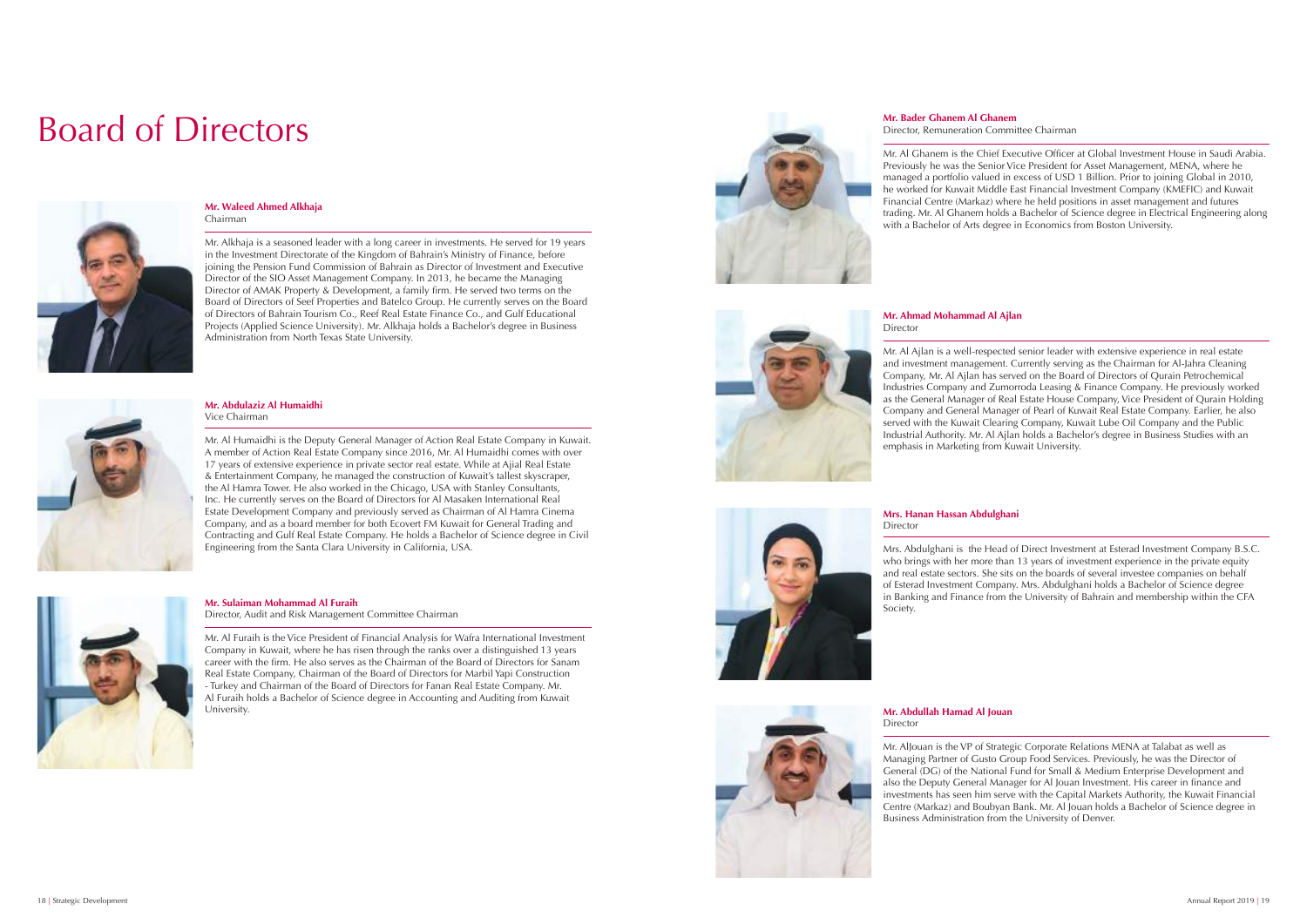**Yasser Abu-Lughod** Chief Development Officer

Mr. Abu-Lughod brings over 30 years of international project management and engineering experience to the First Bahrain team where he leads the Company's developments from concept to construction to commissioning and beyond. Prior to joining First Bahrain, Mr. Abu-Lughod worked as senior project manager for Mace International where he managed the infrastructure design and construction phases for Bahrain Bay Development project. He also held several senior posts at VicRoads in Victoria, Australia and GHD Global where he played a key role in the success of infrastructure projects in Al Khore, Qatar. Mr. Abu-Lughod holds a B.Sc. in Civil Engineering from University of Wisconsin, Milwaukee; USA. He is a Charted Professional Engineer and a member of the Institution of Engineers in Australia, a holder of the Project Management Professional certification (PMP) and a member of the Project Management Institute (PMI).

#### **Daniel Taylor** Chief Financial Officer

An entrepreneur and professional management accountant with a wealth of operational and management experience, Mr. Taylor leads the Finance and Operations teams, overseeing the planning and execution of the Company's strategic objectives. Prior to joining First Bahrain, he was General Manager of New York Coffee, and General Manager of Mariner Technologies, where he was the chief architect of the GCC business news portal, TradeArabia.com. He serves as a member of the Board of Directors of the American Chamber of Commerce in Bahrain and Al Raja School, Bahrain. He earned his Master of Business Administration from the Kellstadt Graduate School of Business at DePaul University, Chicago, USA; and his Bachelor of Arts from the University of Virginia, USA. Mr. Taylor holds the designations FCMA and CGMA through the Chartered Institute of Management Accountants (CIMA) and the Association of International Certified



Professional Accountants (AICPA).

**Omar Faisal Al Temiemy**  Chief Executive Officer

Mr. Al Temiemy is serving as the CEO since 1 January 2019. He is the former Vice President in the Investment Banking Department at Global Investment House in Kuwait. A previous member of the Global Investment House team since 2003, Mr. Al Temiemy brings significant experience in investment analysis and management. He was a lead team member of issuing and restructuring more than USD 750 million worth Bonds including the work as bondholders representative, also arranging short-term customized financing transaction and syndications of around KD 700 million. He worked as a financial advisor for debt restructuring in a USD 600 million debt restructuring of an industrial company in Kuwait. Key mergers and acquisition transactions for which he has served as the Buy/ Sell–side advisor are valued at more than USD 200 million across sectors including educational, medical, leasing and financing, contracting and food and beverages. His current and past board memberships include First Bahrain Real Estate Development Company (2014-2019), First Securities Brokerage Company (Oula Wasata) (2014- 2019), Global Investment House Jordan – Vice Chairman (2017), Bayan Holding Company (2012- 2014). He holds a Bachelor's degree in Economics, with a specialization in Finance, from the International Islamic University of Malaysia and a Master of Business Administration from the Kuwait Maastricht Business School.





**Hamed Shehab El-Din**  Finance Manager



**Khalid Shaheen**  Head of Business Development





**Hussain Alani**  Jr. Associate - Business Development

**Hussain Salman**  Senior Financial Controller



Project Manager - Architect





**Marwa AlNasheet**  Jr. Associate - Business Development



**Muna Ali** Admin. Assistant





**Basma AlMukharreq**  HR & Marketing Manager

**Ameera Al-Qusaimi**  Board Secratary





Associate - Collections & Gov. Relations



**Sayed Mustafa Alawi**  Associate - Accountant



**Hessa Aljaber**  Associate Project Manager - Civil Engineer



**Mahmood AlSarhani**  Assosciate - Information Systems



**Mahmood Alsairafi**  Assosciate - Business Development



**Thompson Mwadori**  Mall Operations Manager

# Executive Management

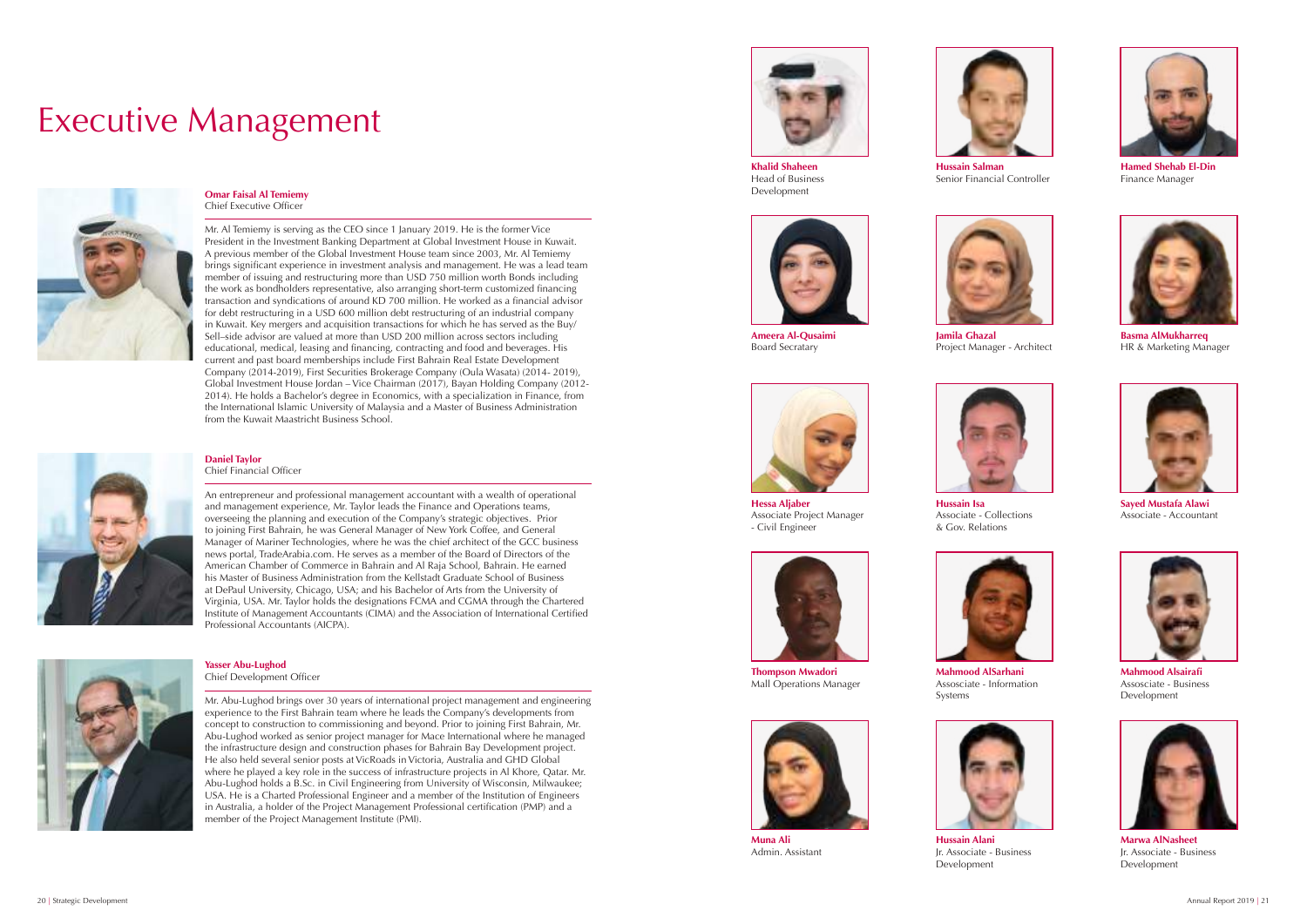# Corporate Governance

The Company has put in place a Corporate Governance framework through which it seeks to safeguard shareholders interest, particularly for the minority owners.

The Company has put in place a Corporate Governance framework through which it seeks to safeguard shareholders interest, particularly for the minority owners. The Company seeks to balance entrepreneurship, compliance and industry best practice, while creating value for all stakeholders. This includes, but is not limited to, conducting the policy and affairs of the Company in compliance with regulatory requirements. It also involves having checks and balances in place throughout the organization to ensure that the right things are always done in the right way.

First Bahrain Real Estate Development Company K.S.C. (Closed) is a Kuwaiti closed Shareholding Company which operates as a real estate developer in compliance with the guiding principles of Islamic Sharia. While not publicly listed, the Company is working to fully comply with the Corporate Governance framework as established by the Capital Markets Authority of Kuwait. The Company has only one class of ordinary share and the holders of shares have equal voting rights. The list of leading shareholders in the Company as of 31 December 2019 is as follows:

| <b>Name</b>                                       | <b>Nationality</b> | <b>No. of Shares</b> | Share $%$ |
|---------------------------------------------------|--------------------|----------------------|-----------|
| KAMCO Investments (Client Accounts)               | Kuwaiti            | 93,833,214           | 44.2%     |
| Wafra International Investments (Client Accounts) | Kuwaiti            | 42,188,890           | 19.9%     |
| Esterad Real Invest 1 WLL                         | <b>Bahraini</b>    | 13,209,475           | $6.2\%$   |
| Other Shareholders                                | Various            | 63,020,331           | 29.7%     |
| <b>Total</b>                                      |                    | 212,251,910          | $100.0\%$ |

#### **Distribution of ownership by shares and nationality:**

| <b>Nationality</b>         | <b>Shareholders</b> | <b>No. of Shares</b> | <b>Share</b> % |
|----------------------------|---------------------|----------------------|----------------|
| Kuwaiti                    | 256                 | 183,082,501          | 86.2%          |
| Bahraini                   | b                   | 18,422,011           | $8.7\%$        |
| <b>Other Nationalities</b> | 13                  | 10.747.398           | $5.1\%$        |
| <b>Total</b>               | 275                 | 212,251,910          | $100.0\%$      |

#### **Distribution of ownership by size of shareholders:**

| <b>Size of Holding</b>    | <b>Shareholders</b> | <b>No. of Shares</b> | Share $%$ |
|---------------------------|---------------------|----------------------|-----------|
| Less than $1\%$           | 262                 | 22,375,901           | 10.5%     |
| 1% to less than $5\%$     | 10                  | 43,008,625           | 20.3%     |
| $5\%$ to less than $10\%$ |                     | 13.209.475           | $6.2\%$   |
| 10% and above             |                     | 133,657,909          | 63.0%     |
| <b>Total</b>              | 275                 | 212,251,910          | $100.0\%$ |



#### **Board of Directors**

• The compliance, risk management and financial reporting functions are adequately resourced, independent of business lines and is run by individuals running of the various business areas. effectiveness of comprehensive "Know as on-going monitoring of accounts

- The Company's operations, individually and collectively are by appropriate, effective and prudent risk management systems Company's activities; • The Company's operations are
- environment;
- not involved with the day-to-day
- The Management develops, implements and oversees the Your Customer" standards, as well and transactions, in keeping with the requirements of relevant laws, regulations, and best practice.

• Review the Company's business plans and the inherent level of risk in the

The Articles of Association of the Company detail the responsibilities of the Chairman and members of the Board of Directors as well as the guidelines of Corporate Governance with respect to the distribution of responsibilities between the Board of Directors and Executive Management. The Board of Directors oversee all the business activities in consultation with the Executive Management team. The Board of Directors also discuss and confirm the Company's business strategy. Additionally, the Board of Directors is responsible for the preparation of financial statements, for risk management, and for Corporate Governance issues. These activities are supplementary to the main role of the Board of Directors which is to ensure adherence and commitment to the Company's values as set forth in its internal policies and procedures.

The members of the Board of Directors collectively possess an extensive background in finance, real estate development, and broader management experience. The members provide valuable directives in meeting Company objectives. The Board consists of seven (2018: seven) non-executive Directors with four (2018: four) being independent Director(s).

When appointed, Board Members are provided with the necessary detailed information to enable them to effectively perform their main role of overseeing the strategic, operational, financial, and compliance affairs as well as corporate Governance controls in the Company. The Corporate Governance framework allows a member of the Board of Directors to seek independent advice when necessary.

With respect to the channels of communication between the Board of Directors and Executive Management, the Board Members can always contact and request information from the Executive Management.

Board of Directors are responsible for ensuring that the systems and controls framework in the Company, including the Board structure and the organizational structure is appropriate for the Company's business and its associated risks. The Board of Directors

ensure that there are sufficient resources and expertise to identify, understand, and the Company is exposed in its activities.

measure the significant risks to which Directors are regularly assessing the systems and controls framework of the Company to ensure that:

measured, monitored, and controlled commensurate with the scope of the

supported by an appropriate control

In their strategy review process, the Board of Directors:

• Assess the adequacy of capital to support the business risks of the

- plans;
- Company;
	- Set performance objectives; and
	- divestitures, and acquisitions.

• Oversee major capital expenditures,

### **Election and Re-election of Directors:**

In their meeting dated 14 May 2017 and in compliance with the terms stipulated in the Article of Association, the Shareholders elected all current members of the Board of Directors for

a period of three years. Mr. Abdullah Hamad Al Jouan was elected to the Board of Directors by the shareholders at the Annual General Meeting on 13 June 2019 to fill the seat vacated by Mr. Omar Faisal Al Temiemy who resigned during the year to assume the post of Chief Executive Officer.

The Directors are elected by the shareholders at the Annual General Meeting. Candidates for the Board shall be selected by the Remuneration Committee, and recommended to the Board of Directors for approval, in accordance with the qualifications approved by the Board taking into consideration the overall composition and diversity of the Board and areas of expertise new Board members might be able to offer.

#### **Board Composition & Attendance**

Per the Articles of Association, the Board is required to meet six times during each year. Board members must attend 75% of all meetings within a calendar year. Board members will step down if they are unable to attend four consecutive meetings without an acceptable explanation. The absence of Board members at Board and Committee meetings will be noted in the meeting minutes. Board attendance percentage will then be reported during any General Assembly Meeting when Board members stand for re-election. Voting and attendance proxies for Board meetings are always prohibited.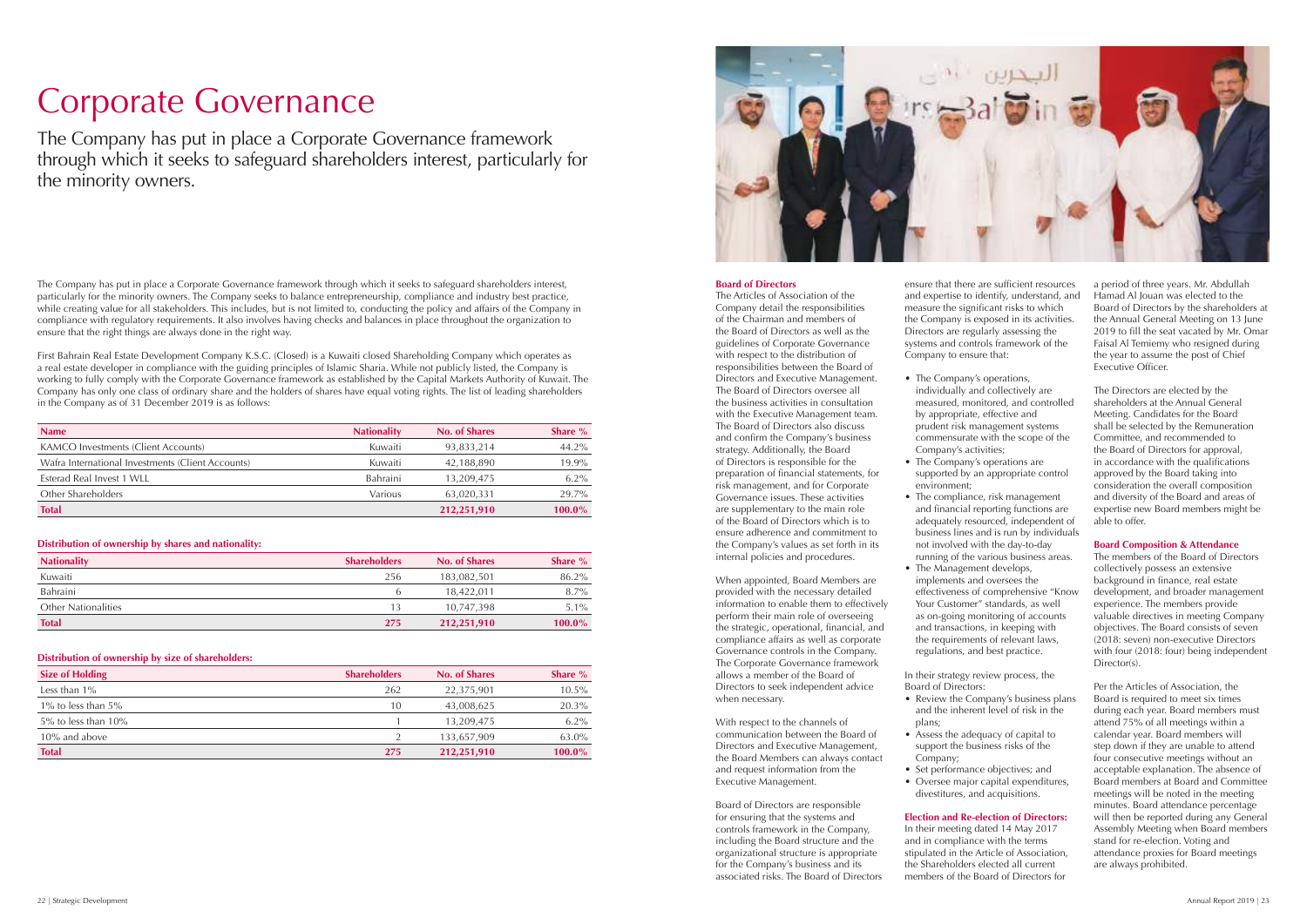#### 24 | Strategic Development Annual Report 2019 | 25

#### **Board & Committee Membership:**

| <b>Director's Name</b>        | <b>Membership Type</b> | <b>Position</b> | <b>Committee Membership</b><br><b>Remuneration</b> | <b>Audit &amp; Risk</b><br><b>Management</b> |
|-------------------------------|------------------------|-----------------|----------------------------------------------------|----------------------------------------------|
| Waleed Ahmed Alkhaja          | Independent            | Chairman        | Member                                             |                                              |
| Abdulaziz Abdulla Al Humaidhi | Non-Independent        | Vice Chairman   | Member                                             |                                              |
| Sulaiman Mohammad Al Furaih   | Non-independent        | Member          |                                                    | Chairman                                     |
| Bader Ghanem Al Ghanem        | Independent            | Member          | Chairman                                           |                                              |
| Ahmad Mohammad Al Ajlan       | Independent            | Member          |                                                    | Member                                       |
| Hanan Hassan Abdulghani       | Non-independent        | Member          |                                                    | Member                                       |
| Omar Faisal Al Temiemy        | Independent            | Member          |                                                    | Member                                       |

#### **Board Meeting Attendance Record:**

| <b>Meeting Date</b>           | 2018-1<br>Feb<br>$\overline{\phantom{0}}$ | Mar<br>$18-2$<br>ន $\overline{a}$ | $8-3$<br>Nar<br>ន $\overline{a}$ | $18 - 4$<br>May<br>$\overline{4}$<br>$\frac{1}{2}$ | $8-5$<br>S<br>$\mathbf{\Omega}$<br>$\frac{2}{12}$ | ڡ<br>$\infty$<br>Ξ<br>$\frac{201}{2}$ | ↖<br>2018-<br>ဝိ<br>↔ | $\infty$<br><b>Oct</b><br>ထံ<br>$\frac{201}{18}$ | 2018-9<br>7 Nov<br>$\frac{8}{2}$ | <b>Attendance</b> |
|-------------------------------|-------------------------------------------|-----------------------------------|----------------------------------|----------------------------------------------------|---------------------------------------------------|---------------------------------------|-----------------------|--------------------------------------------------|----------------------------------|-------------------|
| Waleed Ahmed Alkhaja          |                                           |                                   |                                  |                                                    |                                                   |                                       |                       |                                                  |                                  | 100%              |
| Abdulaziz Abdulla Al Humaidhi | D                                         | D                                 | D                                | D                                                  | P                                                 | P                                     | P                     | P                                                | P                                | 100%              |
| Sulaiman Mohammad Al Furaih   | A                                         |                                   | D                                | D                                                  | P                                                 | D                                     | P                     | D                                                | P                                | 89%               |
| Bader Ghanem Al Ghanem        | D                                         | P                                 | P                                | P                                                  | P                                                 | P                                     | P                     | P                                                | P                                | 100%              |
| Ahmad Mohammad Al Ajlan       | D                                         |                                   | D                                |                                                    | P                                                 | D                                     | D                     | D                                                | P                                | 100%              |
| Hanan Hassan Abdulghani       | D                                         | P                                 | P                                | P                                                  | P                                                 | P                                     | P                     | P                                                | P                                | 100%              |
| Abdullah Hamad Al Jouan       |                                           |                                   |                                  |                                                    |                                                   |                                       | D                     | D                                                | P                                | 100%              |
| Omar Faisal Al Temiemy        |                                           | P                                 | P                                | D                                                  |                                                   |                                       |                       |                                                  |                                  | 100%              |

#### **Board Committee Meetings Attendance Record:**

#### **Audit and Risk Management Committee**

The primary purpose of the Audit & Risk Management Committee is to assist the Board of Directors in fulfilling its responsibilities by overseeing all audit (external, internal, and Sharia) related processes for the Company and its Subsidiaries and by reviewing the related financial information which will be provided to the shareholders, banks and other stakeholders, as well as the systems of internal controls which Management and the Board of Directors have established. The Committee must meet at least three times a year.

| <b>Meeting Date</b>         | 2019-1<br>$13$ -Feb | 2019-2<br>$10-Mar$ | 2019-3<br>$12$ -Jun | 2019-4<br>$2-Oct$ | 2019-5<br>1-Dec | <b>Attendance</b> |
|-----------------------------|---------------------|--------------------|---------------------|-------------------|-----------------|-------------------|
| Sulaiman Mohammad Al Furaih |                     |                    |                     |                   |                 | 100%              |
| Omar Faisal Al Temiemy      | D                   |                    |                     |                   |                 | $100\%$           |
| Hanan Hassan Abdulghani     |                     |                    |                     |                   |                 | $100\%$           |
| Ahmad Mohammad Al Ajlan     |                     |                    |                     |                   |                 | $100\%$           |
| Abdullah Hamad Al Jouan     |                     |                    |                     |                   |                 | $100\%$           |

#### **Remuneration Committee**

| <b>Meeting Date</b>           | 2019-1<br>$10-Mar$ | 2019-2<br>$2-Dec$ | <b>Attendance</b> |
|-------------------------------|--------------------|-------------------|-------------------|
| Bader Ghanem Al Ghanem        |                    |                   | $100\%$           |
| Waleed Ahmed Alkhaja          |                    |                   | 100%              |
| Abdulaziz Abdulla Al Humaidhi |                    |                   | $100\%$           |

P=Present A=Absent

Profiles of each of the members of the Board of Directors are included within this Annual Report.

#### **Board Committees**

The Board of Directors have established two subordinate Committees and have delegated specific powers to each committee as follows:

#### **Audit & Risk Management Committee**

The Committee held five meetings during the fiscal year 2019.

#### **Remuneration Committee**

The Remuneration Committee was established to align with best practice in Corporate Governance. As and when required by the Board, the Committee identifies persons qualified to become members of the Board, to serve as Chief Executive Officer ("CEO") and or other officers of the Company. The appointment of the external and internal auditors, however, is the responsibility of the Audit & Risk Management Committee. The Committee can make recommendations to the Board including recommendations of candidates for the Board membership to be included by the Board on the agenda for the next AGM meeting, besides reviewing the Company's remuneration policies for both the Executive Management and for the Board of Directors. Board remuneration shall be subject to approval by the shareholders in the AGM meetings. The Committee must meet at least twice a year.

The Committee held two meetings during the fiscal year 2019.

**Management**

The Board delegates authority for the day-to-day management of the Company to the Chief Executive Officer, who is supported by a qualified and experienced Executive Management team. Profiles of the Executive Management are included within this

Annual Report.

#### **Communication & Disclosure**

The Company conducts all communications with its stakeholders in a professional, transparent, and timely manner. Communication channels include this annual report and the Annual General Meeting of the shareholders. Other communication channels include the website, social media, and regular announcements made to the local press. For the most current information regarding the Company, including relevant news along with current and historical financial reports, you are invited to regularly visit the Company website at www.

firstbahrain.com.

**Risk Management** The Company has developed a risk management framework that provides controls and ongoing management of the major risks inherent in the Company's core business activities. The Board of Directors has the ultimate authority for setting the risk appetite, risk tolerance and associated parameters and limits, in which the Company operates. The Audit & Risk Management Committee is responsible for establishing, maintaining, and monitoring a risk-based approach to all business activities and management of the Company.

The main risks that the Company is exposed to are credit, liquidity, and market risk. The nature of these risks are further detailed in note 3 to the Consolidated Financial Statements.

#### **Capital Management**

The policy of the Board of Directors is to maintain a strong capital base in order to maintain investor, creditor and market confidence, as well as to provide for the future development of the Company. The Board of Directors seeks to maintain a balance between the higher returns and growth which may be possible with higher levels of borrowings and the advantages and security offered by a sound capital position.

#### **Internal Audit**

Internal Audit provides an additional line of defence in risk management and internal controls. The role of internal audit is to provide independent and objective assurance that the process for identifying, evaluating and managing significant risks faced by the Company is appropriately and effectively applied.

Internal Audit reports on a semiannual basis to the Board of Directors through the Audit & Risk Management Committee. The internal auditors report to the Audit & Risk Management Committee the results of periodic audits and obtains commitments from Management to take any remedial action required for any issues raised. The Bahrain office of global audit and advisory firm, Deloitte, serves as the Company's internal auditors.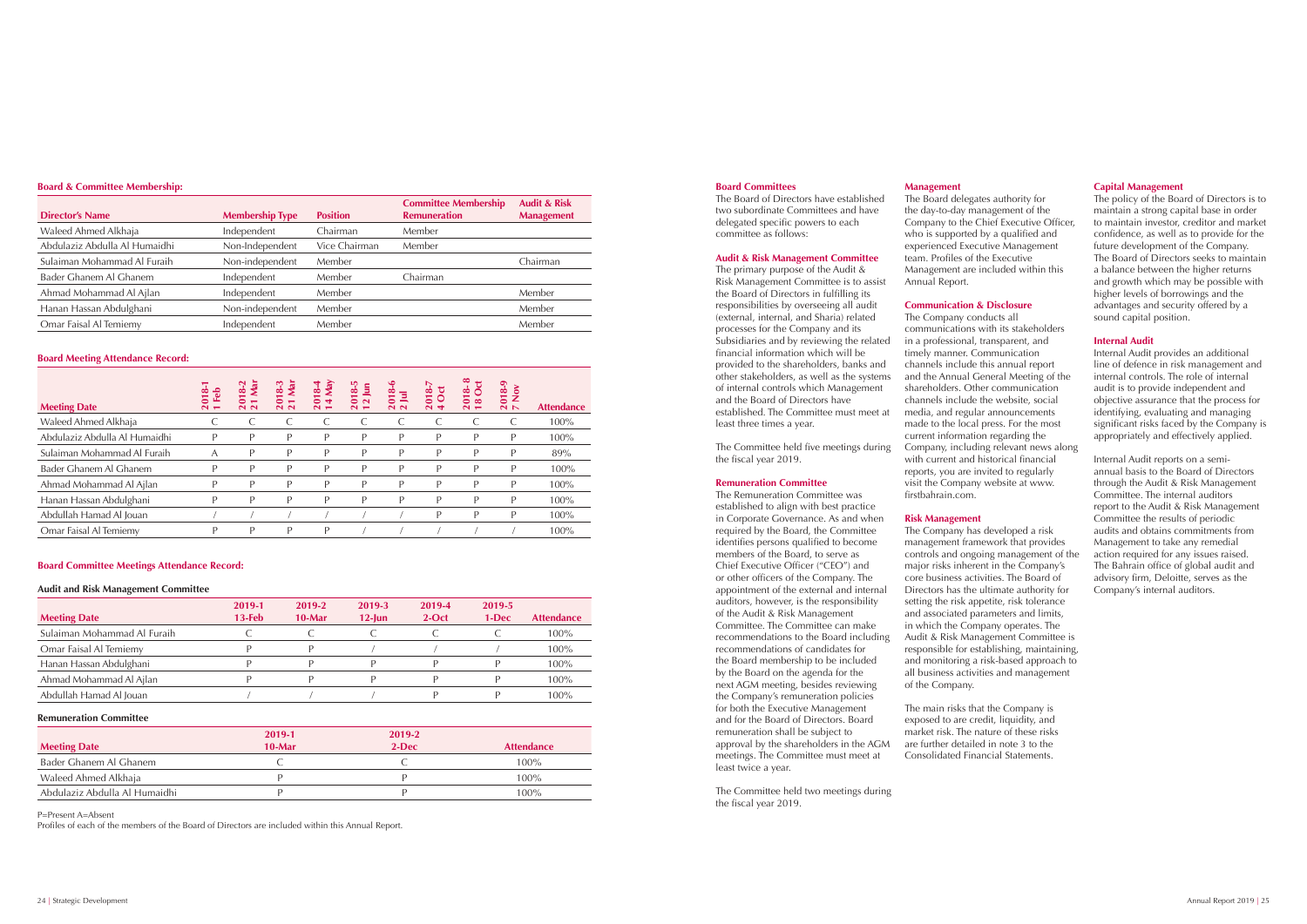

# Al Mashora & Al Raya Shari'ah Advisory Board Report

#### 04/03/2020

**Final report of the Sharia Supervisory Committee For the financial period of 01/01/2019 to 31/12/2019**

#### **To The Shareholders of First Bahrain Real Estate Development** Allah's peace, mercy and blessings be upon you

In accordance with the powers delegated to us by the members of the General Assembly of First Bahrain Real Estate Development the Company's Articles of Association and the relevant regulatory directives, the Sharia Supervisory Committee submits its final report for the period from 01/01/2018 to 31/12/2018 It includes four items as follows:

#### **First: The work of the Sharia Supervisory Committee**

The Sharia Supervisory Committee carried out its work, which included examining the investment structures, contract forms, products, policies and procedures either directly or in coordination with the internal Sharia audit department in order to obtain all the information and explanations that it considered necessary to provide sufficient evidence and give reasonable assurance that the company did not violate the provisions of Islamic law in the light of the resolutions of the Sharia Supervisory Committee and the Sharia standards adopted by the Company and the decisions of the relevant regulatory bodies.

**Second: Decisions of the Sharia Supervisory Committee**

The Sharia Supervisory Committee of the Company responded to all the company's inquiries and issued 21 decisions.

#### **Three: Decisions of the Sharia Supervisory Committee**

The Sharia Supervisory Committee did not Approve any policies and procedures during the period.

#### **Four: The final opinion:**

In our opinion, after examining all the clarifications and assurances we have obtained, we confirm that:

- 1. The contracts, operations and transactions concluded by the Company during the period from 01/01/2019 to 31/12/2019 were made entirely in accordance with the provisions of the Islamic Sharia.
- 2. The responsibility to pay zakat falls on the shareholders.

Shari'ah Advisory Board:

عرجهه)

Head of the Sharia Supervisory Committee **Prof. Dr. Abdul Aziz Al Qassar**

Member of the Sharia Supervisory Committee **D. Issa Zaki Issa**

Member of the Sharia Supervisory Committee **D. Ali Ibrahim Al Rashed**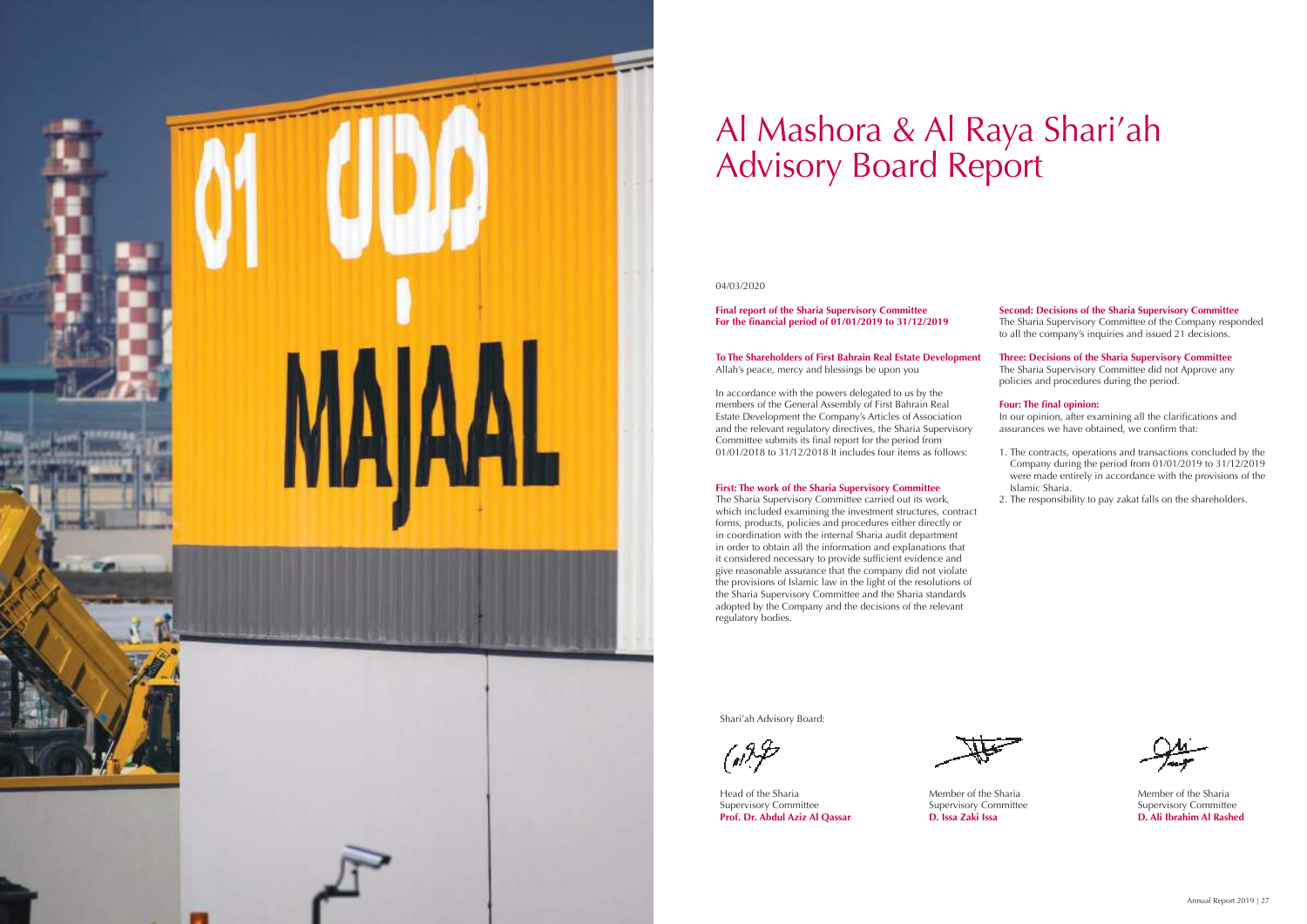![](_page_14_Picture_7.jpeg)

## Consolidated Financial **Statements**

Independent Auditor's Report

O

 $\blacksquare$ 

- Consolidated statement of financial position
- Consolidated statement of comprehensive income
- Consolidated statement of changes in equity
- Consolidated statement of cash flows
- Notes to the consolidated financial statements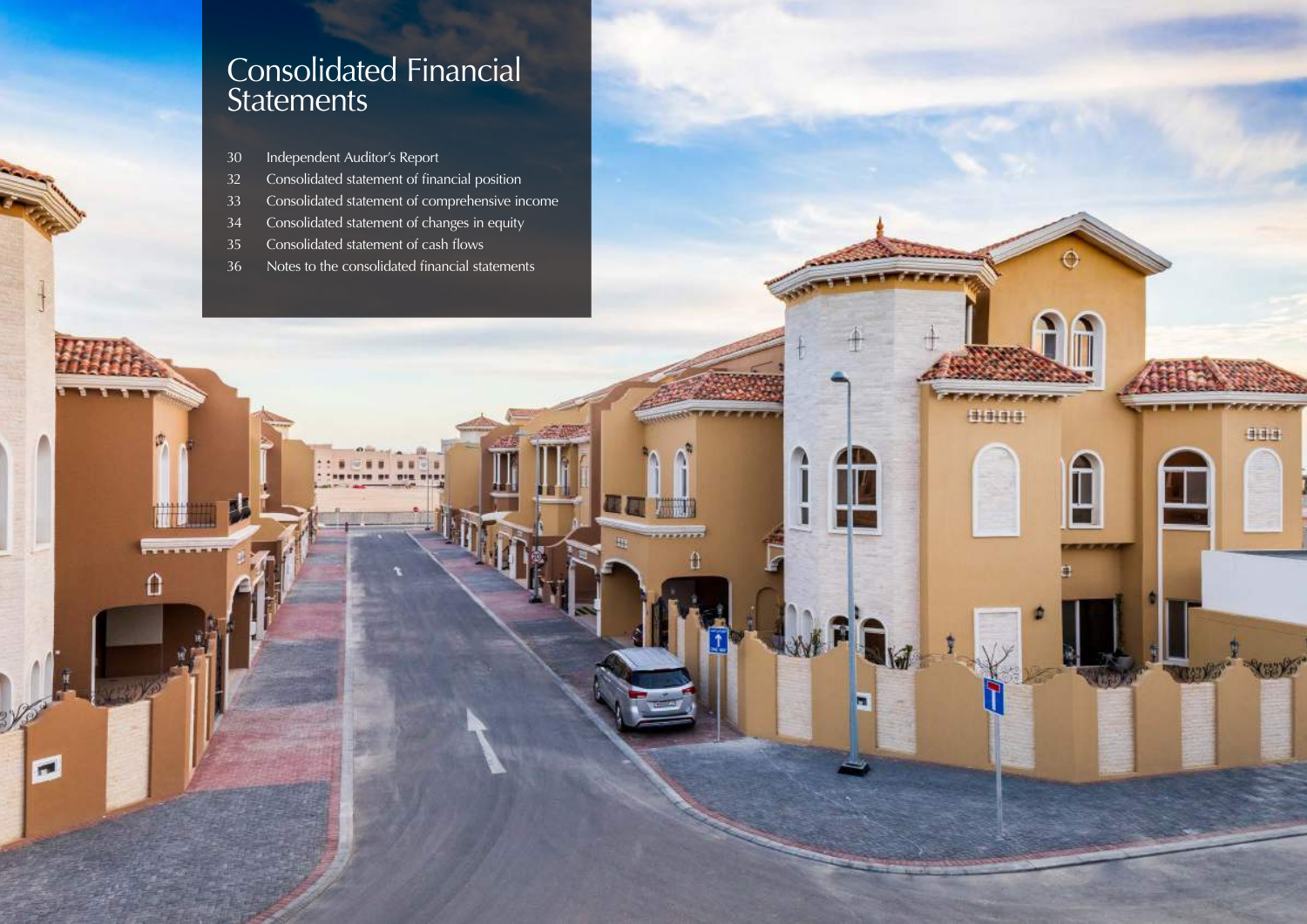#### The Shareholders,

First Bahrain Real Estate Development Company K.s.c. (Closed)

#### **Report on the audit of the consolidated financial statements Our opinion**

In our opinion, the consolidated financial statements present fairly, in all material respects, the consolidated financial position of First Bahrain Real Estate Development Company K.S.C. (Closed) ("the Parent Company") and its subsidiaries (together referred to as "the Group") as at 31 December 2019, and its consolidated financial performance and its consolidated cash flows for the year then ended in accordance with International Financial Reporting Standards.

#### **What we have audited**

The Group's consolidated financial statements comprise:

We are independent of the Group in accordance with the International Ethics Standards Board for Accountants' Code of Ethics for Professional Accountants (IESBA Code) and the ethical requirements that are relevant to our audit of the consolidated financial statements in the State of Kuwait. We have fulfilled our other ethical responsibilities in accordance with these requirements and the IESBA Code.

- the consolidated statement of financial position as at 31 December 2019;
- the consolidated statement of comprehensive income for the year then ended;
- the consolidated statement of changes in equity for the year then ended;
- the consolidated statement of cash flows for the year then ended; and
- the notes to the consolidated financial statements, which include a summary of significant accounting policies.

#### **Basis for opinion**

We conducted our audit in accordance with International Standards on Auditing (ISAs). Our responsibilities under those standards are further described in the Auditor's responsibilities for the audit of the consolidated financial statements section of our report.

We believe that the audit evidence we have obtained is sufficient and appropriate to provide a basis for our opinion.

#### **Independence**

#### **Other information**

The directors are responsible for the other information. The other information comprises the report of the Board of Directors included in the Group's annual report (but does not include the consolidated financial statements and our auditor's report thereon), which we obtained prior to the date of this auditor's report, and the Group's complete Annual Report, which is expected to be made available to us after that date.

Our opinion on the consolidated financial statements does not cover the other information and we do not and will not express any form of assurance conclusion thereon.

In connection with our audit of the consolidated financial statements, our responsibility is to read the other information identified above and, in doing so, consider whether the other information is materially inconsistent with the consolidated financial statements or our knowledge obtained in the audit, or otherwise appears to be materially misstated.

If, based on the work we have performed, we conclude that there is a material misstatement of this other information, we are required to report that fact. We have nothing to report in this regard.

When we read the Group's complete Annual Report, if we conclude that there is a material misstatement therein, we are required to communicate the matter to those charged with governance.

#### **Responsibilities of management and those charged with governance for the consolidated financial statements**

Management is responsible for the preparation and fair presentation of the consolidated financial statements in accordance with International Financial Reporting Standards, and for such internal control as management determines is necessary to enable the preparation of consolidated financial statements that are free from material misstatement, whether due to fraud or error.

We communicate with those charged with governance regarding, among other matters, the planned scope and timing of the audit and significant audit findings, including any significant deficiencies in internal control that we identify during our audit.

In preparing the consolidated financial statements, management is responsible for assessing the Group's ability to continue as a going concern, disclosing, as applicable, matters related to going concern and using the going concern basis of accounting unless management either intends to liquidate the Group or to cease operations, or has no realistic alternative but to do so.

Those charged with governance are responsible for overseeing the Group's financial reporting process.

# Independent Auditor's Report

#### **Auditor's responsibilities for the audit of the consolidated financial statements**

Our objectives are to obtain reasonable assurance about whether the consolidated financial statements as a whole are free from material misstatement, whether due to fraud or error, and to issue an auditor's report that includes our opinion. Reasonable assurance is a high level of assurance, but is not a guarantee that an audit conducted in accordance with ISAs will always detect a material misstatement when it exists. Misstatements can arise from fraud or error and are considered material if, individually or in the aggregate, they could reasonably be expected to influence the economic decisions of users taken on the basis of these consolidated financial statements.

As part of an audit in accordance with ISAs, we exercise professional judgment and maintain professional scepticism throughout the audit. We also:

- Identify and assess the risks of material misstatement of the consolidated financial statements, whether due to fraud or error, design and perform audit procedures responsive to those risks, and obtain audit evidence that is sufficient and appropriate to provide a basis for our opinion. The risk of not detecting a material misstatement resulting from fraud is higher than for one resulting from error, as fraud may involve collusion, forgery, intentional omissions, misrepresentations, or the override of internal control.
- Obtain an understanding of internal control relevant to the audit in order to design audit procedures that are appropriate in the circumstances, but not for the purpose of expressing an opinion on the effectiveness of the Group's internal control.
- Evaluate the appropriateness of accounting policies used and the reasonableness of accounting estimates and related disclosures made by management.
- Conclude on the appropriateness of management's use of the going concern basis of accounting and, based on the audit evidence obtained, whether a material uncertainty exists related to events or conditions that may cast significant doubt on the Group's ability to continue as a going concern. If we conclude that a material uncertainty exists, we are required to draw attention in our auditor's report to the related disclosures in the consolidated financial statements or, if such disclosures are inadequate, to modify our opinion. Our conclusions are based on the audit evidence obtained up to the date of our auditor's report. However, future events or conditions may cause the Group to cease to continue as a going concern.
- Evaluate the overall presentation, structure and content of the consolidated financial statements, including the disclosures, and whether the consolidated financial statements represent the underlying transactions and events in a manner that achieves fair presentation.
- Obtain sufficient appropriate audit evidence regarding the financial information of the entities or business activities within the Group to express an opinion on the consolidated financial statements. We are responsible for the direction, supervision and performance of the Group audit. We remain solely responsible for our audit opinion.

#### **Report on other legal and regulatory requirements**

In our opinion, proper books of accounts have been kept by the Parent Company and the consolidated financial statements, together with the contents of the report of the Board of Directors relating to these consolidated financial statements, are in accordance therewith. We further report that, we obtained all information and explanations that we required for the purpose of our audit and that the consolidated financial statements incorporate all information that is required by the Companies' Law no. 1 of 2016, its executive bylaws and by the Parent Company's articles of association; that an inventory was duly carried out and that, to the best of our knowledge and belief, no violations of the Companies' Law no. 1 of 2016, its executive bylaws nor of the Parent Company's articles of association have occurred during the year ended 31 December 2019 that might have had a material effect on the business of the Group or on its consolidated financial position.

**Khalid Ebrahim Al-Shatti** License No 175 A PricewaterhouseCoopers (Al-Shatti & Co.)

30 March 2020 Kuwait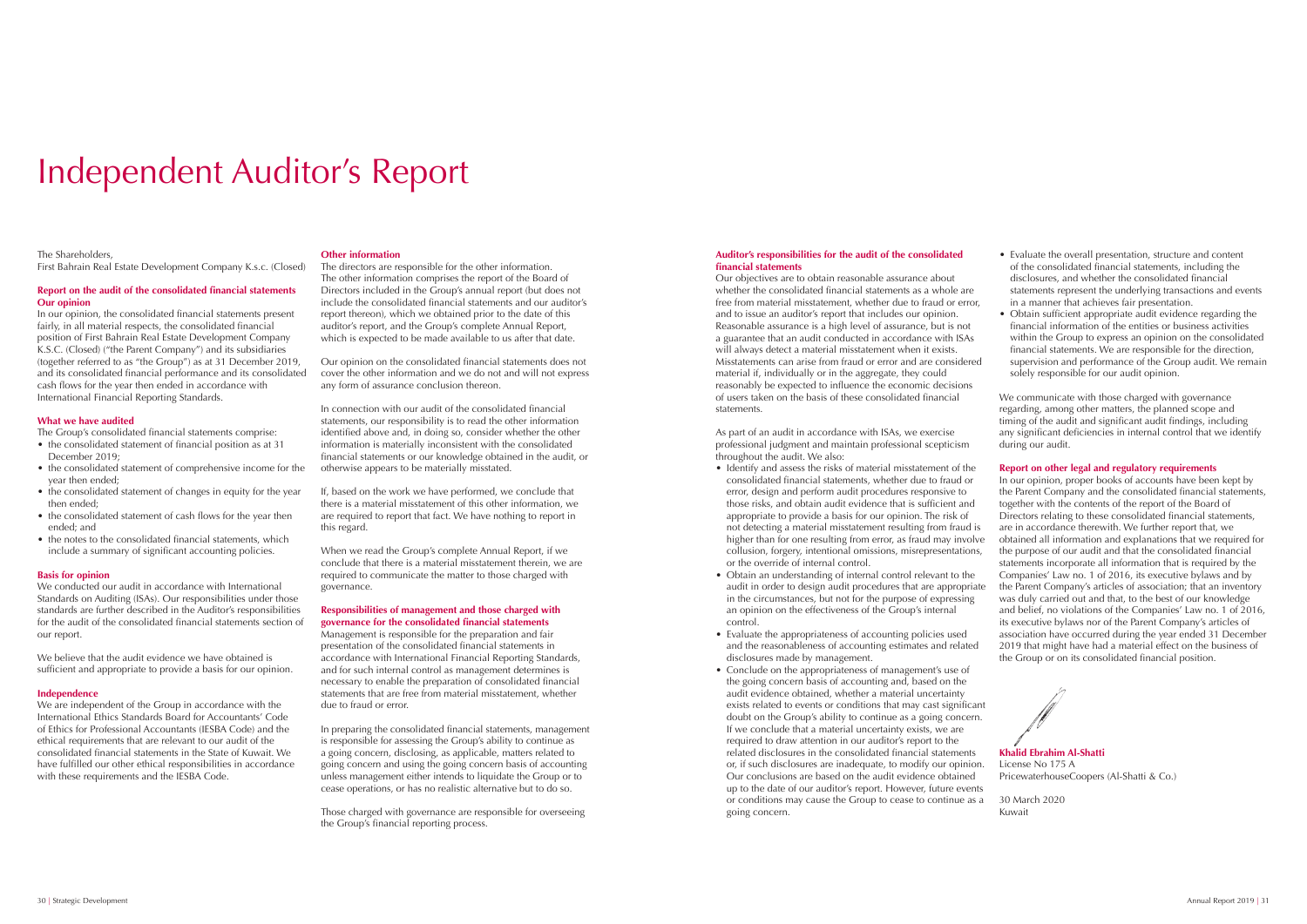## Consolidated statement of financial position

**Omar Faisal Al Temiemy** Chief Executive Officer

| As at 31 December                          |                   |             |
|--------------------------------------------|-------------------|-------------|
| <b>Notes</b>                               | 2019<br><b>KD</b> | 2018<br>KD  |
| <b>Assets</b>                              |                   |             |
| Non-current assets                         |                   |             |
| 6<br>Investment properties                 | 25,674,348        | 24,622,100  |
| Furniture and equipment                    | 51,761            | 131,009     |
| Right of use assets<br>3.1                 | 15,984            |             |
|                                            | 25,742,093        | 24,753,109  |
| <b>Current assets</b>                      |                   |             |
| Developing properties<br>7                 | 2,579,398         | 3,454,750   |
| Trade and other receivables<br>8           | 506,447           | 846,155     |
| Wekala deposits<br>9                       | 900,896           | 521,623     |
| Cash and cash equivalents<br>10            | 762,114           | 978,755     |
|                                            | 4,748,855         | 5,801,283   |
| <b>Total assets</b>                        | 30,490,948        | 30,554,392  |
|                                            |                   |             |
| <b>Equity and liabilities</b>              |                   |             |
| <b>Equity</b>                              |                   |             |
| Share capital<br>11                        | 21,225,191        | 23,330,960  |
| Statutory reserve<br>12                    | 42,271            | 1,621,143   |
| Foreign currency translation reserve<br>13 | 1,533,620         | 1,555,785   |
| Retained earnings / (accumulated losses)   | 372,240           | (3,726,912) |
| <b>Total equity</b>                        | 23, 173, 322      | 22,780,976  |
|                                            |                   |             |
| <b>Liabilities</b>                         |                   |             |
| <b>Non-current liabilities</b>             |                   |             |
| Islamic finance payables<br>14             | 6,315,702         | 5,615,811   |
| Trade and other payables<br>15             |                   | 147,877     |
| Lease liabilities<br>3.1                   | 4,031             |             |
| Employees' end of service benefits         | 114,902           | 98,718      |
|                                            | 6,434,635         | 5,862,406   |
| <b>Current liabilities</b>                 |                   |             |
| Islamic finance payables<br>14             | 271,414           | 1,314,943   |
| Trade and other payables<br>15             | 599,708           | 596,067     |
| Lease liabilities<br>3.1                   | 11,869            |             |
|                                            | 882,991           | 1,911,010   |
| <b>Total liabilities</b>                   | 7,317,626         | 7,773,416   |
| <b>Total equity and liabilities</b>        | 30,490,948        | 30,554,392  |

**Waleed Ahmed Alkhaja** Chairman

## Consolidated statement of comprehensive income

For the year ended 31 December 2019 For the year ended 31 December 2019

| As of 31 December                                                                                                       |              |                   |                   |
|-------------------------------------------------------------------------------------------------------------------------|--------------|-------------------|-------------------|
|                                                                                                                         | <b>Notes</b> | 2019<br><b>KD</b> | 2018<br><b>KD</b> |
| Income                                                                                                                  |              |                   |                   |
| Net rental income                                                                                                       | 16           | 1,276,953         | 1,154,610         |
| Revenue from contracts with customers                                                                                   | 17           | 973,491           | 2,605,738         |
| Change in fair value of investment properties                                                                           | 6            | 501,600           | (5,514,460)       |
| Impairment of developing properties                                                                                     | 7            |                   | (148, 212)        |
| Unrealised loss on financial assets at fair value through profit or loss                                                |              |                   | (3,767)           |
| Income from wekala deposits                                                                                             |              | 9,539             | 7,320             |
| Foreign exchange losses                                                                                                 |              |                   | (1,886)           |
| Other Income                                                                                                            |              | 2,382             |                   |
| Total income / (loss)                                                                                                   |              | 2,763,965         | (1,900,657)       |
| <b>Expenses</b>                                                                                                         |              |                   |                   |
| Cost of revenue from contracts with customers                                                                           | 7            | (870, 781)        | (2,401,263)       |
| General and administrative expenses                                                                                     | 18           | (786, 966)        | (642, 423)        |
| Selling and marketing expenses                                                                                          |              | (106, 530)        | (40, 389)         |
| Finance costs                                                                                                           |              | (576, 982)        | (351, 947)        |
| <b>Total expenses</b>                                                                                                   |              | (2,341,259)       | (3,436,022)       |
| Profit / (loss) before provisions for contribution to Kuwait Foundation for<br>Advancement of Sciences (KFAS) and Zakat |              | 422,706           | (5,336,679)       |
| Contribution to KFAS                                                                                                    |              | (3,806)           |                   |
| Zakat                                                                                                                   |              | (4,389)           |                   |
| Profit / (loss) for the year                                                                                            |              | 414,511           | (5, 336, 679)     |
| Other comprehensive loss                                                                                                |              |                   |                   |
| Items that may be subsequently reclassified to profit or loss                                                           |              |                   |                   |
| Foreign currency translation differences for foreign operations                                                         |              | (22, 165)         | (122, 701)        |
| Other comprehensive loss for the year                                                                                   |              | (22, 165)         | (122, 701)        |
| Total comprehensive profit / (loss) for the year                                                                        |              | 392,346           | (5,459,380)       |

" falsat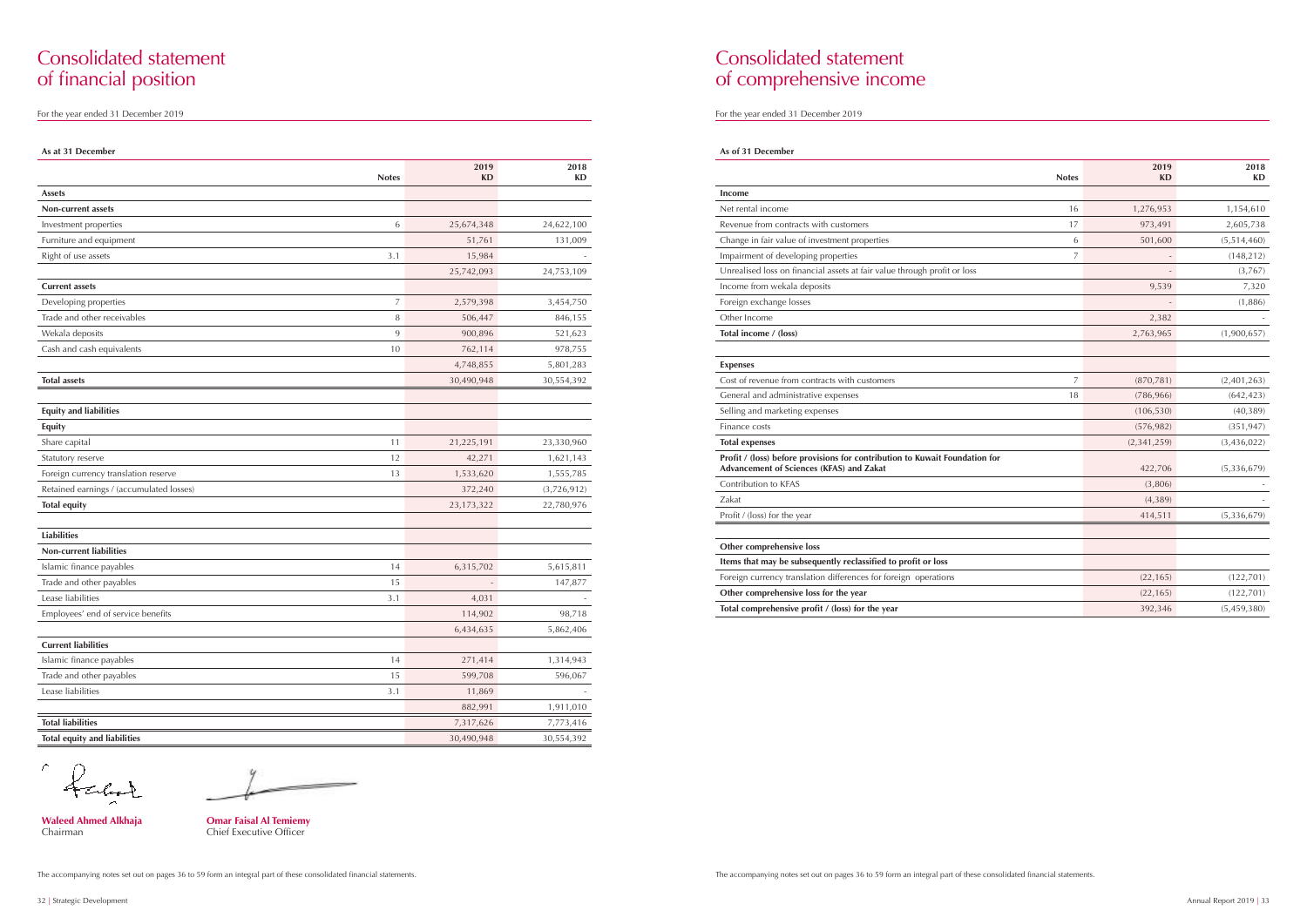|                                                | <b>Share</b><br>capital<br>KD | <b>Statutory</b><br>reserve<br>KD | Foreign<br>currency<br>translation<br>reserve<br><b>KD</b> | <b>Retained</b><br>earnings /<br><i>(accumulated</i><br>loss)<br>KD | <b>Total equity</b><br><b>KD</b> |
|------------------------------------------------|-------------------------------|-----------------------------------|------------------------------------------------------------|---------------------------------------------------------------------|----------------------------------|
| Balance at 1 January 2018                      | 23,330,960                    | 1,621,143                         | 1,678,486                                                  | 1,663,829                                                           | 28,294,418                       |
| Impact of adoption of IFRS 9 at 1 January 2018 |                               | $\overline{\phantom{a}}$          | $\overline{\phantom{a}}$                                   | (54,062)                                                            | (54,062)                         |
| Restated total equity at 1 January 2018        | 23,330,960                    | 1,621,143                         | 1,678,486                                                  | 1,609,767                                                           | 28,240,356                       |
| Loss for the year                              |                               |                                   | $\overline{\phantom{a}}$                                   | (5,336,679)                                                         | (5,336,679)                      |
| Other comprehensive loss for the year          |                               |                                   | (122, 701)                                                 |                                                                     | (122, 701)                       |
| Total comprehensive loss for the year          |                               |                                   | (122, 701)                                                 | (5,336,679)                                                         | (5,459,380)                      |
| <b>Balance at 31 December 2018</b>             | 23,330,960                    | 1,621,143                         | 1,555,785                                                  | (3,726,912)                                                         | 22,780,976                       |
|                                                |                               |                                   |                                                            |                                                                     |                                  |
| Balance at 1 January 2019                      | 23,330,960                    | 1,621,143                         | 1,555,785                                                  | (3,726,912)                                                         | 22,780,976                       |
| Profit for the year                            |                               |                                   |                                                            | 414,511                                                             | 414,511                          |
| Other comprehensive loss for the year          |                               |                                   | (22, 165)                                                  |                                                                     | (22, 165)                        |
| Total comprehensive loss for the year          |                               |                                   | (22, 165)                                                  | 414,511                                                             | 392,346                          |
| Transfer to statutory reserve                  |                               | 42,271                            | $\overline{\phantom{a}}$                                   | (42, 271)                                                           |                                  |
| Absorption of accumulated losses (note 11)     | (2,105,769)                   | (1,621,143)                       |                                                            | 3,726,912                                                           |                                  |
| <b>Balance at 31 December 2019</b>             | 21,225,191                    | 42,271                            | 1,533,620                                                  | 372,240                                                             | 23,173,322                       |

|                                                                          | <b>Note</b> | 2019<br>KD  | 2018<br>KD    |
|--------------------------------------------------------------------------|-------------|-------------|---------------|
| Cash flows from operating activities                                     |             |             |               |
| Profit / (loss) for the year                                             |             | 414,511     | (5, 336, 679) |
| <b>Adjustments for:</b>                                                  |             |             |               |
| Depreciation                                                             | 18          | 75,575      | 30,214        |
| Unrealised loss on financial assets at fair value through profit or loss |             |             | 3,767         |
| Impairment charges for trade and other receivables                       |             | 3,133       | 757           |
| Write off of furniture and equipment                                     |             | 80,254      |               |
| Change in fair value of investment properties                            | 6           | (501, 600)  | 5,514,460     |
| Impairment of developing properties                                      | 7           |             | 148,212       |
| Finance costs                                                            |             | 576,982     | 351,947       |
| Income from wekala deposits                                              |             | (9,539)     | (7,320)       |
| Provision for employees' end of service benefits                         |             | 16,352      | 41,711        |
| Operating income before changes in working capital                       |             | 655,668     | 747,069       |
| Changes in working capital:                                              |             |             |               |
| Developing properties                                                    |             | 870,781     | 1,364,123     |
| Trade and other receivables                                              |             | 331,928     | (430, 225)    |
| Trade and other payables                                                 |             | (144, 236)  | (471, 299)    |
| Cash generated from operating activities                                 |             | 1,714,141   | 1,209,668     |
| Employees' end of service benefits paid                                  |             |             | (26, 297)     |
| Net cash generated from operating activities                             |             | 1,714,141   | 1,183,371     |
| Cash flows from investing activities:                                    |             |             |               |
| Additions to investment properties                                       | 6           | (573, 533)  | (29, 710)     |
| Purchase of furniture and equipment                                      |             | (42, 149)   | (30, 839)     |
| Wekala deposits                                                          |             | (379, 273)  | (521, 623)    |
| Income from Wekala deposits received                                     |             | 9,539       | 7,320         |
| Net cash used in investing activities                                    |             | (985, 416)  | (574, 852)    |
| Cash flows from financing activities:                                    |             |             |               |
| Proceeds from Islamic finance payables                                   | 14          | 6,587,116   | 805,000       |
| Repayments of Islamic finance payables                                   | 14          | (6,925,379) | (893, 860)    |
| Lease liabilities paid                                                   | 3.1         | (34, 778)   |               |
| Finance costs paid                                                       |             | (576, 982)  | (351, 947)    |
| Net cash used in financing activities                                    |             | (950, 023)  | (440, 807)    |
| Net (decrease) / increase in cash and cash equivalents                   |             | (221, 298)  | 167,712       |
| Net foreign exchange difference                                          |             | 4,657       | (26, 611)     |
| Cash and cash equivalents at the beginning of the year                   |             | 978,755     | 837,654       |
| Cash and cash equivalents at the end of the year                         | 10          | 762,114     | 978,755       |
| Non-cash transactions                                                    |             |             |               |
| Furniture and equipment - right-of-use assets                            | 3.1         | (50, 678)   |               |
| Trade and other payables - lease liabilities                             | 3.1         | 50,678      |               |
| Trade and other receivables                                              |             |             | (54,062)      |

## Consolidated statement of changes in equity

For the year ended 31 December 2019

## Consolidated statements of cash flows

For the year ended 31 December 2019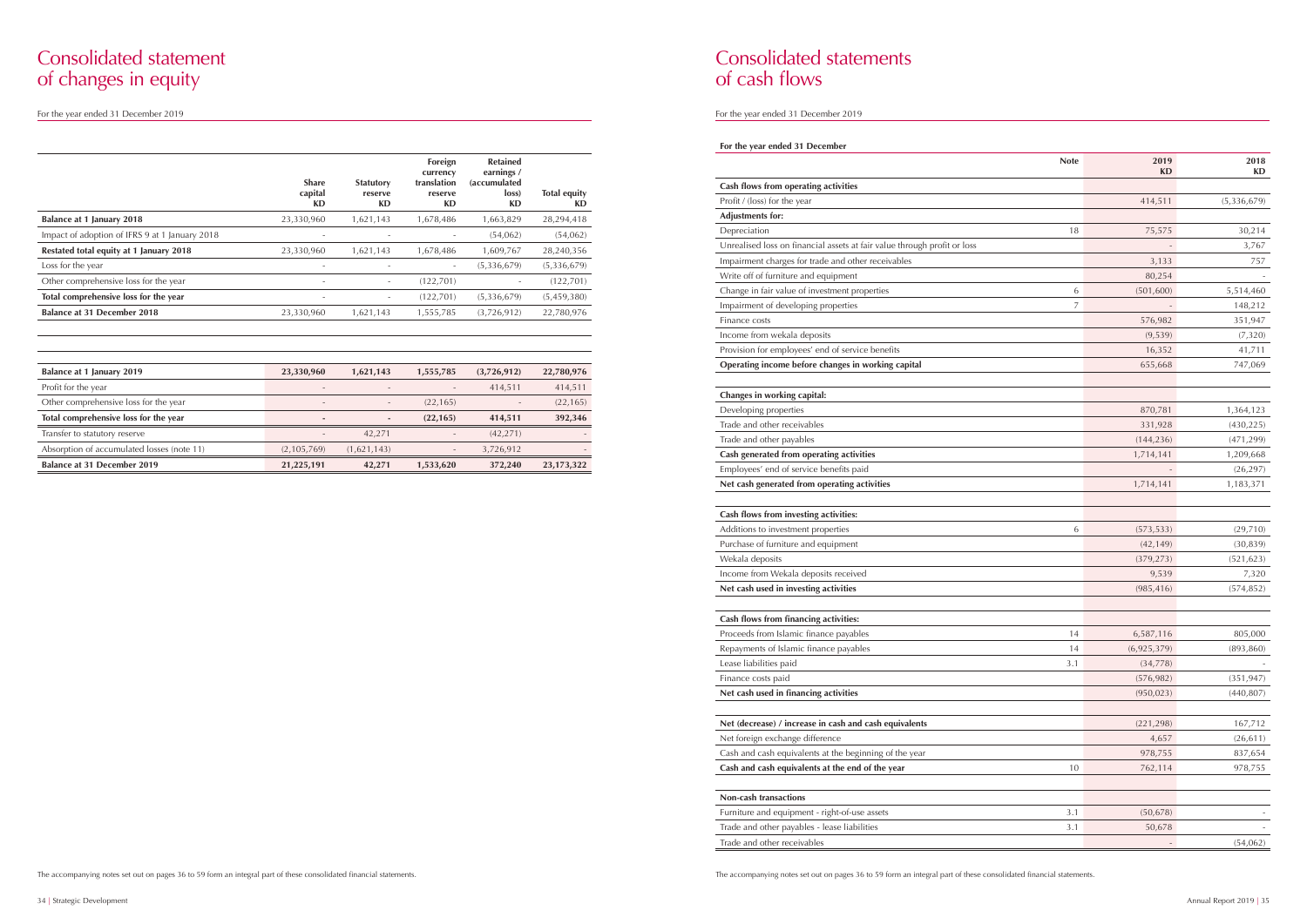For the year ended 31 December 2019

## Notes to the consolidated financial statements

For the year ended 31 December 2019

#### **1. INCORPORATION AND ACTIVITIES**

First Bahrain Real Estate Development Company K.S.C. (Closed) ("the Parent Company") was incorporated as a Kuwait Shareholding Holding Company on 5 October 2004. The Parent Company has commercial registration Number 103837 dated 16 October 2004. The Parent Company is engaged in activities in accordance with Noble Islamic Sharia, which include:

- Trading, management and development of properties inside and outside Kuwait.
- Owning, buying and selling of stocks and bonds of real estate companies inside and outside Kuwait.
- Performing maintenance of properties, including mechanical, electro-mechanical, and air conditioning activities.
- Performing real estate advisory services, feasibility studies and real estate appraisals.
- Managing, operating and leasing hotels, clubs, residential buildings, touristic and health care resorts and providing support services.
- Organizing real estate exhibitions for the Parent Company's real estate projects.

The registered head office of the Parent Company is P.O. Box 29295 Al-Safat 13153, State of Kuwait.

The Parent Company's main office is at City Tower, 2nd Floor, Khaled Bin Al Waleed Street, Sharq, Kuwait.

The consolidated financial statements comprise the Parent Company and its directly owned branch and subsidiaries (together referred to as "the Group"). A list of the branch and subsidiaries are as follows:

| Name of the company                                            | Country of<br>incorporation  | Percentage of<br>ownership 2019 | Percentage of<br>ownership 2018 | <b>Principal activities</b>              |
|----------------------------------------------------------------|------------------------------|---------------------------------|---------------------------------|------------------------------------------|
| First Bahrain Real Estate Development Company (Bahrain branch) | Kingdom of<br>Bahrain        | $100\%$                         | 100%                            | Real estate and<br>investment activities |
| First Kuwait Al Seef Real Estate Development Company W.L.L.    | Kingdom of<br>Bahrain        | 99.9%                           | 99.9%                           | Real estate and<br>investment activities |
| FB Janabiya Residential Development<br>Company W.L.L.          | Kingdom of<br>Bahrain        | 99.8%                           | 99.8%                           | Real estate and<br>investment activities |
| Majaal Warehouse Company W.L.L.                                | Kingdom of<br><b>Bahrain</b> | 99.8%                           | 99.8%                           | Real estate and<br>investment activities |

The Parent Company owns directly and indirectly 100% of its subsidiaries in accordance to share sale agreements.

The Parent Company indirectly owns Seef Hospitality Investment Company S.P.C in the Kingdom of Bahrain, which is a 100% subsidiary of First Kuwait Al Seef Real Estate Development Company W.L.L.

The total number of employees in the Group was 18 employees as at 31 December 2019 (31 December 2018: 16 employees).

- IFRS 16, Leases;
- IFRIC 23, Uncertainty over Income Tax Treatments;
- Amendments to IFRS 9, Financial instruments;
- Annual improvements 2015-2017.

The consolidated financial statements for the year ended 31 December 2019 were authorised for issuance by the Board of Directors 9 March 2020 and the shareholders have the power to amend these consolidated financial statements at the annual general assembly meeting.

The consolidated financial statements for the year ended 31 December 2018 were authorised for issuance by the Board of Directors on 11 March 2019 and approved by the shareholders in their Annual General Assembly on 13 June 2019.

The shareholders in the Annual General Assembly meeting held on 13 June 2019 decided not to distribute dividends or remuneration for the Parent Company's Board of Directors for the year ended 31 December 2018.

On 9 March 2020 the Board of Directors proposed not to distribute remuneration for the Parent Company's Board of Directors for the year ended 31 December 2019, subject to the approval of the shareholders' general assembly.

#### **2. SUMMARY OF SIGNIFICANT ACCOUNTING POLICIES**

The principal accounting policies applied in the preparation of these consolidated financial statements are set out below. These policies have been consistently applied to all the years presented, unless otherwise stated.

#### **2.1 Basis of preparation (i) Compliance with IFRS**

The consolidated financial statements of the Group have been prepared in accordance with International Financial Reporting Standards (IFRS) and interpretations issued by the IFRS Interpretations Committee (IFRS IC) applicable to companies reporting under IFRS. The consolidated financial statements comply with IFRS as issued by the International Accounting Standards Board (IASB).

The preparation of consolidated financial statements in conformity with IFRS requires the use of certain critical accounting estimates. It also requires management to exercise its judgement in the process of applying the parent company's accounting policies. Changes in assumptions may have a significant impact on the consolidated financial statements in the period the assumptions changed. Management believes that the underlying assumptions are appropriate. The areas involving a higher degree of judgement or complexity, or areas where assumptions and estimates are significant to the consolidated financial statements are disclosed in note 5.

#### **(ii) Historical cost convention**

The consolidated financial statements have been prepared on a historical cost basis, as modified for the revaluation of "investment properties".

#### **2.1.1 Changes in accounting policies and disclosures (a) New and amended standards adopted by the Group**

The following standards and amendments have been adopted by the Group for the first time for the financial year beginning on 1 January 2019:

The Group had to change its accounting policies as a result of adopting IFRS 16. The Group elected to adopt the new rules retrospectively using the simplified approach permitted by the standard, but recognised the cumulative effect of initially applying the new standard on 1 January 2019 (if any). This is disclosed in note 3. The other amendments listed above did not have any impact on the amounts recognised in prior periods and do not significantly affect the current or future periods.

#### **(b) New standards and interpretations not yet adopted by:**

Certain new accounting standards and interpretations have been published that are not mandatory for 31 December 2019 reporting periods and have not been early adopted by the Group. These standards are not expected to have a material impact on the Group in the current or future reporting periods and on foreseeable future transactions.

### **2.2 Consolidation**

### **2.2.1 Subsidiaries**

Subsidiaries are all entities (including structured entities) over which the Group has control. The Group controls an entity when the Group is exposed to, or has rights to, variable returns from its involvement with the entity and has the ability to affect those returns through its power to direct the activities of the entity. Subsidiaries are fully consolidated from the date on which control is transferred to the Group. They are deconsolidated from the date that control ceases.

Intercompany transactions, balances and unrealised gains on transactions between Group companies are eliminated. Unrealised losses are also eliminated unless the transaction provides evidence of an impairment of the transferred asset. Accounting policies of subsidiaries have been changed where necessary to ensure consistency with the policies adopted by the Group.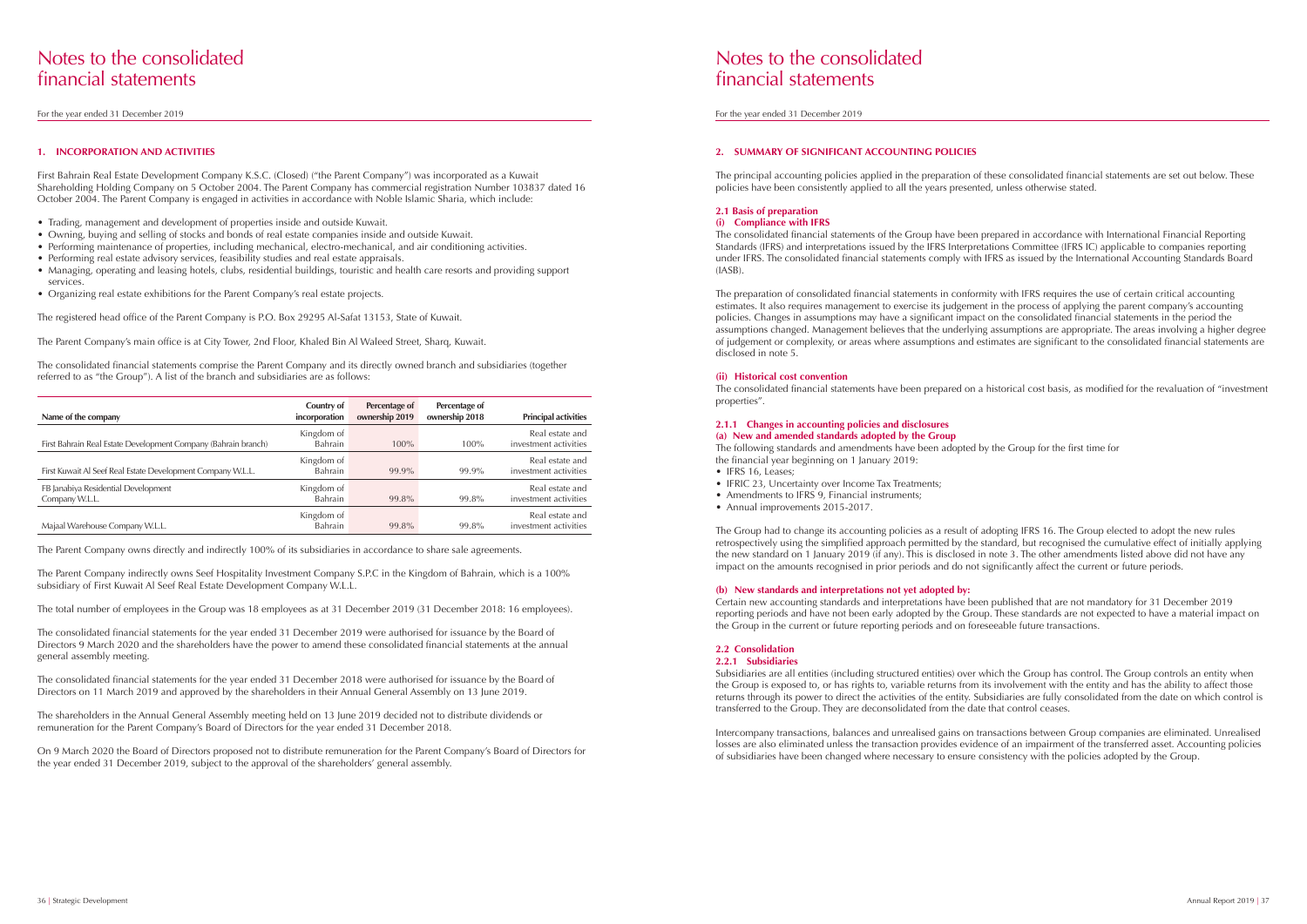For the year ended 31 December 2019

## Notes to the consolidated financial statements

For the year ended 31 December 2019

#### **2.2.2 Changes in ownership interests in subsidiaries without change of control**

The Group treats transactions with non-controlling interests that do not result in a loss of control as transactions with equity owners of the Group. A change in ownership interest results in an adjustment between the carrying amounts of the controlling and non-controlling interests to reflect their relative interests in the subsidiary. Any difference between the amount of the adjustment to non-controlling interests and any consideration paid or received is recognised in a separate reserve within equity attributable to owners of Parent Company.

When the Group ceases to consolidate or equity account for an investment because of a loss of control, joint control or significant influence, any retained interest in the entity is remeasured to its fair value with the change in carrying amount recognised in the consolidated statement of comprehensive income. This fair value becomes the initial carrying amount for the purposes of subsequently accounting for the retained interest as an associate, joint venture or financial asset. In addition, any amounts previously recognised in other comprehensive income in respect of that entity are accounted for as if the Group had directly disposed of the related assets or liabilities. This may mean that amounts previously recognised in other comprehensive income are reclassified the consolidated statement of comprehensive income.

#### **2.2.3 Business combination**

The acquisition method of accounting is used to account for all business combinations, regardless of whether equity instruments or other assets are acquired. The consideration transferred for the acquisition of a subsidiary comprises the:

- fair values of the assets transferred
- liabilities incurred to the former owners of the acquired business
- equity interests issued by the Group
- fair value of any asset or liability resulting from a contingent consideration arrangement, and
- fair value of any pre-existing equity interest in the subsidiary.

Identifiable assets acquired and liabilities and contingent liabilities assumed in a business combination are, with limited exceptions, measured initially at their fair values at the acquisition date. The Group recognises any non-controlling interest in the acquired entity on an acquisition-by-acquisition basis either at fair value or at the non-controlling interest's proportionate share of the acquired entity's net identifiable assets. Acquisition-related costs are expensed as incurred.

The excess of the following items over the fair value of the net identifiable assets acquired is recorded as goodwill. If those amounts are less than the fair value of the net identifiable assets of the subsidiary acquired, the difference is recognised directly in the consolidated statement of comprehensive income as a bargain purchase:

- consideration transferred,
- amount of any non-controlling interest in the acquired entity, and
- acquisition-date fair value of any previous equity interest in the acquired entity.

Where settlement of any part of cash consideration is deferred, the amounts payable in the future are discounted to their present value as at the date of exchange. The discount rate used is the entity's incremental borrowing rate, being the rate at which a similar borrowing could be obtained from an independent financier under comparable terms and conditions.

Contingent consideration is classified either as equity or a financial liability. Amounts classified as a financial liability are subsequently remeasured to fair value with changes in fair value recognised in consolidated statement of comprehensive income.

If the business combination is achieved in stages, the acquisition date carrying value of the acquirer's previously held equity interest in the acquiree is remeasured to fair value at the acquisition date. Any gains or losses arising from such remeasurement are recognised in consolidated statement of comprehensive income.

#### **2.3 Segment reporting**

Operating segments are reported in a manner consistent with the internal reporting provided to the chief operating decisionmaker. The chief operating decision-maker, who is responsible for allocating resources and assessing performance of the operating segments, has been identified by the Parent Company's Board of Directors.

#### **2.4 Foreign currencies**

#### **(a) Functional and presentation currency**

Items included in the consolidated financial statements are measured in Bahraini Dinars (BD), which is the currency of the primary economic environment in which the Group operates ("the functional currency"). The consolidated financial statements are presented in Kuwaiti Dinars (KD), which is the Parent Company's presentation currency of the Group.

#### **(b) Transactions and balances**

Foreign currency transactions are translated into the functional currency using the exchange rates prevailing at the dates of the transactions or valuation where items are re-measured. Foreign exchange gains and losses resulting from the settlement of such transactions and from the translation at year-end exchange rates of monetary assets and liabilities denominated in foreign currencies are recognised in the consolidated statement of comprehensive income.

Foreign exchange gains and losses are presented in the consolidated statement of comprehensive income.

Non-monetary items that are measured at fair value in a foreign currency are translated using the exchange rates at the date when the fair value was determined. Translation differences on assets and liabilities carried at fair value are recognised in the consolidated statement of comprehensive income.

#### **(c) Foreign operations**

The results and financial position of all foreign operations (none of which has the currency of a hyper-inflationary economy) that have a functional currency different from the presentation currency are translated into the presentation currency as follows: (i) Assets and liabilities for each financial position presented are translated at the closing rate at the date of that financial

average is not a reasonable approximation of the cumulative effect of the rates prevailing on the transaction dates, in which

- position; (ii) Income and expenses for each statement of comprehensive income are translated at average exchange rates (unless this
- case income and expenses are translated at the rate on the dates of the transactions); and
- (iii) All resulting exchange differences are recognised in other comprehensive income.

#### **2.5 Investment properties**

Property that is held for long-term rental yields or for capital appreciation or both, and that is not occupied by the companies in the consolidated Group, is classified as investment property. Investment property also includes property that is being constructed or developed for future use as investment property.

After 1 January 2019, all leases that meet the definition of investment property are classified as investment property and measured at fair value.

Investment property that is obtained through a lease is measured initially at the lease liability amount adjusted for any lease payments made at or before the commencement date.

Investment property is measured initially at its cost, including related transaction costs and where applicable borrowing costs.

After initial recognition, investment property is carried at fair value. Investment property under construction is measured at fair value if the fair value is considered to be reliably determinable. Investment properties under construction for which the fair value cannot be determined reliably, but for which the Group expects that the fair value of the property will be reliably determinable when construction is completed, are measured at cost less impairment until the fair value becomes reliably determinable or construction is completed - whichever is earlier. Fair value is based on active market prices, adjusted, if necessary, for differences in the nature, location or condition of the specific asset. If this information is not available, the Group uses alternative valuation methods, such as recent prices on less active markets or discounted cash flow projections.

Valuations are performed as of the reporting date by professional valuers who hold recognised and relevant professional qualifications and have recent experience in the location and category of the investment property being valued. These valuations form the basis for the carrying amounts in the consolidated statement of financial position. Management applies judgments in deriving investment properties' fair value.

Investment property that is being redeveloped for continuing use as investment property or for which the market has become less active continues to be measured at fair value.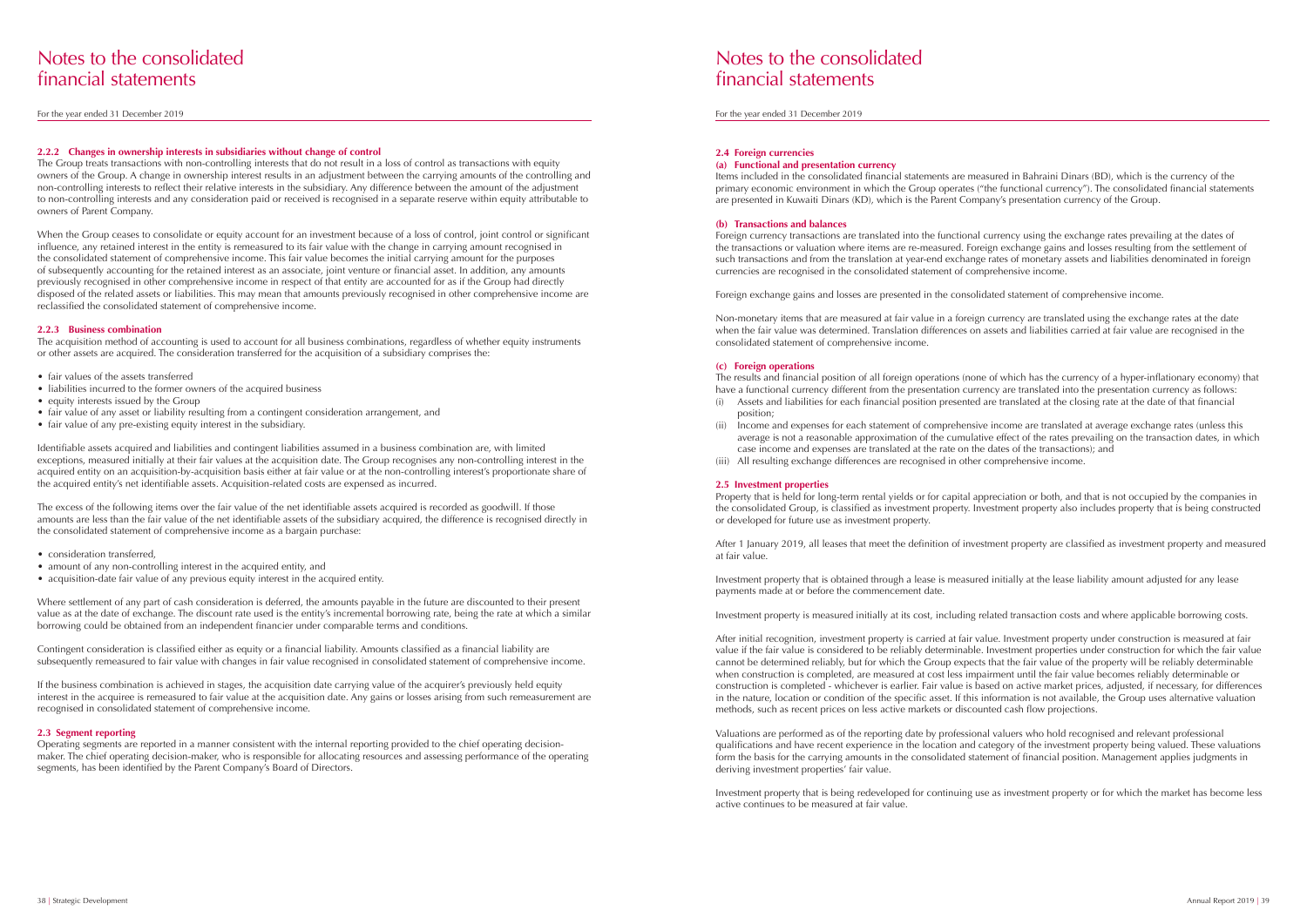For the year ended 31 December 2019

## Notes to the consolidated financial statements

For the year ended 31 December 2019

The fair value of investment property reflects, among other things, rental income from current leases and other assumptions market participants would make when pricing the property under current market conditions.

Subsequent expenditure is capitalised to the asset's carrying amount only when it is probable that future economic benefits associated with the expenditure will flow to the Group and the cost of the item can be measured reliably. All other repairs and maintenance costs are expensed when incurred. When part of an investment property is replaced, the carrying amount of the replaced part is derecognised.

Changes in fair values are recognised in the consolidated statement of comprehensive income under 'change in fair value of investment properties'. Investment properties are derecognised when either they have been disposed of or when the investment property is permanently withdrawn from use and no future economic benefit is expected from its disposal. Gains or losses arising on the retirement or disposal of an investment property are recognised in the consolidated statement of comprehensive income. Where the Group disposes of a property at fair value in an arm's length transaction, the carrying value immediately prior to the sale is adjusted to the transaction price, and the adjustment is recorded in the consolidated statement of comprehensive income.

#### **2.6 Developing properties**

Developing properties are stated at the lower of cost and net realisable value. Net realisable value represents the estimated selling price for Developing properties less all estimated costs of completion and costs necessary to make the sale.

#### **2.7 Furniture and equipment**

Furniture and equipment are stated at historical cost less accumulated depreciation and any accumulated impairment losses, if any.

Cost of an item of furniture and equipment includes its purchase price and any direct attributable costs. Cost includes the cost of replacing part of an existing furniture and equipment at the time that cost is incurred if the recognition criteria are met; and excludes the costs of day-to-day servicing of an item of furniture and equipment.

Subsequent costs are included in the asset's carrying amount or recognised as a separate asset, as appropriate, only when it is probable that future economic benefits associated with the item will flow to the Group and the cost of the item can be measured reliably. The carrying amount of the replaced part is derecognised. All other repairs and maintenance are charged to the consolidated statement of comprehensive income during the financial period in which they are incurred.

Depreciation is calculated using the straight-line method to allocate their cost less residual values over their estimated useful lives, as follows:

| Furniture and office equipment | 5 years      |
|--------------------------------|--------------|
| Computers and electronics      | 3 years      |
| Leasehold improvement          | 3 years      |
| <b>Fixtures</b>                | $3-10$ years |

The assets' residual values and useful lives are reviewed and adjusted if appropriate, at least at each financial year-end. An asset's carrying amount is written down immediately to its recoverable amount if the asset's carrying amount is greater than its estimated recoverable amount.

Gains and losses on disposals are determined by comparing proceeds with the carrying amounts and are recognised in the consolidated statement of comprehensive income.

#### **2.8 Impairment of non-financial assets**

Assets that are subject to depreciation are reviewed for impairment whenever events or changes in circumstances indicate that the carrying amount may not be recoverable. An impairment loss is recognised for the amount by which the asset's carrying amount exceeds its recoverable amount. The recoverable amount is the higher of an asset's fair value less costs to sell and value in use. For the purposes of assessing impairment, assets are computed at the lowest levels for which there are separately identifiable cash flows (cash-generating units). Prior impairments of non-financial assets that suffered impairment are reviewed for possible reversal of the impairment at each reporting date.

> While bank balances, escrow account, and wekala deposits are also subject to the impairment requirements of IFRS 9, the identified impairment loss was immaterial.

#### **2.9 Financial assets 2.9.1 Classification**

The Group classifies its financial assets in the following measurement categories:

- 
- those to be measured at amortised cost.

• those to be measured subsequently at fair value (either through OCI or through profit or loss), and

The classification depends on the entity's business model for managing the financial assets and the contractual terms of the cash flows.

For assets measured at fair value, gains and losses will either be recorded in profit or loss or OCI. The Group's financial assets carried at amortised cost are as follows:

#### **(a) Trade and other receivables**

Trade and other receivables are recognised initially at fair value and subsequently are measured at amortised cost using the effective interest method, less impairment provision. The Group holds the trade and other receivables with the objective to collect the contractual cash flows.

#### **(b) Cash and cash equivalents**

Cash and cash equivalents include cash on hand and bank balances held at call with financial institutions and wekala deposits with original maturities of less than three months.

#### **(c) Wekala deposits**

Wekala deposits are held with reputable financial institutions with original maturity of more than three months which are subject to an insignificant risk of change in value.

#### **2.9.2 Recognition and de-recognition**

Regular purchases and sales of financial assets are recognised on the trade-date, the date on which the Group commits to purchase or sell the asset. Financial assets are derecognised when the rights to receive cash flows from the investments have expired or have been transferred and the Group has transferred substantially all risks and rewards of ownership.

#### **2.9.3 Measurement**

At initial recognition, the Group measures a financial asset at its fair value plus transaction costs that are directly attributable to the acquisition of the financial asset.

#### *Debt instruments*

Subsequent measurement of debt instruments depends on the Group's business model for managing the asset and the cash flow characteristics of the asset. The measurement category into which the Group classifies its debt instruments:

• Amortised cost: Assets that are held for collection of contractual cash flows where those cash flows represent solely payments of principal and interest are measured at amortised cost. Interest income from these financial assets is included in finance income using the effective interest rate method. Any gain or loss arising on derecognition is recognised directly in profit or assets at amortised cost comprise of "trade and other receivables", "wekala deposits", and "cash and cash equivalents".

loss. Impairment losses are presented as a separate line item in the consolidated statement of comprehensive income. Financial

#### *Trade and other receivables*

Trade and other receivables are amounts due from customers for goods sold or services performed in the ordinary course of business. They are generally due for settlement within 90 days and therefore are all classified as current. Trade and other receivables are recognised initially at fair value. The Group holds the trade and other receivables with the objective to collect the contractual cash flows and therefore measures them subsequently at amortised cost using the effective interest method, less loss allowance.

#### **2.9.4 Impairment of financial assets**

The Group assesses on a forward looking basis the expected credit losses associated with its debt instruments carried at amortised cost. The impairment methodology applied depends on whether there has been a significant increase in credit risk. For trade receivables the Group applies the simplified approach permitted by IFRS 9, which requires expected lifetime losses to be recognised from initial recognition of the receivables.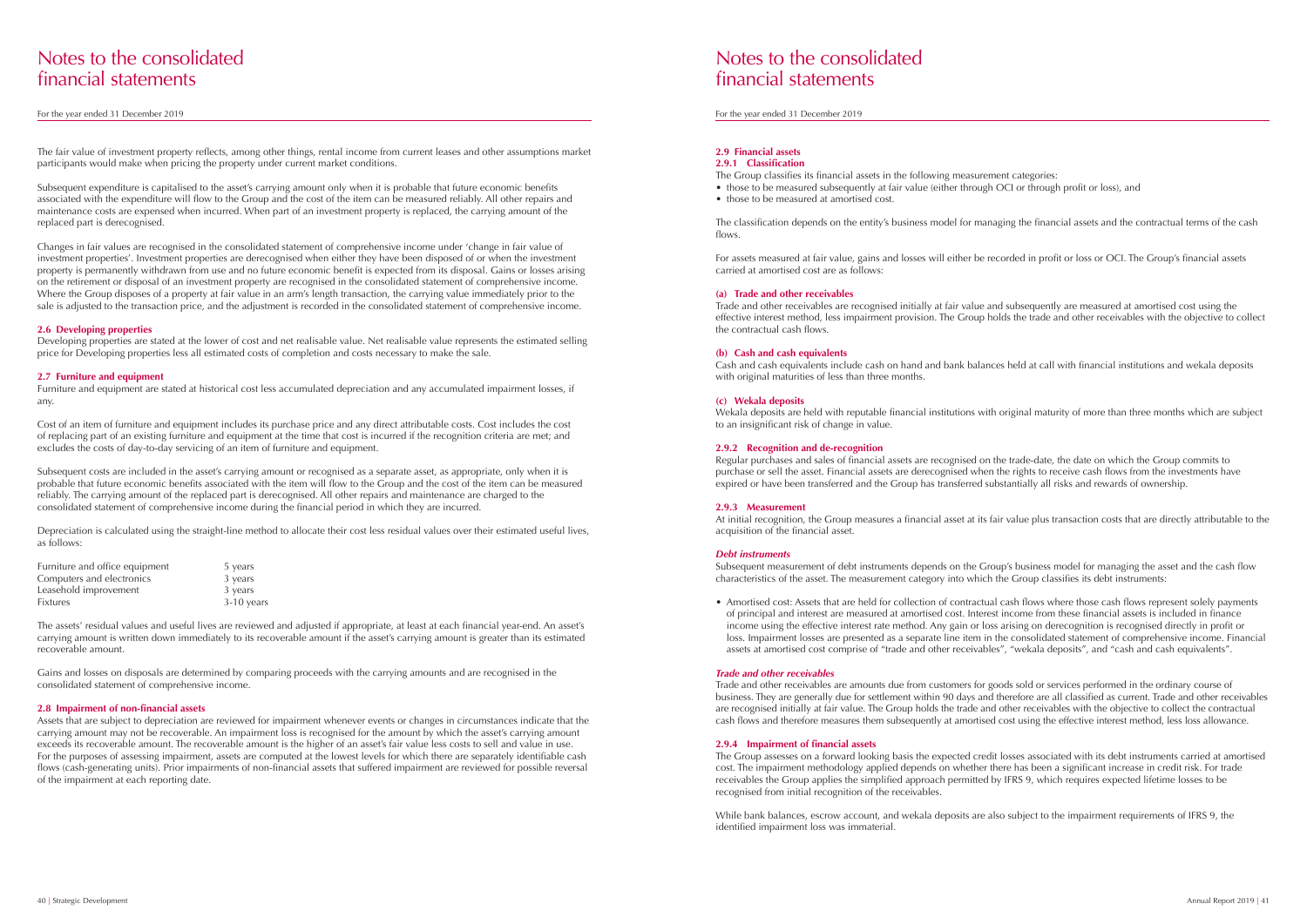For the year ended 31 December 2019

## Notes to the consolidated financial statements

For the year ended 31 December 2019

#### **2.10 Financial liabilities**

A financial liability is any liability that is a contractual obligation to deliver cash or another financial asset to another entity or to exchange financial assets or financial liabilities with another entity under conditions that are potentially unfavorable to the Group.

All financial liabilities are initially recognised at fair value less directly attributable transaction costs. After initial recognition, financial liabilities are measured at amortised cost using the effective interest method. The Group classifies its financial liabilities as "trade and other payables", "Islamic finance payables", and "lease liabilities".

A financial liability is derecognised when the obligation under the liability is discharged, cancelled or expired.

#### **(a) Trade and other payables**

Trade and other payables are obligations to pay for goods or services that have been acquired in the ordinary course of business from suppliers. Trade and other payables are classified as current liabilities if payment is due within one year or less (or in the normal operating cycle of the business if longer). If not, they are classified as non-current liabilities.

#### **(b) Islamic finance payables**

Islamic finance payables are initially recognised at fair value, net of transaction costs incurred. Islamic finance payables are subsequently measured at amortised cost. Any difference between the proceeds (net of transaction costs) and the redemption amount is recognised in consolidated statement of comprehensive income over the period of the Islamic finance payables using the effective interest method. Fees paid on the establishment of loan facilities are recognised as transaction costs of the loan to the extent that it is probable that some or all of the facility will be drawn down. In this case, the fee is deferred until the draw down occurs. To the extent there is no evidence that it is probable that some or all of the facility will be drawn down, the fee is capitalised as a prepayment for liquidity services and amortised over the period of the facility to which it relates.

Where there are a number of similar obligations, the likelihood that an outflow will be required in settlement is determined by considering the class of obligations as a whole. A provision is recognised even if the likelihood of an outflow with respect to any one item included in the same class of obligations may be small.

Islamic finance payables are removed from the consolidated statement of financial position when the obligation specified in the contract is discharged, cancelled or expired. The difference between the carrying amount of a financial liability that has been extinguished or transferred to another party and the consideration paid, including any non-cash assets transferred or liabilities assumed, is recognised in consolidated statement of comprehensive income as other income.

Islamic finance payables are classified as current liabilities unless the Group has an unconditional right to defer settlement of the liability for at least 12 months after the reporting period.

#### **2.11 Employees' end of service benefits**

The Group is liable under Labor Laws' in respective countries, to make payments to the employees for post-employment benefits through defined benefits plan. Such payment is made on a lump sum basis at the end of an employee's service. This liability is unfunded and is computed as the amount payable as a result of involuntary termination of the Group's employees on the reporting date. The Group expects this method to produce a reliable approximation of the present value of this obligation.

With respect to its national employees, the Parent Company makes contributions to Public Authority for Social Security calculated as a percentage of the employees' salaries.

#### **2.12 Provisions**

Provisions are recognised when the Group has a present legal or constructive obligation as a result of past events; it is probable that an outflow of resources will be required to settle the obligation; and the amount has been reliably estimated. Provisions are not recognised for future operating losses.

Provisions are measured at the present value of the expenditures expected to be required to settle the obligation using a pre-tax rate that reflects current market assessments of the time value of money and the risks specific to the obligation. The increase in the provision due to passage of time is recognised as interest expense.

### **2.13 Offsetting of financial assets and liabilities**

Financial assets and financial liabilities are only offset and the net amount reported in the consolidated statement of financial position when there is a legal enforceable right to offset the recognized amounts and there is an intention to settle on a net basis or realise the asset and settle the liability simultaneously.

The legally enforceable right must not be contingent on future events and must be enforceable in the normal course of business and in the event of default, insolvency or bankruptcy of the Group or the counterparty.

#### **2.14 Revenue recognition** *Rental income*

Rental income from operating leases is recognised on a straight-line basis over the lease term. When the Group provides incentives to its tenants, the cost of the incentives is recognised over the lease term, on a straight-line basis, as a reduction of rental income.

#### *Sale of developed units*

Revenue on sale of developed units is recognised when control over the unit has been transferred to the customer, which is considered to be at a point in time, when the customer has taken possession of the unit along with compliance with all local regulatory requirements governing the real estate sale contracts.

The Group develops and sells residential properties. Revenue is recognised when control over the property has been transferred to the customer. The properties are handed over to customers upon full payment of the purchase price. Notice to customers to make final payment does not arise until connection of government services to the completed properties, including electricity and water. Legal title will not be transferred to customers until the relevant government authorities in Bahrain release title deeds upon completion the construction of the entire project. Therefore, revenue is recognised at a point in time when the legal title has passed to the customer. The revenue is measured at the transaction price agreed under the contract. In most cases, the consideration is due when government services are connected to the completed properties. While deferred payment terms may be agreed in rare circumstances, the deferral never exceeds twelve months. The transaction price is therefore not adjusted for the effects of a significant financing component.

#### *Financing components*

The Group does not expect to have any contracts where the period between the transfer of the promised goods or services to the customer and payment by the customer exceeds one year. As a consequence, the Group does not adjust any of the transaction prices for the time value of money.

Revenue from services is recognised in the accounting period in which control of the services are passed to the customer, which is when the service is rendered. For certain service contracts, revenue is recognised based on the actual service provided to the end of the reporting period as a proportion of the total services to be provided because the customer receives and uses the benefits simultaneously.

#### **2.15 Finance costs**

General and specific finance costs directly attributable to the acquisition, construction or production of qualifying assets, which are assets that necessarily take a substantial period of time to get ready for their intended use or sale, are added to the cost of those assets, until such time as the assets are substantially ready for their intended use or sale.

Investment income earned on the temporary investment of specific Islamic finance payable pending their expenditure on qualifying assets is deducted from the finance costs eligible for capitalisation. All other finance costs are recognised in the consolidated statement of comprehensive income in the period in which they are incurred.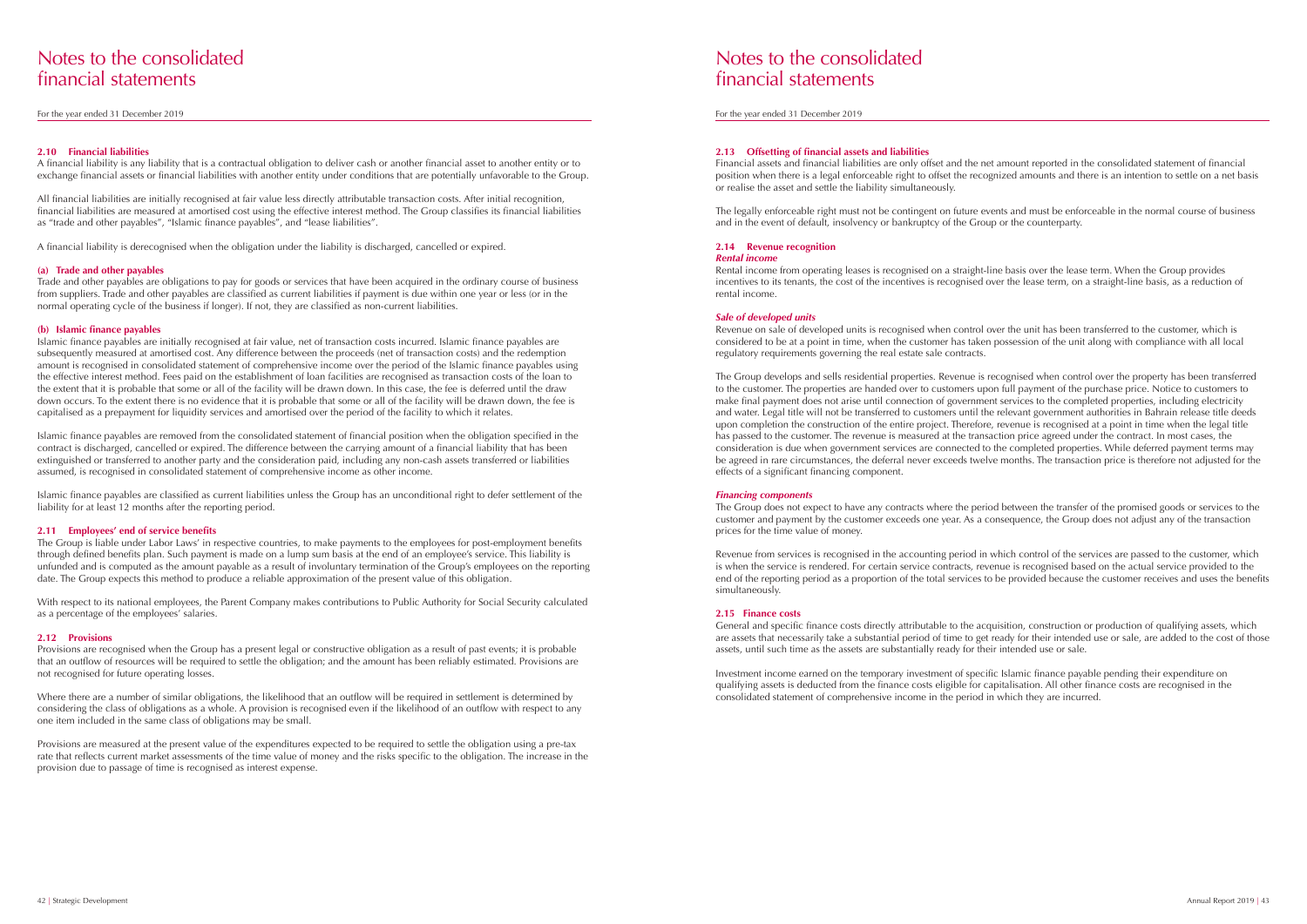For the year ended 31 December 2019

## Notes to the consolidated financial statements

For the year ended 31 December 2019

#### **2.16 Leases**

The Group has changed its accounting policy for leases where the Group is the lessor or lessee. The new policy is described in (note 3.2) and the impact of the change in (note 3.1).

Until 31 December 2018, leases in which a significant portion of the risks and rewards of ownership were not transferred to the Group as lessee were classified as operating leases. Payments made under operating leases (net of any incentives received from the lessor) were charged to the consolidated statement of comprehensive income on a straight-line basis over the period of the lease.

Lease income from operating leases where the Group is a lessor is recognised in the consolidated statement of comprehensive income on a straightline basis over the lease term. Initial direct costs incurred in obtaining an operating lease are added to the carrying amount of the underlying asset and recognised as expense over the lease term on the same basis as lease income. The respective leased assets are included in the consolidated statement of financial position based on their nature. The Group did not need to make any adjustments to the accounting for assets held as lessor as a result of adopting the new leasing standard.

### **2.17 Dividends distribution**

Provision is made for the amount of any dividend declared, being appropriately authorised and no longer at the discretion of the entity, on or before the end of the reporting period but not distributed at the end of the reporting period.

### **3 CHANGES IN ACCOUNTING POLICIES**

This note explains the impact of adoption IFRS 16 Leases on the Group's consolidated financial statements.

### **3.1 Impact on the consolidated financial statements**

The Group has adopted IFRS 16 Leases retrospectively from 1 January 2019, but has not restated comparatives for the 2018 reporting period, as permitted under the specific transition provisions in the standard. The reclassifications and the adjustments arising from the new leasing rules are therefore recognised in the opening consolidated statement of financial position on 1 January 2019 (if any).

- Furniture and equipment right-of-use assets increase by KD 50,678
- Trade and other payables lease liabilities increase by KD 50,678

On adoption of IFRS 16, the Group recognised lease liabilities in relation to leases which had previously been classified as 'operating leases' under the principles of IAS 17 Leases. These liabilities were measured at the present value of the remaining lease payments, discounted using the lessee's incremental borrowing rate as of 1 January 2019. The weighted average lessee's incremental borrowing rate applied to the lease liabilities on 1 January 2019 was 7%.

- fixed payments (including in-substance fixed payments), less any lease incentives receivable;
- variable lease payment that are based on an index or a rate;
- amounts expected to be payable by the lessee under residual value guarantees;
- 
- 

On adoption of IFRS 16 in relation to leases previously classified as "operating leases" under the principles of IAS 17 Leases, the Group did not require to make any adjustments on transition of such leases previously accounted for as investment properties using the fair value model under IAS 40 "Investment Properties". There were no lease liabilities which arose from intial application of IFRS 16 as the lease payments were prepaid in full with no future cash outflow commitments on the Group.

### *Practical expedients applied*

- Applying a single discount rate to a portfolio of leases with reasonably similar characteristics,
- Using hindsight in determining the lease term where the contract contains options to extend or terminate the lease.

The Group has elected not to reassess whether a contract is, or contains a lease at the date of initial application. Instead, for contracts entered into before the transition date, the Group relied on its assessment made applying IAS 17 and Interpretation for determining whether an arrangement contains a lease.

- the amount of the initial measurement of lease liability;
- any lease payments made at or before the commencement date less any lease incentives received;
- any initial direct costs; and
- restoration costs.

Right-of-use assets are generally depreciated over the shorter of the asset s useful life and the lease term on a straight-line basis.

### **Measurement of lease liabilities**

| Operating lease commitments disclosed as at 31 December 2018                                | 54,210 |
|---------------------------------------------------------------------------------------------|--------|
| Discounted using the lessee's incremental borrowing rate at the date of initial application | $7\%$  |
| Lease liability recognised as at 1 January 2019                                             | 50,678 |
|                                                                                             |        |
| Of which are                                                                                |        |
| Current lease liabilities                                                                   | 34,778 |
| Non-current lease liabilities                                                               | 15,900 |
|                                                                                             | 50,678 |

The total cash outflow for leases including interest during the year ended 31 December 2019 was KD 39,509.

#### **Measurement of right-of-use assets**

The associated right-of-use assets for property leases were measured at the amount equal to the lease liability, adjusted by the amount of any prepaid or accrued lease payments relating to that lease recognised in the consolidated statement of financial position as at 31 December 2018.

Adjustments recognised in the consolidated statement of financial position on 1 January 2019:

The change in accounting policy affected the following items in the consolidated statement of financial position on 1 January 2019:

### **3.2 IFRS 16 "Leases" – Accounting policies**

The Group leases its offices and vehicles from different lessors. Rental contract is made for a fixed period of 1 to 3 years but may have extension options. Lease term are negotiated on an individual basis and contain a wide range of different terms and conditions. The lease agreement do not impose any covenants, but leased assets may not be used as security for borrowing purposes.

Until the 2018 financial year, lease of head office buildings and vehicles were classified as operating leases. From 1 January 2019, leases are recognised as a right-of-use asset and a corresponding liability at the date at which the leased asset is available for use by the Group.

Assets and liabilities arising from a lease are initially measured on a present value basis. Lease liabilities include the net present value of the following lease payments:

• the exercise price of a purchase option if the lessee is reasonably certain to exercise that option; and

• payments of penalties for terminating the lease, if the lease term reflects the lessee exercising that option.

Lease payments to be made under reasonably certain extension options are also included in the measurement of the liability.

The lease payments are discounted using the interest rate implicit in the lease. If that rate cannot be readily determined, which is generally the case for leases in the Group, the lessee's incremental borrowing rate is used, being the rate that the individual lessee would have to pay to borrow the funds necessary to obtain an asset of similar value to the right-of-use asset in a similar economic environment with similar terms and conditions.

To determine the incremental borrowing rate, the Group:

- uses a build-up approach that starts with a risk-free interest rate adjusted for credit risk for leases held by the Group, which does not have recent third party financing, and
- makes adjustments specific to the lease, e.g. term, country, currency and security.

Lease payments are allocated between principal and finance cost. The finance cost is charged to the consolidated statement of comprehensive income over the lease period so as to produce a constant periodic rate of interest on the remaining balance of the liability for each period.

Right-of-use assets are measured at cost comprising the following: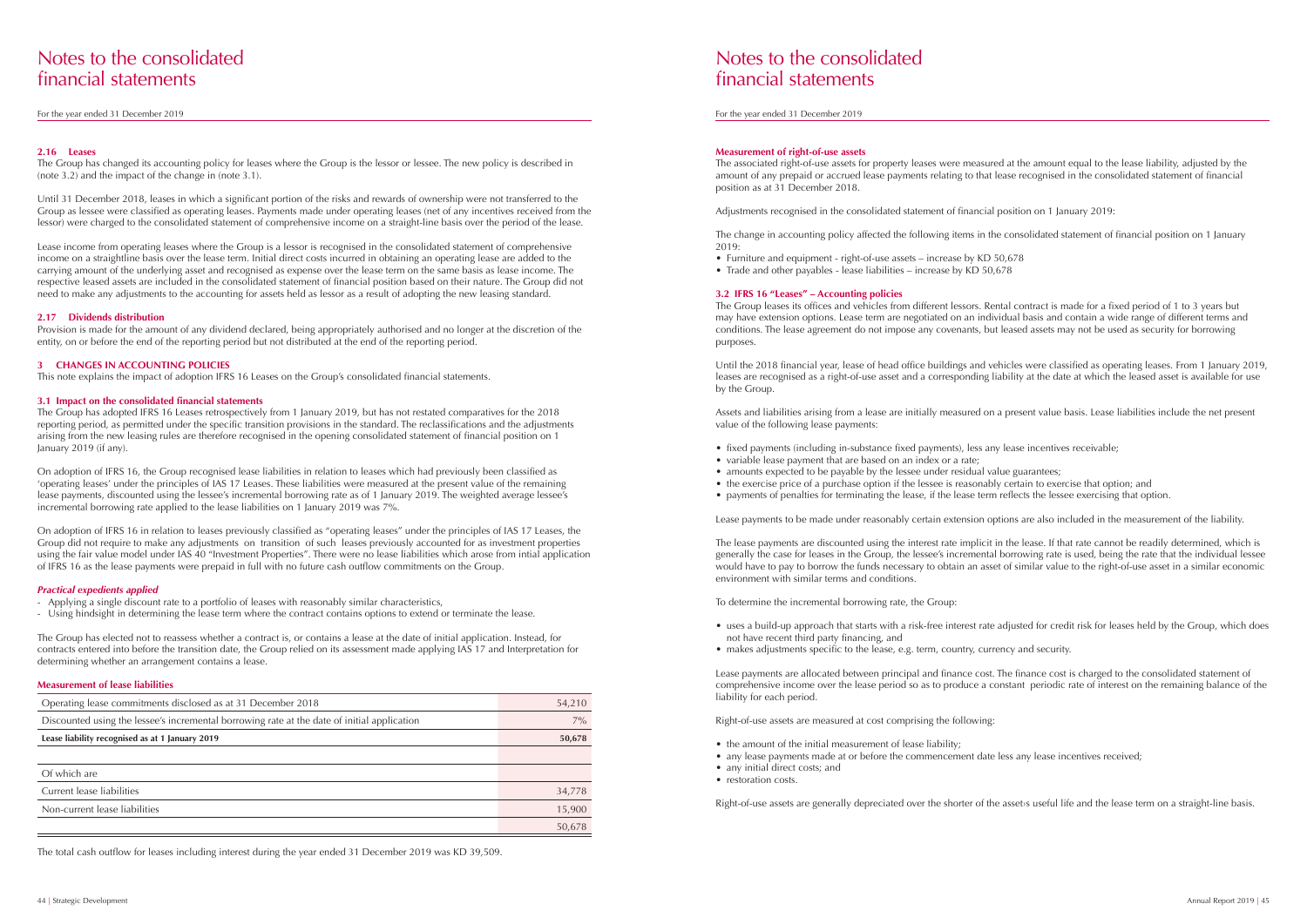For the year ended 31 December 2019

## Notes to the consolidated financial statements

For the year ended 31 December 2019

#### **4. FINANCIAL RISK MANAGEMENT**

#### **4.1 Financial risk factors**

The Group's activities may expose it to a variety of financial risks: market risk (including foreign currency risk and interest rate risk), credit risk and liquidity risk. The Group's overall risk management programme focuses on the unpredictability of financial markets and seeks to minimise potential adverse effects on the Group's financial performance. Risk management is carried out by the Group's finance department as approved by Board of Directors.

#### **(a) Market risk**

#### **(i) Foreign currency risk**

The Group is exposed to foreign currency risk arising from various currency exposures. Foreign currency risk arises from future commercial transactions, recognised assets and liabilities. Foreign currency risk arises when future commercial transactions or recognised assets and liabilities are denominated in a currency that is not the Group's functional currency.

Positions are monitored on a regular basis to ensure positions are maintained within established limits. The Group manages its foreign currency risk by regularly assessing current and expected foreign currency rate movements and Group's foreign currency monetary assets and liabilities.

The Group's net exposure denominated in foreign currencies is not significant.

#### **(ii) Interest rate risk**

Interest rate risk is the risk that the fair value or future cash flows of financial instruments will fluctuate because of changes in market interest rates. Interest rate risk arises from the possibility that changes in interest rate will affect future profitability or the fair values of financial instruments. The Group's interest rate risk is not signinficant as Wekala deposits and Islamic finance payables carry fixed rates.

The Group analyses its interest rate exposure on a dynamic basis. Various scenarios are simulated taking into consideration refinancing, renewal of existing positions and alternative financing. Based on these scenarios, the Group calculates the impact on its consolidated statement of comprehensive income and equity of a defined interest rate shift. For each simulation, the same interest rate shift is used for all currencies.

Positions are monitored regularly to ensure positions are maintained within established limits. The Group does not have any off balance sheet financial instruments or derivatives which are used to manage the interest rate risk.

#### **(b) Credit risk**

Credit risk is the risk one party to a financial instrument will cause a financial loss for the other party by failing to discharge an obligation. The Group has no significant concentrations of credit risk.

Credit risk arises from bank balances held at banks, wekala deposits and trade and other receivables.

Credit risk is managed on a group basis. The Group structures the levels of credit risk it accepts by placing limits on its exposure to a single counterparty, or groups of counterparties, and to geographical and industry segments. Such risks are subject to a quarterly or more frequent review.

The Group has policies in place to ensure rental contracts are entered into only with counterparties with an appropriate credit history, and monitors the credit quality of receivables on an ongoing basis. Cash balances are held only with financial institutions with a good credit rating. The Group has policies that limit the amount of credit exposure to any financial institution.

The Group's maximum exposure to credit risk by class of financial asset is as follows:

#### **As at 31 December**

|                                                                  | 2019<br><b>KD</b> | 2018<br>KD |
|------------------------------------------------------------------|-------------------|------------|
| Trade and other receivables, excluding prepaid expenses (note 8) | 454.513           | 779,046    |
| Wekala deposits (note 9)                                         | 900.896           | 521,623    |
| Cash and cash equivalents, excluding cash on hand (note 10)      | 761,533           | 978,313    |
|                                                                  | 2,116,942         | 2,278,982  |

The Group applies the IFRS 9 simplified approach to measuring expected credit losses which uses a lifetime expected loss allowance for all trade receivables.

The expected loss rates are based on the payment profiles of tenants over a period of 36 months before 31 December 2019 or 31 December 2018, respectively, and the corresponding historical credit losses experienced within this period. On that basis, the impairment provision as at 31 December 2019 and 31 December 2018 was determined as follows for trade receivables:

|                                           | Rental income receivables |                           |              |               |              |  |
|-------------------------------------------|---------------------------|---------------------------|--------------|---------------|--------------|--|
| <b>31 December 2019</b>                   | $0-30$ days               | 31-60 days                | 61-90 days   | 91 days above | <b>Total</b> |  |
| Expected loss rate*                       | 5.24%                     | 10.67%                    | 27.63%       | 32.30%        |              |  |
| Gross carrying amount - Trade receivables | 62,046                    | 4,811                     | 15,757       | 154,297       | 236,911      |  |
| Life time expected credit loss allowance  | 3,251                     | 513                       | 4,354        | 49,834        | 57,952       |  |
|                                           |                           | Rental income receivables |              |               |              |  |
| 31 December 2018                          | $0-30$ days               | $31-60$ days              | $61-90$ days | 91 days above | Total        |  |
| Expected loss rate*                       | 3.73%                     | $0\%$                     | 26.14%       | 38.45%        |              |  |
| Gross carrying amount – Trade receivables | 42,863                    | $\overline{\phantom{a}}$  | 9,927        | 131,692       | 184,482      |  |
| Life time expected credit loss allowance  | 1,597                     |                           | 2,595        | 50,632        | 54,819       |  |

|                                           | Rental income receivables |                           |              |               |              |
|-------------------------------------------|---------------------------|---------------------------|--------------|---------------|--------------|
| 31 December 2019                          | $0-30$ days               | 31-60 days                | 61-90 days   | 91 days above | <b>Total</b> |
| Expected loss rate*                       | 5.24%                     | 10.67%                    | 27.63%       | 32.30%        |              |
| Gross carrying amount - Trade receivables | 62,046                    | 4,811                     | 15,757       | 154,297       | 236,911      |
| Life time expected credit loss allowance  | 3,251                     | 513                       | 4,354        | 49,834        | 57,952       |
|                                           |                           | Rental income receivables |              |               |              |
| 31 December 2018                          | $0-30$ days               | $31-60$ days              | $61-90$ days | 91 days above | Total        |
| Expected loss rate*                       | 3.73%                     | $0\%$                     | 26.14%       | 38.45%        |              |
| Gross carrying amount - Trade receivables | 42,863                    |                           | 9,927        | 131,692       | 184,482      |
| Life time expected credit loss allowance  | 1,597                     | $\overline{\phantom{a}}$  | 2,595        | 50,632        | 54,819       |

\* The above expected loss rates are the average rates for the whole subsidiaries of the Group.

The closing impairment provision for trade receivables as at 31 December 2019 reconcile to the opening impairment provision as follows:

#### **Trade receivables**

|                                            | 2019<br>KD | 2018<br>KD |
|--------------------------------------------|------------|------------|
| Opening loss allowance as at 1 January     | 54,819     | 54,062     |
| Increase in loss allowance during the year | 3,133      | 757        |
| At 31 December                             | 57,952     | 54,819     |

#### **(c) Liquidity risk**

Liquidity risk is the risk that the Group will encounter difficulty in meeting commitments associated with financial liabilities, arises because of the possibility (which may often be remote) that the Group could be required to pay its liabilities earlier than expected.

Prudent liquidity risk management implies maintaining sufficient cash, the availability of funding through an adequate amount of committed credit facilities and the ability to close out market positions. The Group's objective is to maintain a balance between continuity of funding and flexibility through use of Islamic finance payables. Management monitors rolling forecasts of the Group's liquidity reserve (comprising the undrawn Islamic finance facilities) and bank balances and cash on the basis of expected cash flows. This is generally carried out at local level in the operating companies of the Group in accordance with practice and limits set by the Group. These limits vary by location to take into account the liquidity of the market in which the entity operates. In addition, the Group's liquidity management policy involves projecting cash flows in major currencies and considering the level of liquid assets necessary to meet these, monitoring consolidated statement of financial position liquidity ratios against internal and external regulatory requirements and maintaining debt financing plans.

The maturity profile is monitored by the Group's management to ensure adequate liquidity is maintained. A summary table with maturity of financial liabilities is presented below. The amounts disclosed in the below tables are the contractual undiscounted cash flows. Undiscounted cash flows in respect of balances due within 12 months equal their carrying amounts in the consolidated statement of financial position as the impact of discounting is not significant.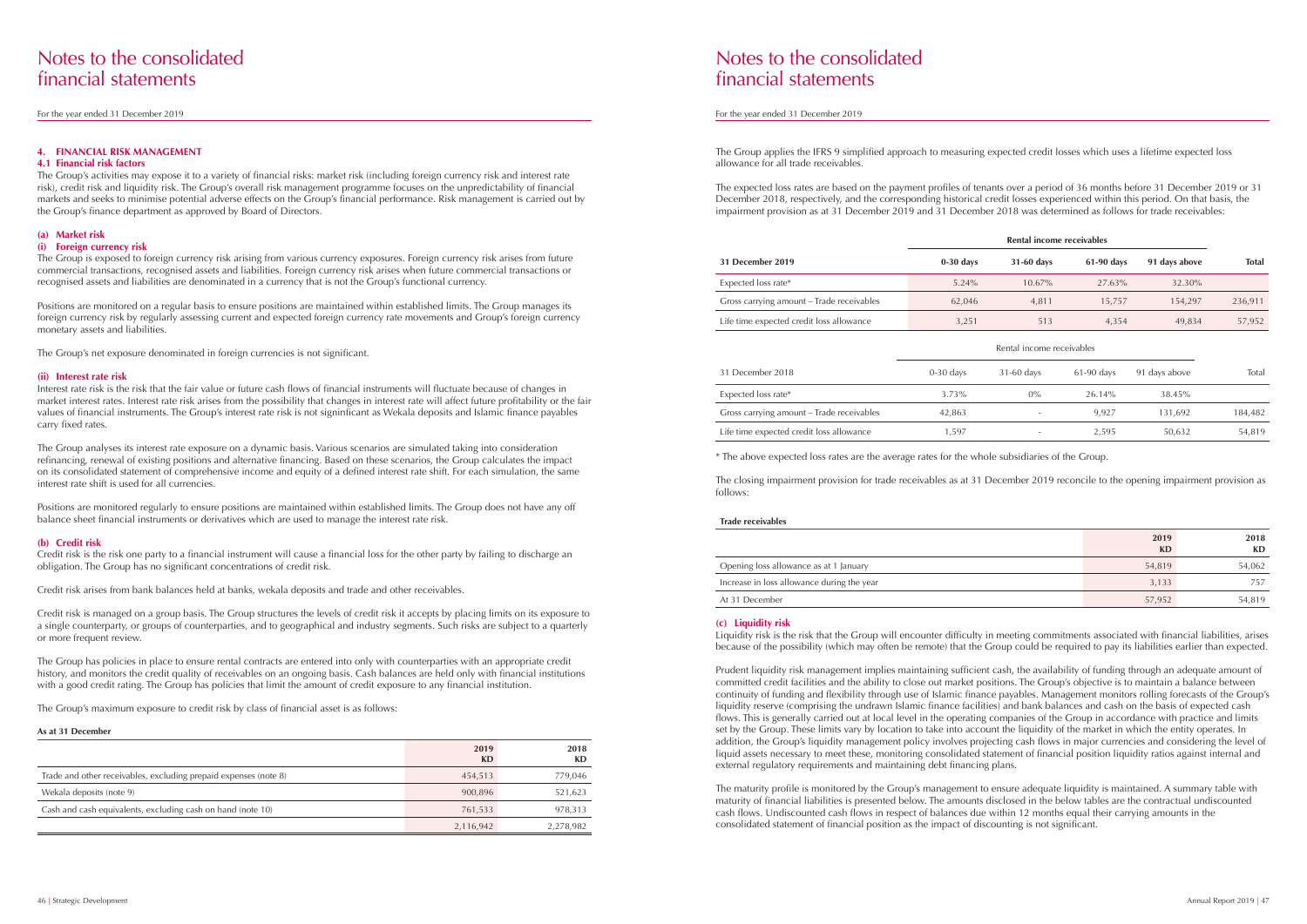For the year ended 31 December 2019

## Notes to the consolidated financial statements

#### For the year ended 31 December 2019

The maturity analysis of financial instruments at 31 December is as follows:

|                          | Contractual cash flows      |                            |                                |                                |                    |                    |
|--------------------------|-----------------------------|----------------------------|--------------------------------|--------------------------------|--------------------|--------------------|
|                          | Less than<br>one year<br>KD | From 1 to 2<br>years<br>KD | From $2$ to $3$<br>years<br>KD | More than<br>three years<br>KD | <b>Total</b><br>KD | Carrying<br>amount |
| 31 December 2019         |                             |                            |                                |                                |                    |                    |
| <b>Liabilities</b>       |                             |                            |                                |                                |                    |                    |
| Islamic finance payables | 271,414                     | 759,775                    | 765,889                        | 5,042,100                      | 6,839,178          | 6,587,116          |
| Trade and other payables | 402,547                     | $\overline{\phantom{a}}$   | $\overline{\phantom{a}}$       | $\overline{\phantom{a}}$       | 402.547            | 402,547            |
| <b>Total liabilities</b> | 673,961                     | 763,806                    | 765,889                        | 5,042,100                      | 7,241,725          | 6,989,663          |

|                          |                             | Contractual cash flows     |                            |                                |                    |                    |
|--------------------------|-----------------------------|----------------------------|----------------------------|--------------------------------|--------------------|--------------------|
|                          | Less than one<br>year<br>KD | From 1 to 2<br>years<br>KD | From 2 to 3<br>years<br>KD | More than<br>three years<br>KD | Total<br><b>KD</b> | Carrying<br>amount |
| 31 December 2018         |                             |                            |                            |                                |                    |                    |
| Liabilities              |                             |                            |                            |                                |                    |                    |
| Islamic finance payables | 1,314,943                   | 1,452,089                  | 1,735,481                  | 2,993,283                      | 7,495,796          | 6,930,754          |
| Trade and other payables | 362,974                     | 147,877                    | $\overline{\phantom{a}}$   | $\overline{\phantom{a}}$       | 510,851            | 510,851            |
| <b>Total liabilities</b> | 1,677,917                   | 1,599,966                  | 1,735,481                  | 2,993,283                      | 8,006,647          | 7,441,605          |

#### **4.2 Financial instruments**

The Group's objectives when managing capital are to safeguard the Group's ability to continue as a going concern in order to provide returns for shareholders and to maintain an optimal capital structure to reduce the cost of capital. In order to maintain or adjust the capital structure, the Group may adjust the amount of dividends paid to shareholders, increase capital or sell assets to reduce debt.

Consistent with others in the industry, the Group monitors capital on the basis of the gearing ratio. This ratio is calculated as net debt divided by total capital. Net debt is calculated by the Group as Islamic finance payables less cash and cash equivalents. Total capital is calculated as equity, as shown in the consolidated statement of financial position, plus net debt.

#### **As at 31 December**

|                                 | 2019<br><b>KD</b> | 2018<br>KD |
|---------------------------------|-------------------|------------|
| Islamic finance payables        | 6,587,116         | 6,930,754  |
| Lease liabilities               | 15,900            |            |
| Less: cash and cash equivalents | (762, 114)        | (978, 755) |
| Net debt                        | 5,840,902         | 5,430,376  |
| Total equity                    | 23, 173, 322      | 22,780,976 |
| Total capital                   | 29,014,224        | 28,211,352 |
| Gearing ratio                   | 20%               | 19%        |

### **4.3 Fair value estimation**

**(a) Assets carried at amortised cost** 

The fair value of the financial assets measured at amortised cost approximate their carrying amounts as at the reporting date.

### **(b) Investment properties**

Refer to note 6.

### **5 CRITICAL ACCOUNTING ESTIMATES AND JUDGEMENTS**

Estimates and judgements are continually evaluated and are based on historical experience and other factors, including expectations of future events that are believed to be reasonable under the circumstances.

The Group makes estimates and assumptions concerning the future. The resulting accounting estimates will, by definition, seldom equal the related actual results. The estimates and assumptions that have a significant risk of causing a material adjustment to the carrying amounts of assets and liabilities within the next financial year are addressed below.

#### **(a) Valuations of investment properties**

The determination at the fair value of investment property requires the use of estimates. These estimates are based on local market conditions existing at the reporting date.

In arriving at their estimates of market values as at 31 December 2019, the valuation consultants have applied their market knowledge and professional judgment to use an income approach and sales comparable approach to measure the value of the property. Therefore, in arriving at their estimates of market values for the undeveloped raw lands as at 31 December 2019, the valuers have not only relied solely on historic transactional comparables. In these circumstances, there is a greater degree of uncertainty than which exists in a more active market in estimating the market values of investment property. Income approach is used to measure the value of the property through a discounted cash flow (DCF) analysis of the net operating income, presuming that the capital investment for the land and buildings is recovered in full over the period of the ground lease. Management applies judgments in deriving investment properties' fair value.

### **(b) Valuations of development properties**

Developing properties are held at lower of cost and net realisable value. When developing properties become old or obsolete, an estimate is made of their net realisable value. For individually significant amounts, this estimation is performed on an individual basis. Amounts which are not individually significant, but which are old or obsolete, are assessed collectively and a provision applied according to the asset type and the degree of ageing or obsolescence, based on historical selling prices.

### **(c) Classification of real estate properties**

Upon acquisition of a real estate property, the Group classifies it into either of the following classifications based on the purpose for which the management will be using it:

### **(i) Investment properties**

The management classifies real estate property as an investment property if it is used to generate rental income, for capital appreciation, or for undetermined future use.

### **(ii) Developing properties**

The management classifies real estate property as a developing properties if it is acquired with the intention of development.

### **(d) Developing properties**

The Group develops and sells residential properties. Management has determined that revenue is recognised when control over the property has been transferred to the customer. Therefore, revenue is recognised at a point in time. Management considers that control passes when the customer has taken possession of the unit along with compliance with all local regulatory requirements governing the real estate sale contracts.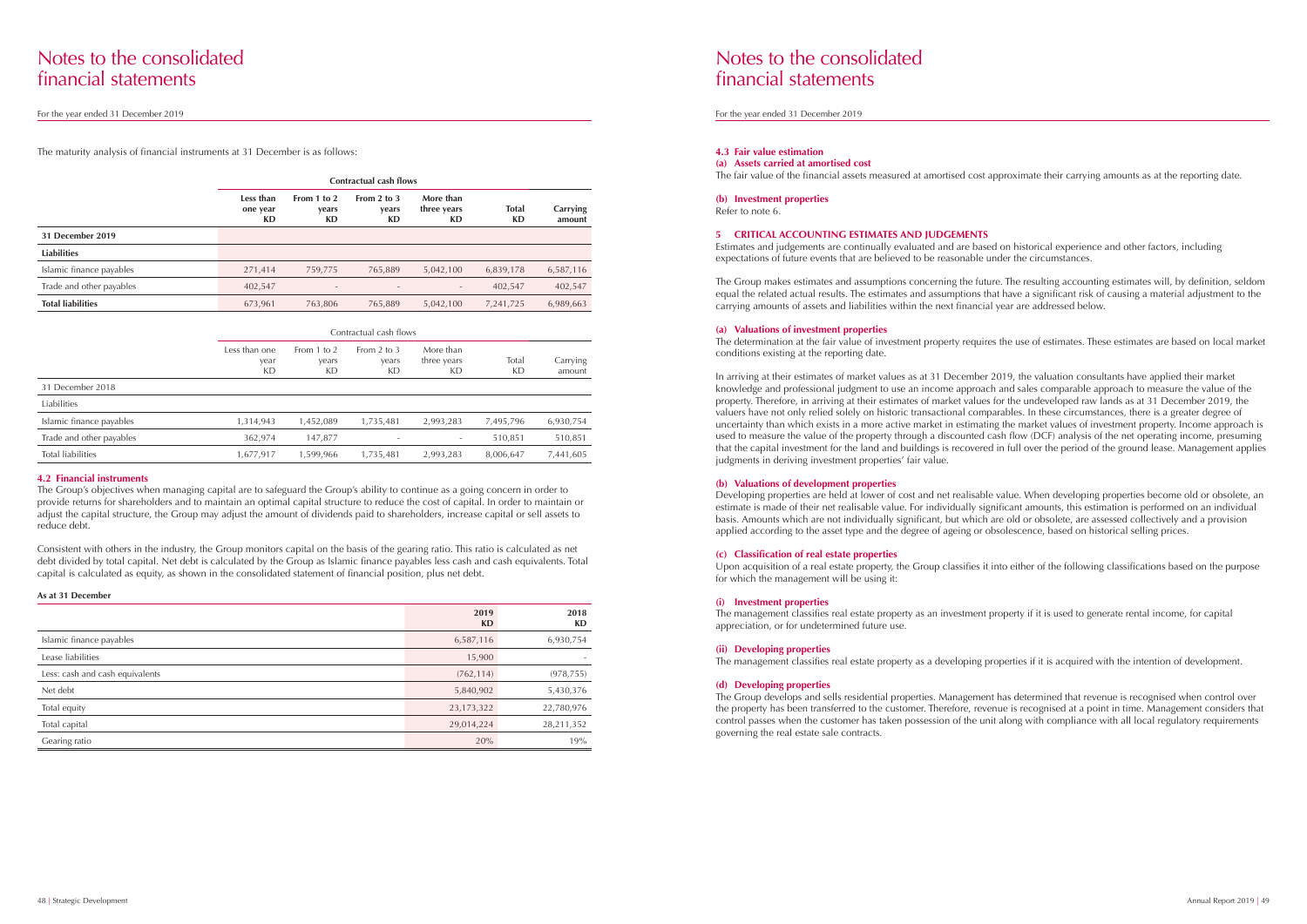For the year ended 31 December 2019

## Notes to the consolidated financial statements

For the year ended 31 December 2019

#### **6 INVESTMENT PROPERTIES**

#### **As at 31 December**

|                                          | 2019<br><b>KD</b> | 2018<br>KD  |
|------------------------------------------|-------------------|-------------|
| Balance at the beginning of the year     | 24,622,100        | 30,236,935  |
| Additions during the year                | 573,533           | 29,710      |
| Change in fair value                     | 501,600           | (5,514,460) |
| Foreign currency translation differences | (22, 885)         | (130, 085)  |
| Balance at the end of the year           | 25,674,348        | 24,622,100  |

#### Investment properties are classified as follows:

#### **As at 31 December**

|                                           | 2019<br>KD | 2018<br>KD |
|-------------------------------------------|------------|------------|
| Investment properties right-of-use assets | 10,664,366 | 10,471,768 |
| Investment properties                     | 15,009,982 | 14,150,332 |
| Balance at the end of the year            | 25,674,348 | 24,622,100 |

During the year, two plots with a combined area of 10.587 square meters with a value of KD 6,881,756 were transferred to commercial properties as active projects, approved by the board of directors, had commenced on both sites.

The properties consist of seven industrial buildings owned by Majaal Warehouse Company W.L.L. (a subsidiary) with a carrying value amounted to KD 10,664,366 as at 31 December 2019 (31 December 2018: KD 10,471,769), built across six industrialzoned plots located at Bahrain Investment Wharf in the Kingdom of Bahrain and held on a leasehold basis through 21 May 2056 with an option to renew for an additional 25 years.

Investment properties represent land, industrial, and commercial properties acquired or constructed through the Group's subsidiaries in the Kingdom of Bahrain.

#### **Land**

Land represents two plots (31 December 2018: four plots) with a combined area of approximately 4,725 square meters (31 December 2018: 15,312 square meters) owned by First Kuwait Al Seef Real Estate Development Company W.L.L. (a subsidiary) with a carrying value amounted to KD 3,102,079 as at 31 December 2019 (31 December 2018: KD 10,012,363), located at Seef Area in the Kingdom of Bahrain. The two plots are currently held for undetermined future use.

#### **Industrial properties**

#### **Commercial properties**

The properties consist of buildings held for rental income and capital appreciation along with buildings being constructed for this same purpose which are held by two subsidiaries.

The first property is the El Mercado Mall built on an 8,052 square meter plot owned by FB Janabiya Residential Development Company W.L.L. (a subsidiary) with a carrying value amounted to KD 3,924,505 as at 31 December 2019 (31 December 2018: KD 4,137,968).

The second and third properties are held by First Kuwait Al Seef Real Estate Development Company W.L.L. (a subsidiary) and include the El Balcón Mall, under construction on a plot of 7,235 square meters adjacent to a 3,352 square meter plot which is being built-to-suit for Jarir Bookstore. There were KD 506,045 in additions during the year which are added to the value of the land at cost during the period of construction. The value was KD 7,983,398 at 31 December 2019 (31 December 2018: KD 6,881,756).

Investment properties amounting to KD 22,572,269 (31 December 2018: KD 14,609,737) are pledged as securities against Islamic finance payable (note 14).

#### **(i) Amounts recognised in the consolidated statement of comprehensive income for investment properties**

**For the year ended 31 December**

Change in fair value of Investment properties

Net rental income

| 2019<br>KD | 2018<br>KD  |
|------------|-------------|
| 501,600    | (5,514,460) |
| 1,276,953  | 1,154,610   |

#### **(ii) Measuring investment properties at fair value**

Investment properties are held for long-term rental yields and are not occupied by the Group, except for the land that is currently held for undetermined future use. The Group has not concluded as to whether the land plots will be held-for-capital appreciation or for development to earn rental income in the future. Investment properties are carried at fair value. Changes in fair values are presented in the consolidated statement of comprehensive income.

#### **(iii) Fair value hierarchy**

The fair value of investment properties was determined by external, independent property valuers, having appropriate recognised professional qualifications and recent experience in the location and category of the property being valued. The independent valuers provide the fair value of the Group's investment properties annually.

The fair value of the land, as measured by the independent valuers, is recognised as a separate asset held-for-capital appreciation or for development to earn rental income in the future.

The fair value of industrial and commercial properties, as measured by the independent valuers, is recognised as a separate asset to account for deferred rental income which is recognised due to the straight-line treatment of operating lease income less the costs of any free periods or incentives offered to secure new tenants, spread across the entire lease term.

Accordingly, the total fair value of the properties as measured by the independent valuers equals the investment property asset and deferred rental income.

The fair values of the Group's investment properties are categorised into Level 2 and level 3 of the fair value hierarchy. During the year, two plots of land (level 2) with a value of KD 6,881,756 were transferred to commercial properties (level 3).

The Group's policy is to recognise transfers into and out of fair value hierarchy levels as at the date of the event or change in circumstances that caused the transfer.

The Group started the development of two plots with during the year. Before development, the valuation technique used sales comparable approach such that the fair value measurement was classified as Level 2. On start of the development, this property is now valued using the income approach, which uses significant unobservable inputs. The fair value measurement has therefore been reclassified to Level 3.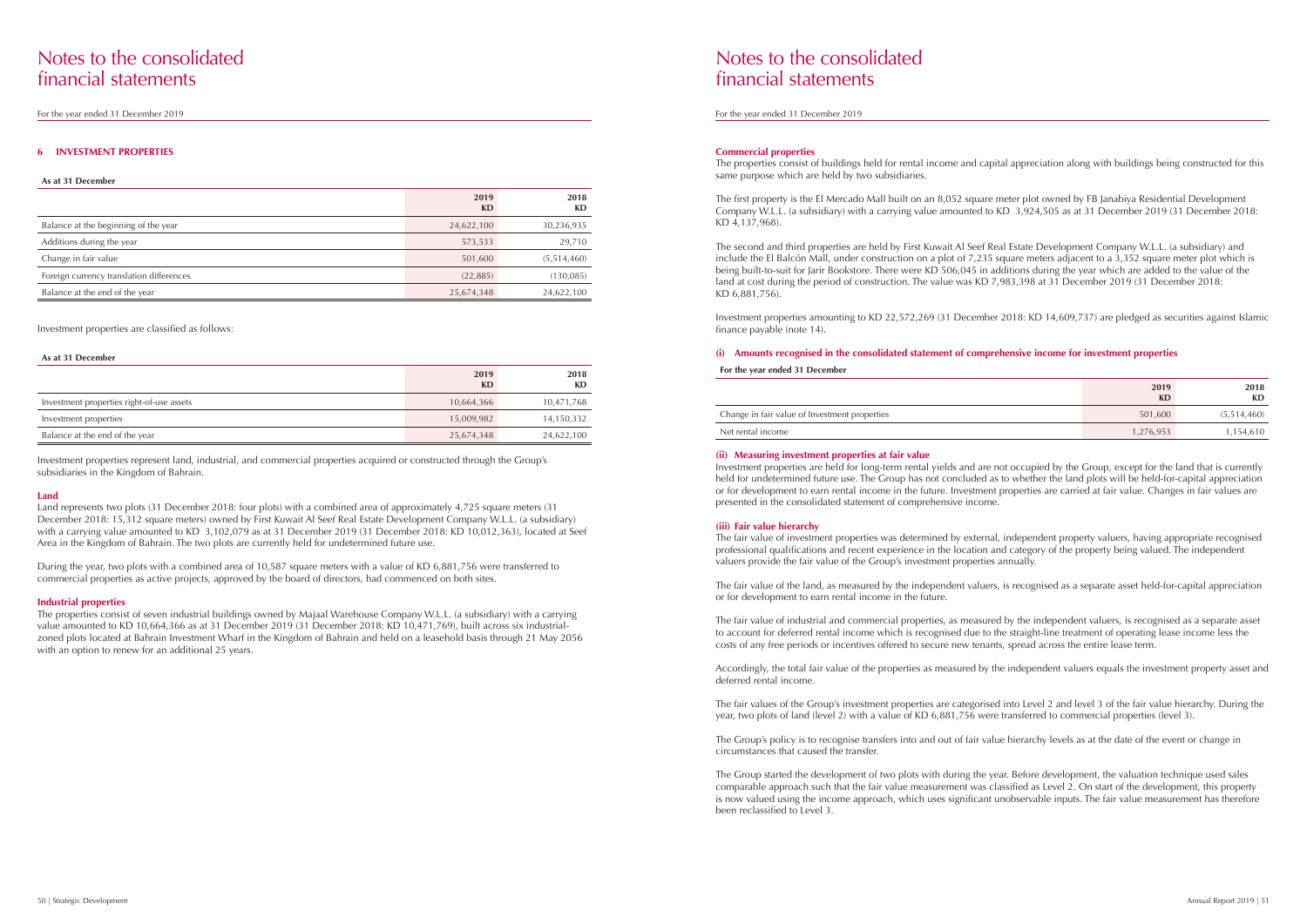- 
- 
- 
- 
- 
- 
- 
- 
- 
- 
- 
- 

For the year ended 31 December 2019

## Notes to the consolidated financial statements

For the year ended 31 December 2019

#### **(iv) Valuation techniques used to determine level 2 and level 3 fair values**

The Group obtains independent valuations for its investment properties at least annually. At the end of each reporting period, the Group updates its assessment of the fair value of each property, taking into account the most recent independent valuations. The directors determine a property's value within a range of reasonable fair value estimates. Management applies judgments in deriving investment properties' fair value.

The best evidence of fair value is current prices in an active market for similar properties. Where such information is not available, the Group consider information from a variety of sources including:

- current prices in an active market for properties of different nature or recent prices of similar properties in less active markets, adjusted to reflect those differences
- discounted cash flow projections based on reliable estimates of future cash flows
- capitalised income projections based upon a property's estimated net market income, and a capitalisation rate derived from an analysis of market evidence.

All resulting fair value estimates for industrial and commercial properties are included in level 3 and the land held for undetermined future use is under level 2. The level 2 fair value of land held for undetermined future use has been derived using the sales comparison approach. The key inputs under this approach are the price per square meters from current year asking prices of comparable lots of land in the same area (location and size).

#### **(v) Fair value measurements using significant unobservable inputs (level 3)**

The following table presents the changes in level 3 items for the years ended 31 December 2019 and 2018 for recurring fair value measurements:

#### **For the year ended 31 December**

|                                          | 2019<br><b>KD</b> | 2018<br>KD  |
|------------------------------------------|-------------------|-------------|
| At the beginning of the year             | 14,609,737        | 16,094,594  |
| Transfer from land (level 2)             | 6,881,756         |             |
| Change in fair value                     | 527,378           | (1,423,961) |
| <b>Additions</b>                         | 573,533           |             |
| Foreign currency translation differences | (20, 135)         | (60, 896)   |
| At the end of the year                   | 22,572,269        | 14,609,737  |

#### **(vi) Valuation inputs and relationships to fair value**

The following table summarises the quantitative information about the significant inputs used in recurring level 2 and level 3 fair value measurements.

| <b>Description</b>              | Valuation technique                                                                                                                                                                                                                                                                                                                                                                                                                                                                                                                                                                    | Fair value | <b>Significant inputs</b>                                                                                                                                                                                                                                                                             | Interrelationship between key<br>unobservable inputs and fair value<br>measurement                                                                                                                                                                                                                                                      |
|---------------------------------|----------------------------------------------------------------------------------------------------------------------------------------------------------------------------------------------------------------------------------------------------------------------------------------------------------------------------------------------------------------------------------------------------------------------------------------------------------------------------------------------------------------------------------------------------------------------------------------|------------|-------------------------------------------------------------------------------------------------------------------------------------------------------------------------------------------------------------------------------------------------------------------------------------------------------|-----------------------------------------------------------------------------------------------------------------------------------------------------------------------------------------------------------------------------------------------------------------------------------------------------------------------------------------|
| Land                            | Sales comparable approach                                                                                                                                                                                                                                                                                                                                                                                                                                                                                                                                                              | Level 2    | Price per square feet                                                                                                                                                                                                                                                                                 | For every change of KD 1 per square<br>feet, the investment properties value<br>would be impacted by KD 132,150.                                                                                                                                                                                                                        |
| <b>Industrial</b><br>properties | Income approach: the valuation<br>model considers the present<br>value of net operating income to<br>be generated from the property,<br>taking into account expected rental<br>growth rate, occupancy rate, lease<br>incentive costs such as rent-free<br>periods and other costs not paid by<br>tenants. The expected net operating<br>income is discounted using risk<br>adjusted discount rates. Among<br>other factors, the discount rate<br>estimation considers the quality of<br>a building and its location (prime vs<br>secondary), tenant credit quality and<br>lease terms. | Level 3    | • Expected annual market rental<br>growth rate (2%-2.5%, weighted<br>average 2.25%).<br>• Occupancy rate (90%-95%,<br>weighted average 92.6%)<br>• Rent-free periods (2 months<br>period on new leases)<br>• Risk-adjusted discount rates<br>(weighted average 10%).<br>Property yield rate 10%-10.5% | The estimated fair value would<br>increase (decrease) if:<br>• expected market rental growth<br>were higher (lower),<br>• the occupancy rate was higher<br>(lower);<br>• Rent-free period was shorter<br>(longer); or<br>• the risk-adjusted discount rate<br>was higher (lower).<br>• Property yield rate was higher<br>(lower).       |
| <b>Commercial</b><br>properties | Income approach: the valuation<br>model considers the present<br>value of net operating income to<br>be generated from the property,<br>taking into account expected rental<br>growth rate, occupancy rate, lease<br>incentive costs such as rent-free<br>periods and other costs not paid by<br>tenants. The expected net operating<br>income is discounted using risk-<br>adjusted discount rates among<br>other factors, the discount rate<br>estimation considers the quality of<br>a building and its location (prime vs<br>secondary), tenant credit quality and<br>lease terms. | Level 3    | • Expected market rental growth<br>$(2 - 3\%$ , weighted average<br>$2.6\%$ ).<br>• Occupancy rate (90-95%,<br>weighted average 92.5%).<br>• Rent-free periods (3 months<br>period on new leases).<br>• Risk-adjusted discount rates (5-<br>6.3%, weighted average 5.8 %).<br>• Property yield 9%     | The estimated fair value would<br>increase (decrease) if:<br>• expected market rental growth<br>were higher (lower);<br>• the occupancy rate were higher<br>(lower);<br>• rent-free periods were shorter<br>(longer); or<br>• the risk-adjusted discount rate<br>were higher / (lower).<br>• Property yield rate was higher<br>(lower). |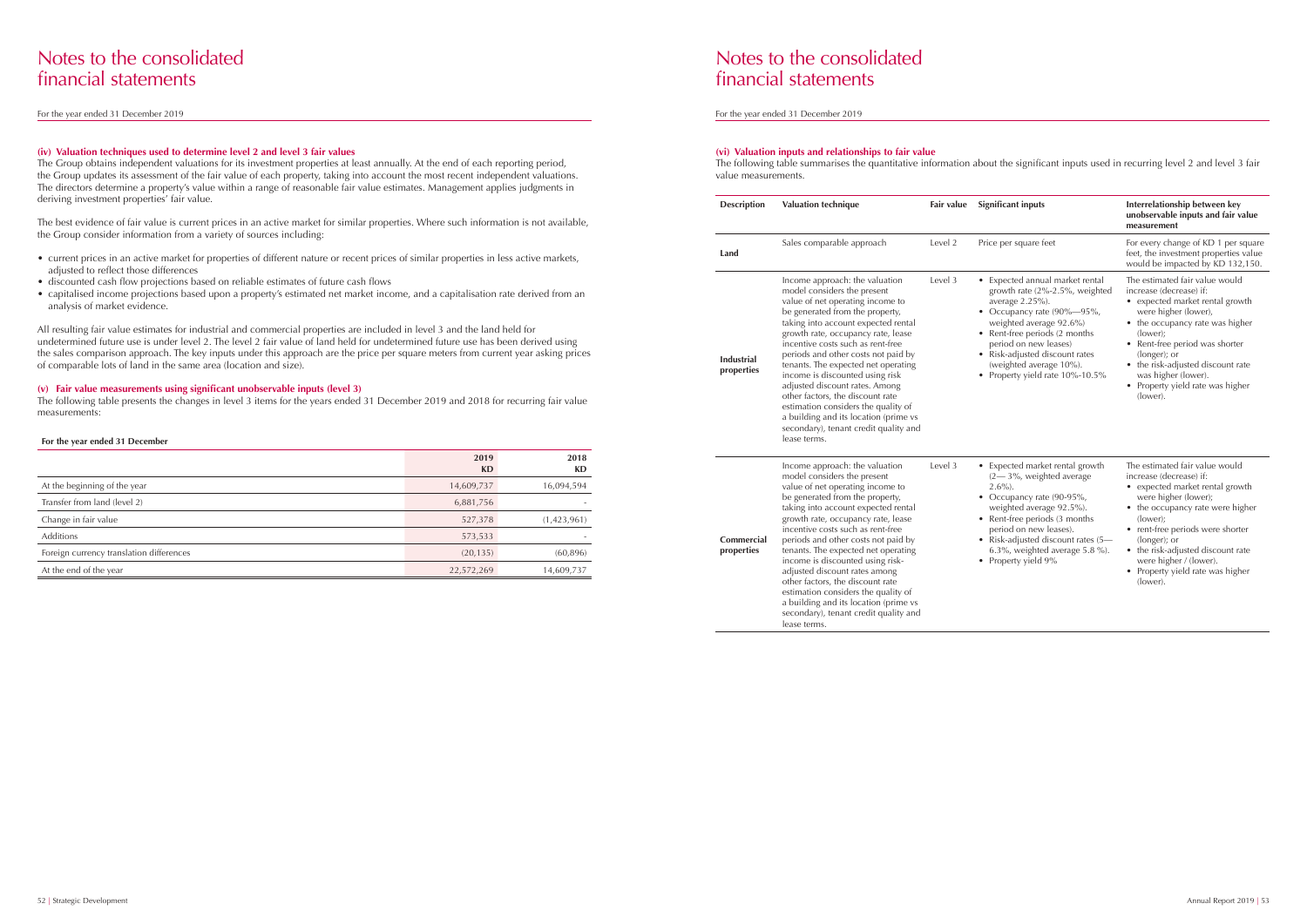For the year ended 31 December 2019

## Notes to the consolidated financial statements

For the year ended 31 December 2019

#### **7 DEVELOPING PROPERTIES**

Developing properties represent residential properties owned by FB Janabiya Residential Development Company W.L.L. (FBJ) (a subsidiary). The properties consist of a 14,240 square meter master plot, which the subsidiary subdivided into 42 plots on which it built 42 villas, branded as the El Mercado Village. As of 31 December 2019, 22 villas were sold (31 December 2018: 15).

#### **For the year ended 31 December**

|                                          | 2019<br><b>KD</b> | 2018<br><b>KD</b> |
|------------------------------------------|-------------------|-------------------|
| Balance at the beginning of the year     | 3,454,750         | 4,984,327         |
| Additions during the year                |                   | 1,037,140         |
| Cost of units sold                       | (870, 781)        | (2,401,263)       |
| Impairment of developing properties      |                   | (148, 212)        |
| Foreign currency translation differences | (4, 571)          | (17, 242)         |
| Balance at the end of the year           | 2,579,398         | 3,454,750         |

No developing properties were pledged as securities against Islamic finance payable as at 31 December 2019 (31 December 2018: KD 3,454,750).

#### **8 TRADE AND OTHER RECEIVABLES**

#### **As at 31 December**

|                                                | 2019<br>KD | 2018<br><b>KD</b> |
|------------------------------------------------|------------|-------------------|
| Accrued rental income                          | 236,911    | 184,482           |
| Less: write offs during the year               | (34, 826)  | (37, 954)         |
| Less: impairment loss                          | (57, 952)  | (54, 819)         |
|                                                | 144,133    | 91,709            |
| Deferred rental receivables                    | 147,835    | 177,454           |
| Receivables from sale of developing properties | 162,545    | 509,883           |
| Prepaid expenses                               | 51,934     | 67,109            |
|                                                | 506,447    | 846,155           |

Movements in the loss allowance of accrued rental income provided for amounted to KD 3,133 (2018 : KD 757).

#### **9 WEKALA DEPOSITS**

| As at 31 December          |            |                   |  |  |  |
|----------------------------|------------|-------------------|--|--|--|
|                            | 2019<br>KD | 2018<br><b>KD</b> |  |  |  |
| Short term Wekala deposits | 900,896    | 521,623           |  |  |  |

Wekala deposits are placed with Islamic banks in the State of Kuwait and Kingdom of Bahrain. Wekala deposits carry effective average annual profit rate of 2.62% (2018: 3%). Wekala deposits have original maturity of more than 3 months.

#### **10 CASH AND CASH EQUIVALENTS**

| As at 31 December    |            |            |  |
|----------------------|------------|------------|--|
|                      | 2019<br>KD | 2018<br>KD |  |
| Cash on hand         | 581        | 442        |  |
| <b>Bank balances</b> | 727,238    | 536,898    |  |
| Wekala deposits      |            | 120,375    |  |
| Escrow account - FBJ | 34,295     | 321,040    |  |
|                      | 762,114    | 978,755    |  |

There were no short term Wekala deposits at 31 December 2019. Annual profit rate on short term Wekala deposits at 31 December 2018 was 3%.

The cash and cash equivalents disclosed above and in the consolidated statement of cash flows include escrow account amounted to KD 34,295 (31 December 2018: KD 321,040) which is held by a subsidiary.

#### **11 SHARE CAPITAL**

The authorised, issued and paid share capital as at 31 December 2019 is KD 21,225,191 (2018: KD 23,330,960) consisting of 212,251,910 (2018: 233,309,600 shares) shares of 100 fils each.

On 13 June 2019, the shareholders Extra-Ordinary General Assembly approved offsetting the Group's accumulated losses as at 31 December 2018 amounting to KD 3,726,912 against statutory reserve and share capital by KD 1,621,143 and KD 2,105,769 respectively. The offset was approved by the legal authorities and the commercial register of the Parent Company was updated accordingly on 29 July 2019.

#### **12 STATUTORY RESERVE**

As required by the Companies Law no. 1 of 2016, its executive regulations and the Parent Company's articles of association, 10% of the profit for the year before provisions for contribution to KFAS and Zakat is to be transferred to statutory reserve after recovering accumulated losses. The Parent Company may resolve to discontinue such annual transfers when the reserve exceeds 50% of paid up share capital.

Only that part of the reserve in excess of 50% of paid up share capital is freely distributable. Distribution of the balance of the reserve is limited to the amount required to enable the distribution to shareholders of 5% of paid up share capital to be made in years when accumulated profits are not sufficient for the distributions to shareholders of that amount.

During the year, KD 42,271 has been transferred to statutory reserve (2018: KD Nil due to accumulated losses).

Refer to note 11 for offsetting the Group's accumulated losses against statutory reserve and share capital.

#### **13 FOREIGN CURRENCY TRANSLATION RESERVE**

Foreign currency translation reserve is recognised in other comprehensive income when the results and financial position of all foreign operations that have a functional currency different from the presentation currency are translated into the presentation currency as follows:

ii. Income and expenses for each statement of comprehensive income are translated at average exchange rates (unless this average is not a reasonable approximation of the cumulative effect of the rates prevailing on the transaction dates, in which

- i. Assets and liabilities for each financial position presented are translated at the closing rate at the date of that financial position;
- case income and expenses are translated at the rate on the dates of the transactions); and
- iii. All resulting exchange differences are recognised in other comprehensive income.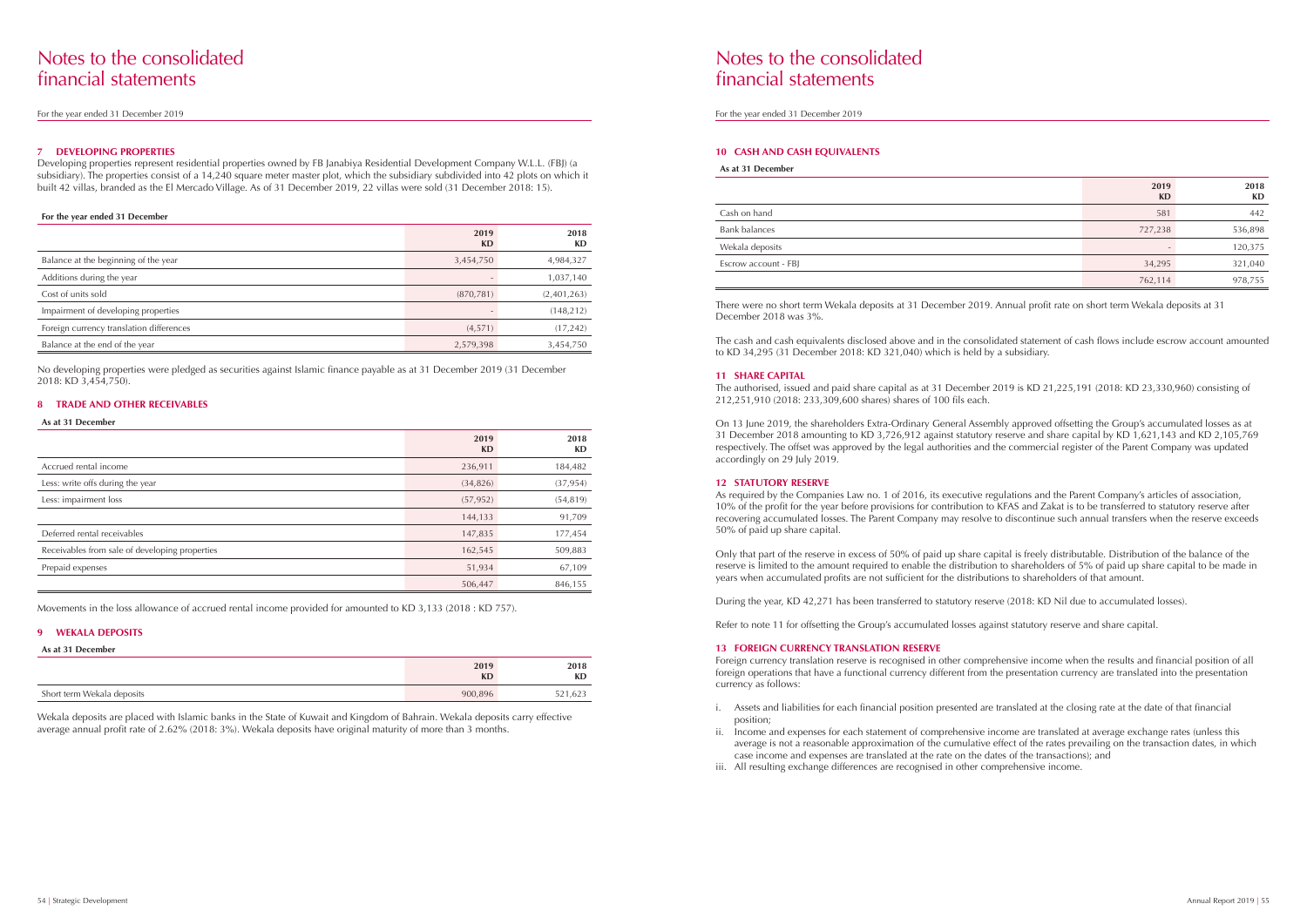For the year ended 31 December 2019

## Notes to the consolidated financial statements

For the year ended 31 December 2019

#### **14 ISLAMIC FINANCE PAYABLES**

Islamic finance payables represent various structures arranged through Islamic banks in the Kingdom of Bahrain. The combined average cost of the financing is 7 % (2018: 6.10%).

Islamic finance payables are secured over investment properties with a carrying amount of KD 22,572,269 (31 December 2018: over investment properties and developing properties KD 18,064,487) (note 6 & 7).

#### **For the year ended**

|                                                 | 2019<br>KD  | 2018<br>KD |
|-------------------------------------------------|-------------|------------|
| Opening balance                                 | 6,930,754   | 7,069,457  |
| Proceeds during the year                        | 6,587,116   | 805,001    |
| Repayments                                      | (6,925,379) | (893, 860) |
| Foreign currency translation differences        | (5,375)     | (49, 844)  |
|                                                 | 6,587,116   | 6,930,754  |
|                                                 |             |            |
| Islamic finance payables classified as follows: |             |            |
| Long-term Islamic finance payables              | 6,315,702   | 5,615,811  |
| Short-term Islamic finance payables             | 271,414     | 1,314,943  |
|                                                 | 6,587,116   | 6,930,754  |

The carrying value of Islamic finance payables (current and non-current) approximates their fair value.

#### **15 TRADE AND OTHER PAYABLES**

#### **As at 31 December**

|                                                 | 2019<br>KD        | 2018<br><b>KD</b> |
|-------------------------------------------------|-------------------|-------------------|
| Trade payables                                  | 108,730           | 230,792           |
| Advance payments from tenants                   | 197,161           | 233,093           |
| Short term retention payable                    | 147,877           | 147,877           |
| Accrued expenses                                | 75,853            | 132,182           |
| Staff payables                                  | 61,892            |                   |
| Due to KFAS and Zakat                           | 8,195             |                   |
|                                                 | 599,708           | 743,944           |
|                                                 |                   |                   |
| Trade and other payables classified as follows: |                   |                   |
| Long-term trade and other payables              | $\qquad \qquad =$ | 147,877           |
| Short-term trade and other payables             | 599,708           | 596,067           |
|                                                 | 599,708           | 743,944           |

The carrying value of trade and other payables (current and non-current) approximates their fair value.

### **16 NET RENTAL INCOME**

Rental income is generated from properties developed by wholly owned subsidiaries Majaal Warehouse Company W.L.L. (MWC) and FB Janabiya Residential Development Company W.L.L. (FBJ). MWC operates seven industrial buildings occupied by a diverse mix of small to medium sized enterprises. FBJ operates a neighbourhood retail centre, branded as El Mercado Janabiya. All rental properties are located within the Kingdom of Bahrain.

|                                                                                                                                                                                                        | 2019<br><b>KD</b> | 2018<br>KD |
|--------------------------------------------------------------------------------------------------------------------------------------------------------------------------------------------------------|-------------------|------------|
| (a) Industrial Properties                                                                                                                                                                              |                   |            |
| Occupancy rate                                                                                                                                                                                         | 94%               | 95%        |
| Total leasable area (square meters)                                                                                                                                                                    | 37,654            | 37,654     |
| Gross rental income<br>Cost of revenue<br>Net industrial rental income<br>(b) Commercial Properties<br>Occupancy rate<br>Total leasable area (square meters)<br>Gross rental income<br>Cost of revenue |                   |            |
|                                                                                                                                                                                                        | 1,157,424         | 1,119,513  |
|                                                                                                                                                                                                        | (203, 084)        | (196, 498) |
|                                                                                                                                                                                                        | 954,340           | 923,015    |
|                                                                                                                                                                                                        |                   |            |
|                                                                                                                                                                                                        |                   |            |
|                                                                                                                                                                                                        | 97%               | 89%        |
|                                                                                                                                                                                                        | 4,683             | 4,683      |
|                                                                                                                                                                                                        |                   |            |
|                                                                                                                                                                                                        | 412,629           | 342,104    |
|                                                                                                                                                                                                        | (90,016)          | (110, 509) |
| Net commercial rental income                                                                                                                                                                           | 322,613           | 231,595    |
| Total net rental income                                                                                                                                                                                | 1,276,953         | 1,154,610  |

## **For the year ended 31 December** *(a) Industrial Properties* Occupancy rate Total leasable area (square meters) Gross rental income Cost of revenue **Net industrial rental income** *(b) Commercial Properties*  Occupancy rate Total leasable area (square meters) Gross rental income **Net commercial rental income Total net rental income 17 REVENUE FROM CONTRACTS WITH CUSTOMERS**  The breakdown of revenue is as follows: **For the year ended 31 December**

| 2019<br>KD | 2018<br><b>KD</b> |
|------------|-------------------|
|            |                   |
| 973,491    | 2,605,738         |

#### **Analysis of revenue by category**

Revenue from sale of developing properties